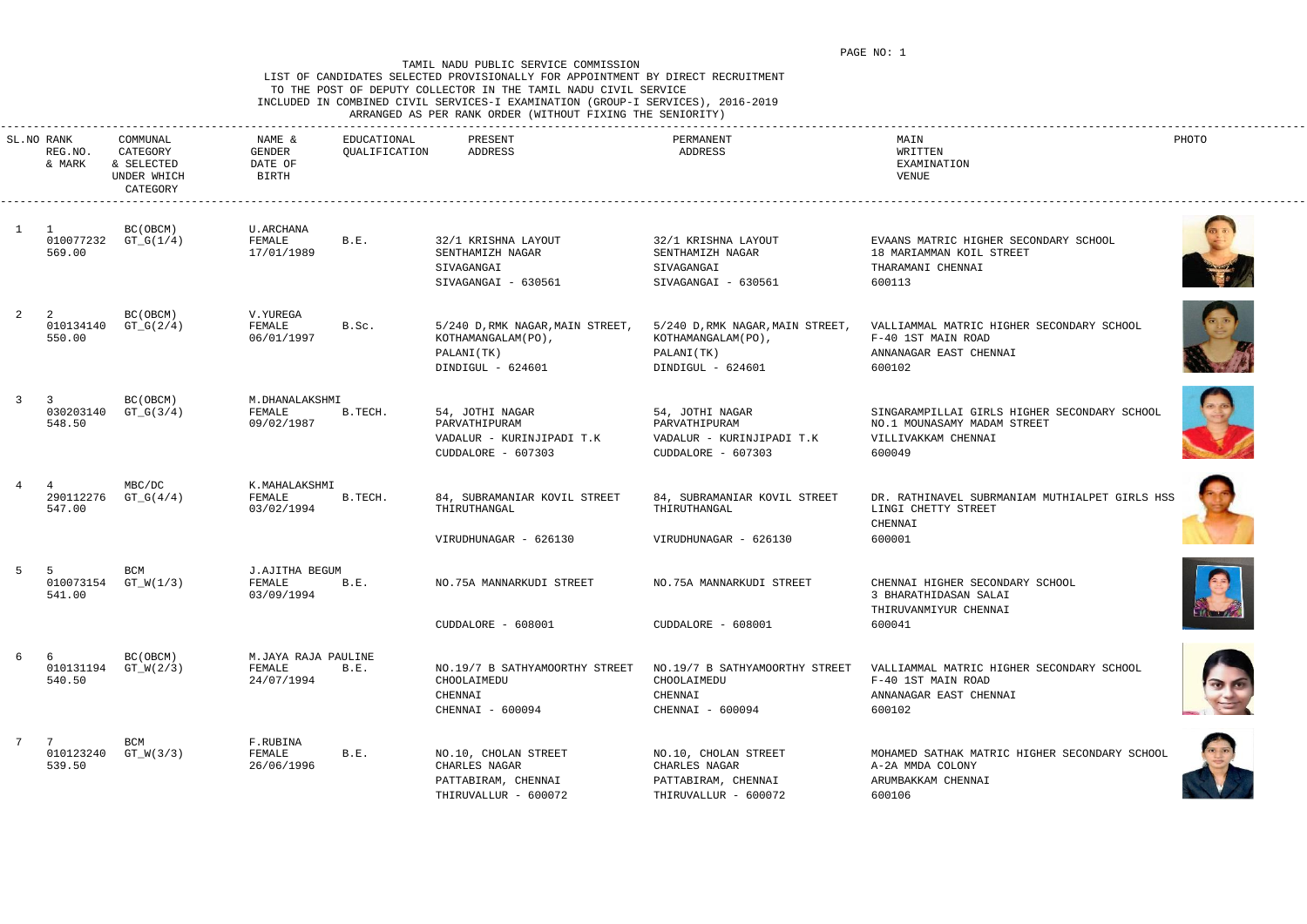### LIST OF CANDIDATES SELECTED PROVISIONALLY FOR APPOINTMENT BY DIRECT RECRUITMENT TO THE POST OF DEPUTY COLLECTOR IN THE TAMIL NADU CIVIL SERVICE INCLUDED IN COMBINED CIVIL SERVICES-I EXAMINATION (GROUP-I SERVICES), 2016-2019 ARRANGED AS PER RANK ORDER (WITHOUT FIXING THE SENIORITY)

|  |  |  |  | INNANGED AS FER RANN URDER (WIINUUI FIAING INE SENIURIII) |  |
|--|--|--|--|-----------------------------------------------------------|--|
|  |  |  |  |                                                           |  |

|    | SL.NO RANK<br>REG.NO.<br>& MARK | COMMUNAL<br>CATEGORY<br>& SELECTED<br>UNDER WHICH<br>CATEGORY | NAME &<br>GENDER<br>DATE OF<br>BIRTH      | EDUCATIONAL<br>QUALIFICATION | PRESENT<br>ADDRESS                                                                                      | PERMANENT<br>ADDRESS                                                                                    | MAIN<br>WRITTEN<br>EXAMINATION<br>VENUE                                                                              | PHOTO          |
|----|---------------------------------|---------------------------------------------------------------|-------------------------------------------|------------------------------|---------------------------------------------------------------------------------------------------------|---------------------------------------------------------------------------------------------------------|----------------------------------------------------------------------------------------------------------------------|----------------|
|    | 010071086<br>539.00             | BC (OBCM)<br>$BC_G(1/2)$                                      | N.LOGANAYAKI<br>FEMALE<br>06/09/1993      | B.E.                         | 1/16 RAJ NAGAR<br>CHENNIMALAI ROAD<br>PERUNDURAI<br>ERODE - 638052                                      | $1/16$ RAJ NAGAR<br>CHENNIMALAI ROAD<br>PERUNDURAI<br>ERODE - 638052                                    | CHENNAI HIGHER SECONDARY SCHOOL<br>3 BHARATHIDASAN SALAI<br>THIRUVANMIYUR CHENNAI<br>600041                          |                |
| -9 | - 9<br>010132175<br>538.25      | BC(OBCM)<br>$BC_G(2/2)$                                       | R.JASWANTH KANNAN<br>MALE<br>03/05/1994   | B.TECH.                      | 405/1 2ND STREET COLLEGE ROAD<br>VELUR<br>NAMAKKAL - 638182                                             | 405/1 2ND STREET COLLEGE ROAD<br>VELUR<br>NAMAKKAL - 638182                                             | VALLIAMMAL MATRIC HIGHER SECONDARY SCHOOL<br>F-40 1ST MAIN ROAD<br>ANNANAGAR EAST CHENNAI<br>600102                  |                |
|    | 10 10<br>250107077<br>537.75    | SC<br>$SC_G(1/1)$                                             | <b>B. SARAVANAN</b><br>MALE<br>31/03/1994 | B.E.                         | PLOT 11 BAGAVATHIPURAM<br>MALLIYAMPATHU ROAD<br>NEAR KONAR CHATRAM<br>TIRUCHIRAPALLI - 620102           | PLOT 11 BAGAVATHIPURAM<br>MALLIYAMPATHU ROAD<br>NEAR KONAR CHATRAM<br>TIRUCHIRAPALLI - 620102           | CHENNAI HIGHER SECONDARY SCHOOL<br>731 THIRUVOTTIYUR HIGH ROAD<br>NEW WASHERMEN PET CHENNAI<br>600081                |                |
|    | 11 11<br>010003188<br>537.50    | BC(OBCM)<br>$BC_W(1/3)$                                       | K.BOOMA<br>FEMALE<br>16/12/1991           | B.E.                         | 3/352, 1ST HOUSE GROUND FLOOR<br>ANBAZHAGAN 2ND STREET<br>PERIYAR SALAI, PALAVAKKAM<br>CHENNAI - 600041 | 3/352, 1ST HOUSE GROUND FLOOR<br>ANBAZHAGAN 2ND STREET<br>PERIYAR SALAI, PALAVAKKAM<br>CHENNAI - 600041 | CSI NORTHWICK GIRLS HR SEC SCHOOL<br>20 SHAIK MAISTHRI STRRET<br>ROYAPURAM CHENNAI<br>600 013                        |                |
|    | 12 12<br>010059316<br>537.00    | SC<br>$SC_W(1/1)$                                             | A.ABINAYA<br>FEMALE<br>16/04/1990         | B.TECH.                      | ABINAYA A D/O R ALAGARSAMY<br>147Z SALEM MAIN ROAD<br>MALLASAMUDRAM<br>NAMAKKAL - 637503                | ABINAYA A D/0 R ALAGARSAMY<br>147Z SALEM MAIN ROAD<br>MALLASAMUDRAM<br>NAMAKKAL - 637503                | THE CHINTADRIPET HIGHER. SECONDARY SCHOOL<br>NO.2-3 DEPUTY MAYOR KABALAMURTHY ROAD<br>CHINTADRIPET CHENNAI<br>600002 | <b>Britain</b> |
|    | 13 13<br>010031232<br>536.50    | MBC/DC<br>$MBC/DC_G(1/3)$                                     | N M.KANIMOZHI<br>FEMALE<br>18/02/1995     | B.E.                         | 369 PADMAVATHY STREET<br>SRINIVASA NAGAR<br>MADIPAKKAM<br>KANCHEEPURAM - 600091                         | 369 PADMAVATHY STREET<br>SRINIVASA NAGAR<br>MADIPAKKAM<br>KANCHEEPURAM - 600091                         | GOVERNMENT HIGHER SECONDARY SCHOOL<br>1ST MAIN ROAD<br>NANDHANAM CHENNAI<br>600035                                   |                |
|    | 14 14<br>010120174<br>533.25    | MBC/DC<br>$MBC/DC_G(2/3)$                                     | S.RAMYA<br>FEMALE<br>13/05/1989           | B.TECH.                      | C.E QUARTERS NO 3<br>HRS CAMPUS<br>76 SARDAR PATEL ROAD GUINDY<br>CHENNAI - 600025                      | 1/693-2, PLOT NO 17<br>BHARATHIYAR STREET<br>BHARATH NAGAR, THIRUPPALAI<br>MADURAI - 625014             | GOVT HIGHER SECONDARY SCHOOL<br>P BLOCK M M D A COLONY<br>ARUMBAKKAM CHENNAI<br>600106                               |                |













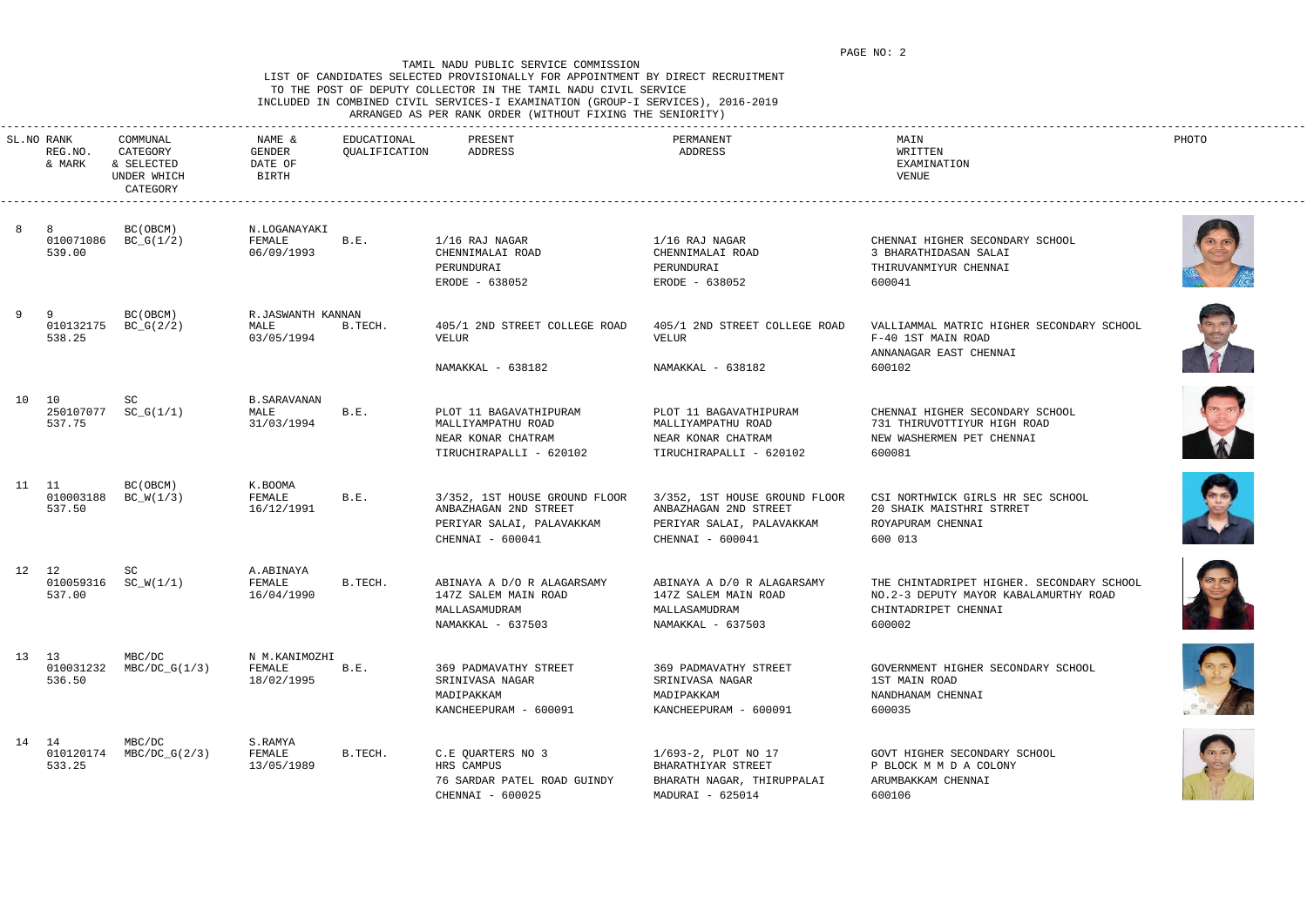### LIST OF CANDIDATES SELECTED PROVISIONALLY FOR APPOINTMENT BY DIRECT RECRUITMENT TO THE POST OF DEPUTY COLLECTOR IN THE TAMIL NADU CIVIL SERVICE INCLUDED IN COMBINED CIVIL SERVICES-I EXAMINATION (GROUP-I SERVICES), 2016-2019 ARRANGED AS PER RANK ORDER (WITHOUT FIXING THE SENIORITY)

|  |  | the contract of the contract of the contract of the contract of the contract of the contract of the contract of |  | INNANGED AS FEN NANN UNDEN (WIINUUI FIAING INE SENIUNIII) |  |
|--|--|-----------------------------------------------------------------------------------------------------------------|--|-----------------------------------------------------------|--|
|  |  |                                                                                                                 |  |                                                           |  |

| SL.NO RANK<br>REG.NO.<br>& MARK | COMMUNAL<br>CATEGORY<br>& SELECTED<br>UNDER WHICH<br>CATEGORY | NAME &<br>GENDER<br>DATE OF<br>BIRTH        | EDUCATIONAL<br>QUALIFICATION | PRESENT<br>ADDRESS                                                                                | PERMANENT<br>ADDRESS                                                                              | MAIN<br>WRITTEN<br>EXAMINATION<br>VENUE                                                                | PHOTO              |
|---------------------------------|---------------------------------------------------------------|---------------------------------------------|------------------------------|---------------------------------------------------------------------------------------------------|---------------------------------------------------------------------------------------------------|--------------------------------------------------------------------------------------------------------|--------------------|
| 15 15<br>100021230<br>532.25    | BC(OBCM)<br>$BC_W(2/3)$                                       | K.SUGITHA<br>FEMALE<br>11/05/1989           | B.TECH.                      | AC TALLAKULAM<br>DR THANGARAJ ROAD MELLUR<br>THALLAKULAM<br>MADURAI - 625020                      | 2/2224 SRIKRISHNA ILLAM<br>VALASHI STREET<br>THANGACHIMADAM<br>RAMANATHAPURAM - 623529            | SREE VENKATESHWARAR MATRIC HR SEC SCHOOL<br>15 GOUDIA MUTT ROAD<br>ROYAPETTAH CHENNAI<br>600014        |                    |
| 16 17<br>010048092<br>530.25    | BC(OBCM)<br>$BC_W(3/3)$                                       | S.PAVITHRA<br>FEMALE<br>18/04/1994          | B.E.                         | NO.11, B BLOCK,<br>MINT POLICE QUARTERS,<br>OLD JAIL ROAD,<br>CHENNAI - 600001                    | NO.11, B BLOCK,<br>MINT POLICE QUARTERS,<br>OLD JAIL ROAD,<br>CHENNAI - 600001                    | JAI GOPAL GARODIA GOVT GIRLS HR.SEC.SCHOOL<br>CHOOLAIMEDU HIGH ROAD<br>CHOOLAIMEDU CHENNAI<br>600 094  |                    |
| 17 19<br>210101155<br>527.75    | MBC/DC<br>$MBC/DC_G(3/3)$                                     | <b>B.VINOTH KUMAR</b><br>MALE<br>19/09/1993 | B.TECH.                      | 3 KAMARAJAR STREET<br>TDK RICEMILL NEAR<br>PERIYA EDAPALAYAM<br>THIRUVALLUR - 602001              | 3 KAMARAJAR STREET<br>TDK RICEMILL NEAR<br>PERIYA EDAPALAYAM<br>THIRUVALLUR - 602001              | ST JOHNS MATRIC HIGHER SECONDARY SCHOOL<br>NO.15 NEW COLONY<br>ALWARTHIRUNAGAR CHENNAI<br>600087       |                    |
| 18 20<br>010127028<br>527.25    | BCM<br>$BCM_W(1/1)$                                           | R.FATHIMA<br>FEMALE<br>02/02/1991           | B.E.                         | NO. 26 THIRUMURUGAN NAGAR<br>KOLATHUR<br>CHENNAI - 6000049                                        | #63/64, CHINNASWAMY STREET<br>B.T.NAGAR<br>KOLAPAKKAM<br>CHENNAI - 602101                         | MOHAMED SATHAK MATRIC HIGHER SECONDARY SCHOOL<br>A-2A MMDA COLONY<br>ARUMBAKKAM CHENNAI<br>600106      |                    |
| 19 29<br>020032124<br>523.25    | MBC/DC<br>$MBC/DC_W(1/1)$                                     | R D. SHALINI<br>FEMALE<br>27/06/1993        | B.Sc.                        | 159 N BHARATHIAR NAGAR<br>K.N.P ROAD<br>KARAMADAI<br>COIMBATORE - 641104                          | 159 N BHARATHIAR NAGAR<br>K.N.P ROAD<br>KARAMADAI<br>COIMBATORE - 641104                          | CHENNAI HIGHER SECONDARY SCHOOL<br>NO.1 PALAVOYAL SALAI<br>AYANAVARAM CHENNAI<br>600023                | W                  |
| 20 65<br>515.75                 | SCA<br>$010146178$ $SCA_G(1/1)$                               | M.SOWMYA<br>FEMALE<br>30/12/1994            | B.E.                         | 97, SENGUNTHAR NAGAR<br>PERIA SEMOOR (PO)<br>SATHY ROAD<br>ERODE - 638004                         | 97, SENGUNTHAR NAGAR<br>PERIA SEMOOR (PO)<br>SATHY ROAD<br>ERODE - 638004                         | EVERWIN MATRIC HIGHER SECONDARY SCHOOL<br>12-3 S J AVENUE RED HILLS ROAD<br>KOLATHUR CHENNAI<br>600099 | $\left( 25\right)$ |
| 21 93<br>010128139<br>509.50    | BC (OBCM)<br>$GT_G_PSTM(1/1)$                                 | R R.VISWANATHAN<br>MALE<br>15/05/1991       | B.A.<br>PSTM                 | S/O RAMAMURTHI R<br>7/100 N VEPPANKULAM<br>NEERAVI POST, KAMUTHI TALUK<br>RAMANATHAPURAM - 623603 | S/O RAMAMURTHI R<br>7/100 N VEPPANKULAM<br>NEERAVI POST, KAMUTHI TALUK<br>RAMANATHAPURAM - 623603 | MOHAMED SATHAK MATRIC HIGHER SECONDARY SCHOOL<br>A-2A MMDA COLONY<br>ARUMBAKKAM CHENNAI<br>600106      |                    |













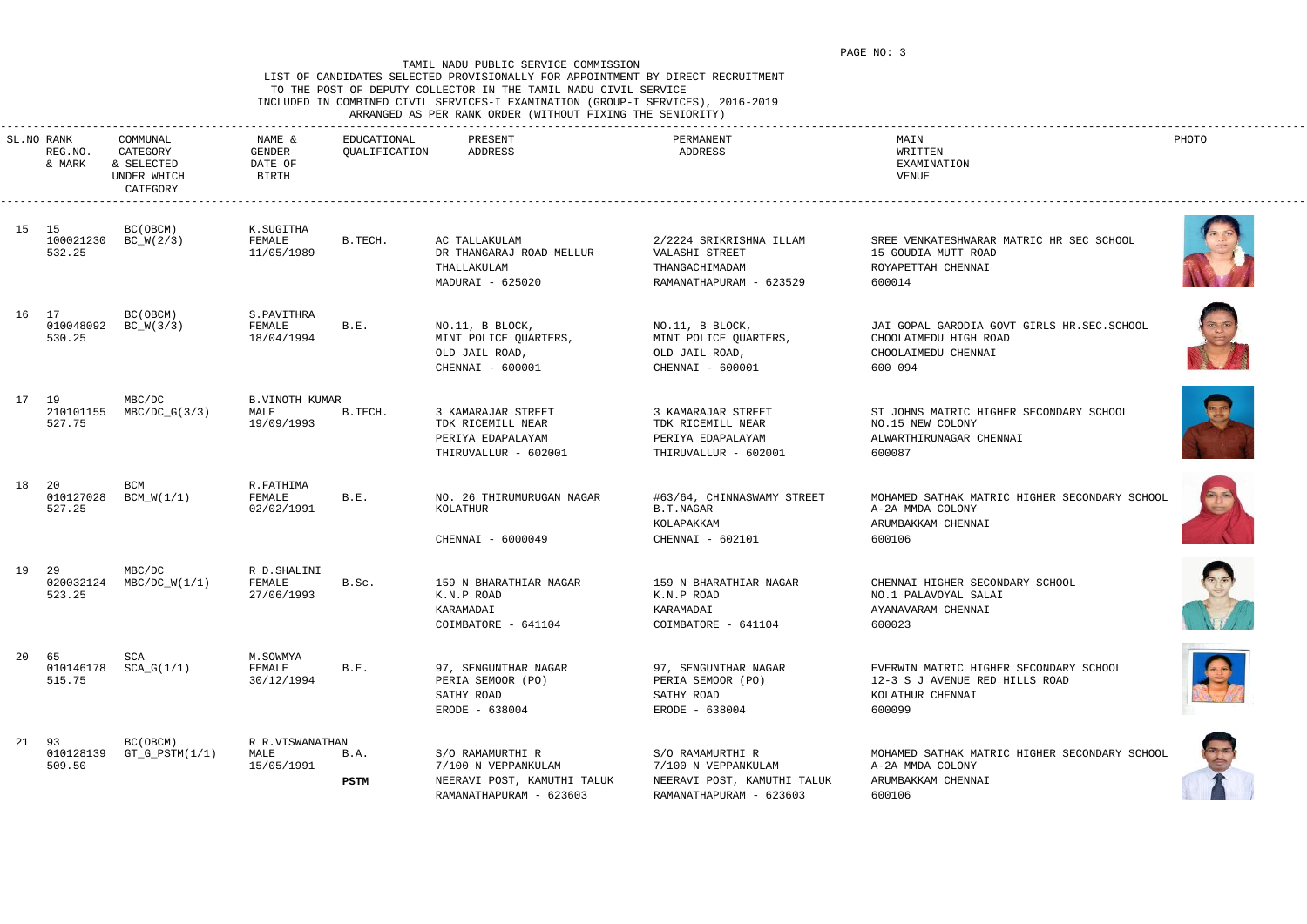### LIST OF CANDIDATES SELECTED PROVISIONALLY FOR APPOINTMENT BY DIRECT RECRUITMENT TO THE POST OF DEPUTY COLLECTOR IN THE TAMIL NADU CIVIL SERVICE INCLUDED IN COMBINED CIVIL SERVICES-I EXAMINATION (GROUP-I SERVICES), 2016-2019 ARRANGED AS PER RANK ORDER (WITHOUT FIXING THE SENIORITY)

|  |  |  |  | IKKANGED AS FEK KANK UKDEK (WIINUUI FIAING INE SENIUKIII) |  |
|--|--|--|--|-----------------------------------------------------------|--|
|  |  |  |  |                                                           |  |

|    | SL.NO RANK<br>REG.NO.<br>& MARK | COMMUNAL<br>CATEGORY<br>& SELECTED<br>UNDER WHICH<br>CATEGORY | NAME &<br>GENDER<br>DATE OF<br><b>BIRTH</b>    | EDUCATIONAL<br>QUALIFICATION | PRESENT<br>ADDRESS                                                                                | PERMANENT<br>ADDRESS                                                                              | MAIN<br>WRITTEN<br>EXAMINATION<br>VENUE                                                                                        | PHOTO |
|----|---------------------------------|---------------------------------------------------------------|------------------------------------------------|------------------------------|---------------------------------------------------------------------------------------------------|---------------------------------------------------------------------------------------------------|--------------------------------------------------------------------------------------------------------------------------------|-------|
|    | 22 123<br>100034358<br>503.50   | BC (OBCM)<br>$BC_G_PSTM(1/1)$                                 | N A.CHANHEETHA<br>FEMALE<br>29/12/1983         | B.A.<br><b>PSTM</b>          | 3/401A, KRISHNA NAGAR,<br>SECOND STREET, NEW NATHAM ROAD,<br>THIRUPPALAI<br>MADURAI - 625014      | 3/401A, KRISHNA NAGAR,<br>SECOND STREET, NEW NATHAM ROAD,<br>THIRUPPALAI<br>MADURAI - 625014      | SRM NIGHTINGALE MATRIC HR SEC SCHOOL<br>68 THAMBIAH ROAD<br>WEST MAMBALAM CHENNAI<br>600033                                    |       |
|    | 23 125<br>100040136<br>503.50   | MBC/DC<br>MBC/DC_G_PSTM(1/1) FEMALE                           | R.KEERTHANA MANI<br>09/09/1997                 | B.A.<br>PSTM                 | 51 LOORDHU NAGAR 7TH STREET<br>7TH CROSS STREET<br>K.PUDUR<br>MADURAI - 625007                    | 51 LOORDHU NAGAR 7TH STREET<br>7TH CROSS STREET<br>K.PUDUR<br>MADURAI - 625007                    | MUSLIM HR SEC SCHOOL<br>278 TRIPLICANE HIGH ROAD<br>TRIPLICANE CHENNAI<br>600005                                               |       |
|    | 24 201<br>010001278<br>493.75   | MBC/DC<br>MBC/DC_W_PSTM(1/1) FEMALE                           | K.DEEPA<br>23/03/1992                          | B.A.<br>PSTM                 | NO.18 SARVAMANGALA NAGAR<br>3RD MAIN ROAD CHITLAPAKKAM<br>CHENNAI 600064<br>KANCHEEPURAM - 600064 | NO.18 SARVAMANGALA NAGAR<br>3RD MAIN ROAD CHITLAPAKKAM<br>CHENNAI 600064<br>KANCHEEPURAM - 600064 | CSI NORTHWICK GIRLS HR SEC SCHOOL<br>20 SHAIK MAISTHRI STRRET<br>ROYAPURAM CHENNAI<br>600 013                                  |       |
| 25 | 302<br>010012061<br>478.75      | SC.<br>$SC_G_PSTM(1/1)$                                       | M.SATHISHKUMAR<br>MALE<br>15/03/1991           | B.A.<br>PSTM                 | NO 6 DD BLOCK<br>LOTUS GARDEN POLICE QUARTERS<br>KILPAUK<br>CHENNAI - 600010                      | NO 6 DD BLOCK<br>LOTUS GARDEN POLICE QUARTERS<br>KILPAUK<br>CHENNAI - 600010                      | KESARI HIGHER SECONDARY SCHOOL<br>17 THIRU.VI.KA 3RD STREET<br>MYLAPORE CHENNAI<br>600004                                      |       |
| 26 | 329<br>010030001<br>461.50      | $SC_G_ORTHO(1/1)$                                             | G.DIVYA PRIYADHARSHINI<br>FEMALE<br>27/06/1992 | B.E.<br>LD(BL)               | NO:33/17,15TH STREET<br>ASHOK NAGAR<br>CHENNAI - 600083                                           | NO: 33/17, 15TH STREET<br>ASHOK NAGAR<br>CHENNAI - 600083                                         | GOVERNMENT HIGHER SECONDARY SCHOOL<br>1ST MAIN ROAD<br>NANDHANAM CHENNAI<br>600035                                             |       |
| 27 | 355<br>100016033<br>411.50      | BC (OBCM)<br>$BC_G_BLIND(1/1)$                                | R.PONNSURIYAN<br>MALE<br>11/10/1994            | B.E.<br>LV                   | 69/54, NORTH SAMMANTHAPURAM ST<br>RAJAPALAYAM<br>VIRUDHUNAGAR DISTRICT<br>VIRUDHUNAGAR - 626117   | RAJAPALAYAM<br>VIRUDHUNAGAR DISTRICT<br>VIRUDHUNAGAR - 626117                                     | 69/54, NORTH SAMMANTHAPURAM ST SREE VENKATESHWARAR MATRIC HR SEC SCHOOL<br>15 GOUDIA MUTT ROAD<br>ROYAPETTAH CHENNAI<br>600014 |       |

The Selection is purely provisional subject to the outcome of the W.P. Nos.26878 of 2019 and 35219 of 2019 and other WPs if any, pending on the files of the Hon'ble High Court, Madras/Madurai Bench of Madras High Court relating to this recruitment and also subject to outcome of SLP is to be filed by the Commission/Government against the orders of the Hon'ble High Court in WP.No.998/2017 batch cases.











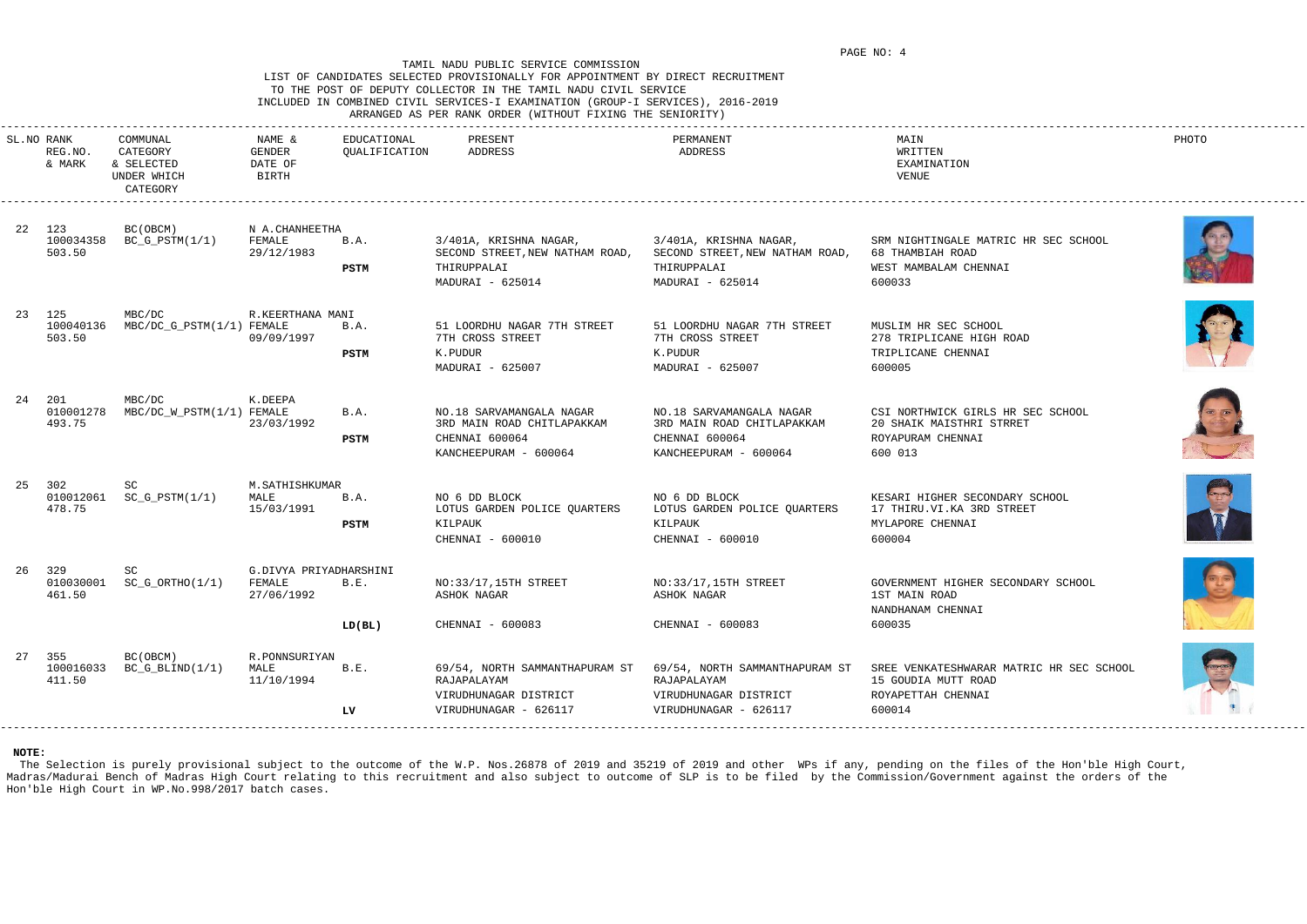## LIST OF CANDIDATES SELECTED PROVISIONALLY FOR APPOINTMENT BY DIRECT RECRUITMENT TO THE POST OF DEPUTY SUPERINTENDENT OF POLICE (CATEGORY-I) IN THE TAMIL NADU POLICE SERVICE INCLUDED IN COMBINED CIVIL SERVICES-I EXAMINATION (GROUP-I SERVICES), 2016-2019 ARRANGED AS PER RANK ORDER (WITHOUT FIXING THE SENIORITY)

|    | SL.NO RANK<br>REG.NO.<br>& MARK | COMMUNAL<br>CATEGORY<br>& SELECTED<br>UNDER WHICH<br>CATEGORY | EDUCATIONAL<br>NAME &<br>QUALIFICATION<br>GENDER<br>DATE OF<br>BIRTH | PRESENT<br>ADDRESS                                                                                      | PERMANENT<br>ADDRESS                                                                                    | MAIN<br>WRITTEN<br>EXAMINATION<br>VENUE                                                               | PHOTO                                 |
|----|---------------------------------|---------------------------------------------------------------|----------------------------------------------------------------------|---------------------------------------------------------------------------------------------------------|---------------------------------------------------------------------------------------------------------|-------------------------------------------------------------------------------------------------------|---------------------------------------|
|    | 16<br>100040297<br>531.50       | BC (OBCM)<br>GT_G(1/15)                                       | R.YOGESH KUMAR<br>MALE<br>B.E.<br>26/11/1992                         | 25, POOKARA LANE<br>SOUTH VELI STREET<br>MADURAI<br>MADURAI - 625001                                    | 25, POOKARA LANE<br>SOUTH VELI STREET<br>MADURAI<br>MADURAI - 625001                                    | MUSLIM HR SEC SCHOOL<br>278 TRIPLICANE HIGH ROAD<br>TRIPLICANE CHENNAI<br>600005                      |                                       |
|    | 18<br>010092173<br>528.00       | BC(OBCM)<br>$GT_G(2/15)$                                      | A. AARLIUSREBONY<br>MALE<br>B.E.<br>27/07/1996                       | PLOT NO 3 G1 ANNAI SAI FLATS<br>SCHOOL STREET<br>AGARAMTHEN<br>KANCHEEPURAM - 600073                    | PLOT NO 3 G1 ANNAI SAI FLATS<br>SCHOOL STREET<br>AGARAMTHEN<br>KANCHEEPURAM - 600073                    | LADY MCTM GIRLS HIGHER SECONDAY SCHOOL<br>ALAGAPPA ROAD<br>PURASWALKAM CHENNAI<br>600 084             |                                       |
|    | 26<br>010085235<br>525.00       | MBC/DC<br>$GT_G(3/15)$                                        | K.GANESH KUMAR<br>B.E.<br>MALE<br>22/01/1996                         | NO.12, 4TH CROSS STREET,<br>LALBHADHUR NAGAR,<br>MAYILADUTHURAI<br>NAGAPATTINAM - 609001                | NO.12, 4TH CROSS STREET,<br>LALBHADHUR NAGAR,<br>MAYILADUTHURAI<br>NAGAPATTINAM - 609001                | LADY WILLINGDON HIGHER SECONDARY SCHOOL<br>NO.1 DR. BESANT ROA TRIPLICANE<br>CHENNAI<br>600005        |                                       |
|    | 30<br>010052235<br>522.75       | BC(OBCM)<br>$GT_G(4/15)$                                      | M.ANANTHA RAJ<br>MALE<br>B.E.<br>15/04/1992                          | 10-1-4A, KAMBAR STREET<br>ANNA NAGAR<br>PATTIVEERANPATTI<br>DINDIGUL - 624211                           | 10-1-4A, KAMBAR STREET<br>ANNA NAGAR<br>PATTIVEERANPATTI<br>DINDIGUL - 624211                           | JAI GOPAL GARODIA GOVT GIRLS HR.SEC.SCHOOL<br>CHOOLAIMEDU HIGH ROAD<br>CHOOLAIMEDU CHENNAI<br>600 094 |                                       |
| -5 | -35<br>010063099<br>521.25      | MBC/DC<br>GT_G(5/15)                                          | M. SUDHEER<br>MALE<br>B.E.<br>14/01/1992                             | 221, PANNAI KADU THOTTAM,<br>ODAPPALLI AGM VILLAGE,<br>CAUVERY R.S POST, ERODE<br>NAMAKKAL - 638007     | 221, PANNAI KADU THOTTAM,<br>ODAPPALLI AGM VILLAGE,<br>CAUVERY R.S POST, ERODE<br>NAMAKKAL - 638007     | CHENNAI HIGHER SECONDARY SCHOOL<br>NO.1 PEELI AMMAN KOIL STREET<br>THARAMANI CHENNAI<br>600113        | $\mathcal{N} \rightarrow \mathcal{N}$ |
| 6  | 38<br>010152329<br>520.75       | BC (OBCM)<br>$GT_G(6/15)$                                     | D.ASHOK<br>MALE<br>B.E.<br>11/01/1995                                | 3/232, GUNDODA CHETTI STREET<br>VELLAEGOUNDANPALAYAM (R.V)<br>ILLAKIYAMPATTI (P)<br>DHARMAPURI - 636703 | 3/232, GUNDODA CHETTI STREET<br>VELLAEGOUNDANPALAYAM (R.V)<br>ILLAKIYAMPATTI (P)<br>DHARMAPURI - 636703 | WPA SOUNDARAPANDIAN HIGHER SECONDARY SCHOOL<br>NMK STREET<br>AYANAVARAM CHENNAI<br>600 023            | B                                     |
| 7  | 49<br>150108183<br>519.00       | BC (OBCM)<br>$GT_G(7/15)$                                     | A.ASWATH ANTO AROCKIARAJ<br>MALE<br>B.E.<br>09/12/1992               | F1 GREENLAND APPARTMENTS<br>RAILWAY STATION ROAD<br>PUDUKOTTAI<br>PUDUKKOTTAI - 622003                  | F1 GREENLAND APPARTMENTS<br>RAILWAY STATION ROAD<br>PUDUKOTTAI<br>PUDUKKOTTAI - 622003                  | RAMACHANDRA MATRIC HIGHER SECONDARY SCHOOL<br>474 KILPAUK GARDEN ROAD<br>KILPAUK CHENNAI<br>600010    |                                       |
|    |                                 |                                                               |                                                                      |                                                                                                         |                                                                                                         |                                                                                                       |                                       |









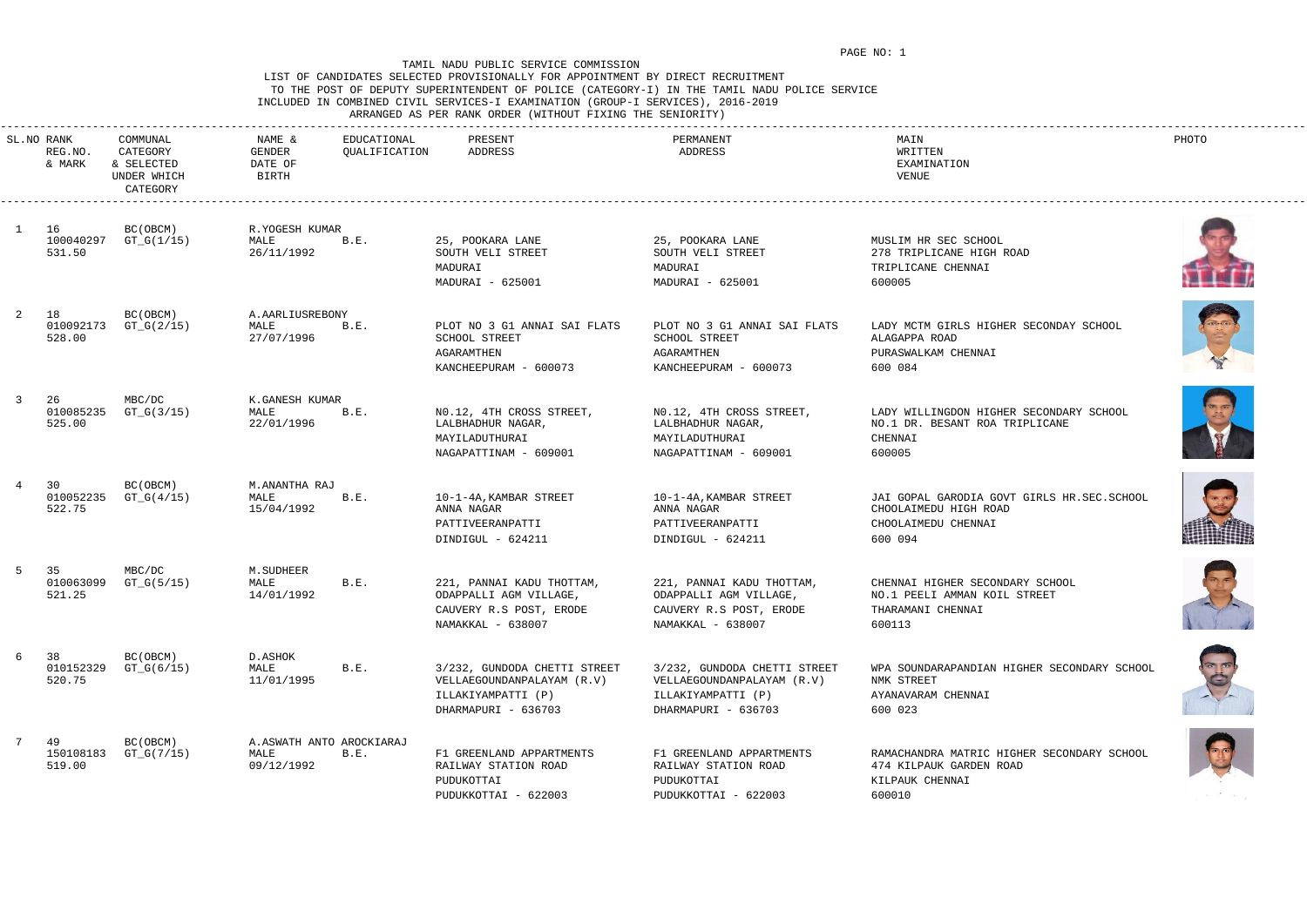# LIST OF CANDIDATES SELECTED PROVISIONALLY FOR APPOINTMENT BY DIRECT RECRUITMENT TO THE POST OF DEPUTY SUPERINTENDENT OF POLICE (CATEGORY-I) IN THE TAMIL NADU POLICE SERVICE INCLUDED IN COMBINED CIVIL SERVICES-I EXAMINATION (GROUP-I SERVICES), 2016-2019

# ARRANGED AS PER RANK ORDER (WITHOUT FIXING THE SENIORITY)

|       | SL.NO RANK<br>REG.NO.<br>& MARK | COMMUNAL<br>CATEGORY<br>& SELECTED<br>UNDER WHICH<br>CATEGORY | NAME &<br>GENDER<br>DATE OF<br>BIRTH  | EDUCATIONAL<br>QUALIFICATION | PRESENT<br>ADDRESS                                                                                       | PERMANENT<br>ADDRESS                                                                                     | MAIN<br>WRITTEN<br>EXAMINATION<br>VENUE                                                                     | PHOTO |
|-------|---------------------------------|---------------------------------------------------------------|---------------------------------------|------------------------------|----------------------------------------------------------------------------------------------------------|----------------------------------------------------------------------------------------------------------|-------------------------------------------------------------------------------------------------------------|-------|
|       | 50<br>280109011<br>518.75       | BC(OBCM)<br>GT_G(8/15)                                        | S.BALAJI<br>MALE<br>08/08/1995        | B.TECH.                      | 57, 2ND STREET,<br>KK NAGAR,                                                                             | 57, 2ND STREET,<br>KK NAGAR,                                                                             | CHENNAI HIGHER SECONDARY SCHOOL<br>39 APPA SAMY LANE<br>OLD WASHERMANPET CHENNAI                            |       |
|       |                                 |                                                               |                                       |                              | VILLUPURAM - 605401                                                                                      | VILLUPURAM - 605401                                                                                      | 600021                                                                                                      |       |
|       | 51<br>010099074<br>518.25       | MBC/DC<br>GT_G(9/15)                                          | M.SANKARGANESH<br>MALE<br>19/04/1990  | B.E.<br>М.Е.                 | SADHANANTHA PURAM NORTH STREET<br>MUDHALIPATTY POST<br>SIVAKASI VIA<br>VIRUDHUNAGAR - 626189             | SADHANANTHA PURAM NORTH STREET<br>MUDHALIPATTY POST<br>SIVAKASI VIA<br>VIRUDHUNAGAR - 626189             | ST. PETERS HIGHER SECONDARY SCHOOL<br>18 WEST MADHA CHURCH STREET<br>ROYAPURAM CHENNAI<br>600013            |       |
| 10 54 | 010126205<br>517.75             | MBC/DC<br>GT_G(10/15)                                         | P N.LOGESHWARAN<br>MALE<br>18/12/1991 | B.E.                         | S/O P.NATARAJAN<br>ARIYAPALAYAM (P.O)<br>ATTUR(TK), SALEM(DT)<br>SALEM - 636119                          | S/O P.NATARAJAN<br>ARIYAPALAYAM (P.O)<br>ATTUR(TK), SALEM(DT)<br>SALEM - 636119                          | MOHAMED SATHAK MATRIC HIGHER SECONDARY SCHOOL<br>A-2A MMDA COLONY<br>ARUMBAKKAM CHENNAI<br>600106           |       |
| 11 55 | 010137125<br>517.75             | BC (OBCM)<br>GT_G(11/15)                                      | P.MITHRAN<br>MALE<br>18/08/1993       | B.E.                         | C-02/03 TAISHA HOUSING COMPLEX<br>WEST NATESAN NAGAR<br>VIRUGAMBAKKAM<br>CHENNAI - 600092                | C-02/03 TAISHA HOUSING COMPLEX<br>WEST NATESAN NAGAR<br>VIRUGAMBAKKAM<br>CHENNAI - 600092                | DONBOSCO MATRICULATION HIGHER SECONDARY SCHOOL<br>CHURCH ROAD SRINIVASA NAGAR<br>KOLATHUR CHENNAI<br>600099 |       |
| 12 60 | 010151340<br>516.50             | BC (OBCM)<br>$GT_G(12/15)$                                    | T.VIGNESH<br>MALE<br>30/10/1994       | B.E.<br>M.TECH.              | 23A THIPPIRAN THOTTY STREET<br>BABU ROAD<br>TRICHY<br>TIRUCHIRAPALLI - 620008                            | 23A THIPPIRAN THOTTY STREET<br>BABU ROAD<br>TRICHY<br>TIRUCHIRAPALLI - 620008                            | WPA SOUNDARAPANDIAN HIGHER SECONDARY SCHOOL<br>NMK STREET<br>AYANAVARAM CHENNAI<br>600 023                  |       |
| 13 61 | 010012214<br>516.25             | BC (OBCM)<br>$GT_G(13/15)$                                    | S. SANGEETHA<br>FEMALE<br>17/11/1992  | B.Sc.                        | 1 147 PAPAN THOTTAM<br>BELLAMPATTI<br>DHARAPURAM<br>TIRUPPUR - 638702                                    | 1 147 PAPAN THOTTAM<br>BELLAMPATTI<br>DHARAPURAM<br>TIRUPPUR - 638702                                    | KESARI HIGHER SECONDARY SCHOOL<br>17 THIRU.VI.KA 3RD STREET<br>MYLAPORE CHENNAI<br>600004                   |       |
| 14 62 | 240107275<br>516.25             | BC (OBCM)<br>$GT_G(14/15)$                                    | A.AMALA ADVIN<br>MALE<br>15/05/1994   | B.E.                         | 28/RAJAN ILLAM<br>VELANGANNI NAGAR, 1ST STREET<br>AROCKIAPURAM(PO), THOOTHUKUDI.<br>THOOTHUKUDI - 628002 | 28/RAJAN ILLAM<br>VELANGANNI NAGAR, 1ST STREET<br>AROCKIAPURAM(PO), THOOTHUKUDI.<br>THOOTHUKUDI - 628002 | SRI RAMAKRISHNA MISSION HR.SEC.SCHOOL (MAIN)<br>NO 1 BHASYAM ROAD<br>T. NAGAR CHENNAI<br>600017             |       |













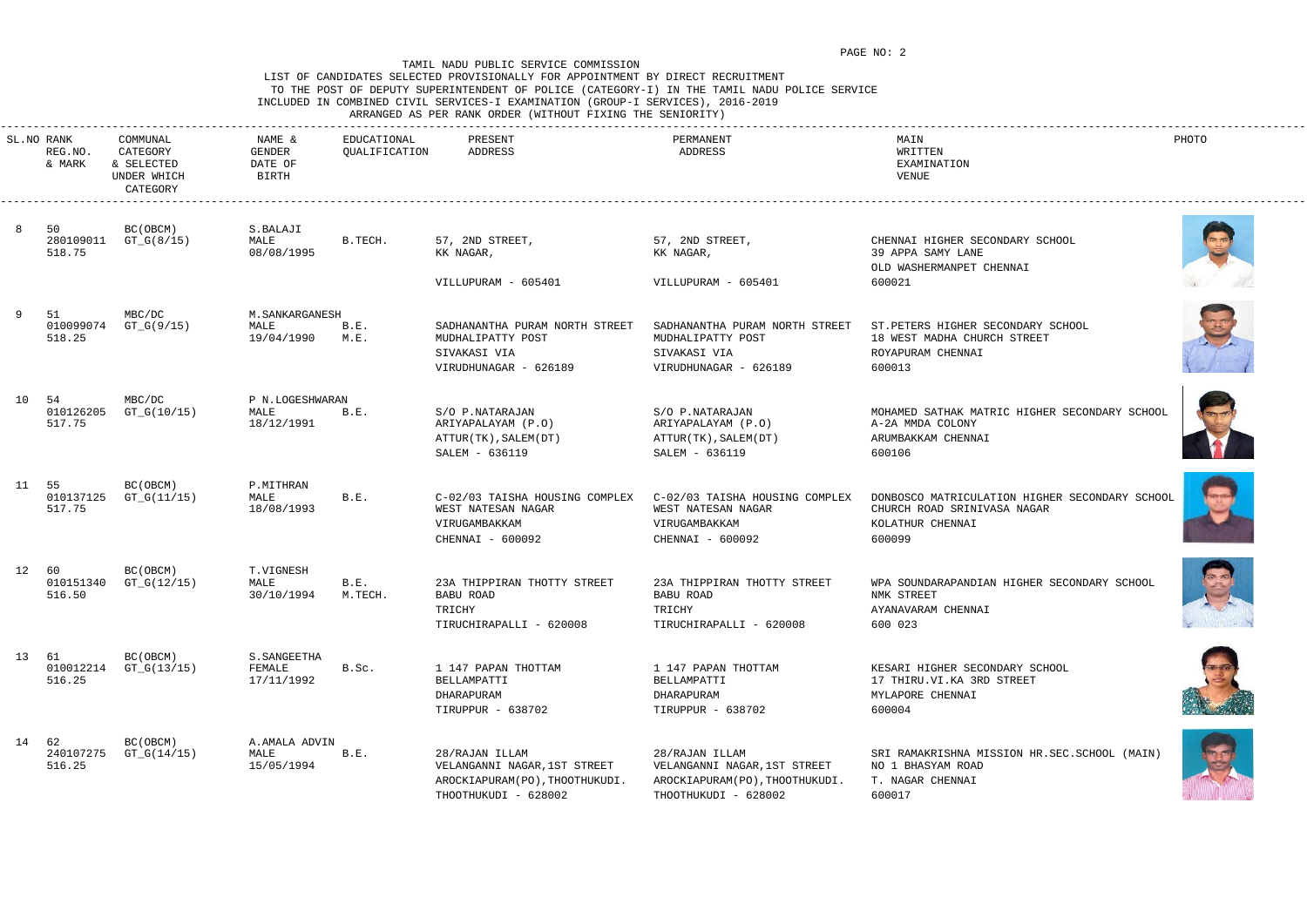# LIST OF CANDIDATES SELECTED PROVISIONALLY FOR APPOINTMENT BY DIRECT RECRUITMENT TO THE POST OF DEPUTY SUPERINTENDENT OF POLICE (CATEGORY-I) IN THE TAMIL NADU POLICE SERVICE INCLUDED IN COMBINED CIVIL SERVICES-I EXAMINATION (GROUP-I SERVICES), 2016-2019

ARRANGED AS PER RANK ORDER (WITHOUT FIXING THE SENIORITY)

| SL.NO RANK<br>REG.NO.<br>& MARK | COMMUNAL<br>CATEGORY<br>& SELECTED<br>UNDER WHICH<br>CATEGORY | NAME &<br>GENDER<br>DATE OF<br>BIRTH  | EDUCATIONAL<br>QUALIFICATION | PRESENT<br>ADDRESS                                                                                                | PERMANENT<br>ADDRESS                                                                                              | MAIN<br>WRITTEN<br>EXAMINATION<br>VENUE                                                                  | PHOTO |
|---------------------------------|---------------------------------------------------------------|---------------------------------------|------------------------------|-------------------------------------------------------------------------------------------------------------------|-------------------------------------------------------------------------------------------------------------------|----------------------------------------------------------------------------------------------------------|-------|
| 15 63<br>010097276<br>516.00    | BC (OBCM)<br>GT_G(15/15)                                      | K.VENKATESH<br>MALE<br>17/06/1992     | B.E.<br>M.B.A.               | DR.NO-92/3 [PL.NO-160A1]<br>2ND CROSS STREET, NEHRU NAGAR<br>(OPP) RAILWAY STATION, HOSUR<br>KRISHNAGIRI - 635109 | DR.NO-92/3 [PL.NO-160A1]<br>2ND CROSS STREET, NEHRU NAGAR<br>(OPP) RAILWAY STATION, HOSUR<br>KRISHNAGIRI - 635109 | ST. PETERS HIGHER SECONDARY SCHOOL<br>18 WEST MADHA CHURCH STREET<br>ROYAPURAM CHENNAI<br>600013         |       |
| 16 68<br>180404258<br>515.00    | BC(OBCM)<br>$GT_W(1/6)$                                       | E.GAYATHRI<br>FEMALE<br>01/07/1992    | B.E.                         | 3191<br>NEAR TO VETERNAIRY HOSPITAL<br>KALAIYAR KOVIL, SIVAGANGAI<br>SIVAGANGAI - 630551                          | 3191<br>NEAR TO VETERNAIRY HOSPITAL<br>KALAIYAR KOVIL, SIVAGANGAI<br>SIVAGANGAI - 630551                          | JAIGOPAL GARODIA MATRIC HIGHER SECONDARY SCHOOL<br>7TH STREET SRP COLONY<br>PERAVALLUR CHENNAI<br>600082 |       |
| 17 73<br>010152327<br>514.00    | BCM<br>BCM_G(1/2)                                             | Y.JAFFAR SIDDIK<br>MALE<br>23/01/1993 | B.E.                         | 3/232<br>ARS NAGAR,<br>KAVERIPATTINAM<br>KRISHNAGIRI - 635112                                                     | 3/232<br>ARS NAGAR,<br>KAVERIPATTINAM<br>KRISHNAGIRI - 635112                                                     | WPA SOUNDARAPANDIAN HIGHER SECONDARY SCHOOL<br>NMK STREET<br>AYANAVARAM CHENNAI<br>600 023               |       |
| 18 74<br>010133129<br>513.75    | BC (OBCM)<br>$BC_G(1/13)$                                     | N.KARTHICK<br>MALE<br>17/05/1990      | B.E.                         | B48-003, PROVIDENT COSMOCITY<br>41, DR ABDUL KALAM ROAD<br>PUDUPPAKKAM,<br>KANCHEEPURAM - 603103                  | MIG A 140, BRINDHAVAN NAGAR<br>SITRA<br>COIMBATORE<br>COIMBATORE - 641014                                         | VALLIAMMAL MATRIC HIGHER SECONDARY SCHOOL<br>F-40 1ST MAIN ROAD<br>ANNANAGAR EAST CHENNAI<br>600102      |       |
| 19 75<br>010126104<br>513.75    | BC(OBCM)<br>$GT_W(2/6)$                                       | K V.KAVYA<br>FEMALE<br>04/06/1991     | B.TECH.                      | <b>B2 ALSA MAYFAIR</b><br>GANAPATHY COLONY MAIN ROAD<br>CENOTAPH 2ND LANE, TEYNAMPET<br>CHENNAI - 600018          | <b>B2 ALSA MAYFAIR</b><br>GANAPATHY COLONY MAIN ROAD<br>CENOTAPH 2ND LANE, TEYNAMPET<br>CHENNAI - 600018          | MOHAMED SATHAK MATRIC HIGHER SECONDARY SCHOOL<br>A-2A MMDA COLONY<br>ARUMBAKKAM CHENNAI<br>600106        |       |
| 20 76<br>513.50                 | BC (OBCM)<br>010008274 GT_W(3/6)                              | A.MANISHA<br>FEMALE<br>22/09/1995     | B.E.                         | NO 101 2ND STREET<br>AJ BLOCK SHANTHI COLONY<br>ANNA NAGAR CHENNAI<br>CHENNAI - 600040                            | 32B 8TH STREET<br>KOVALAN NAGAR<br>MADURAI<br>MADURAI - 625003                                                    | KESARI HIGHER SECONDARY SCHOOL<br>17 THIRU.VI.KA 3RD STREET<br>MYLAPORE CHENNAI<br>600004                |       |
| 21 77<br>090101270<br>512.75    | BC (OBCM)<br>$GT_W(4/6)$                                      | N.THANUSIYA<br>FEMALE<br>24/01/1994   | B.E.                         | 234/4, PANDUTHAKARAN PUDUR<br>MANMANGALAM POST<br>KARUR<br>KARUR - 639006                                         | 234/4, PANDUTHAKARAN PUDUR<br>MANMANGALAM POST<br>KARUR<br>KARUR - 639006                                         | GOVERNMENT HIGHER SECONDARY SCHOOL<br>PUDUR<br>ASHOK NAGAR CHENNAI<br>600083                             |       |













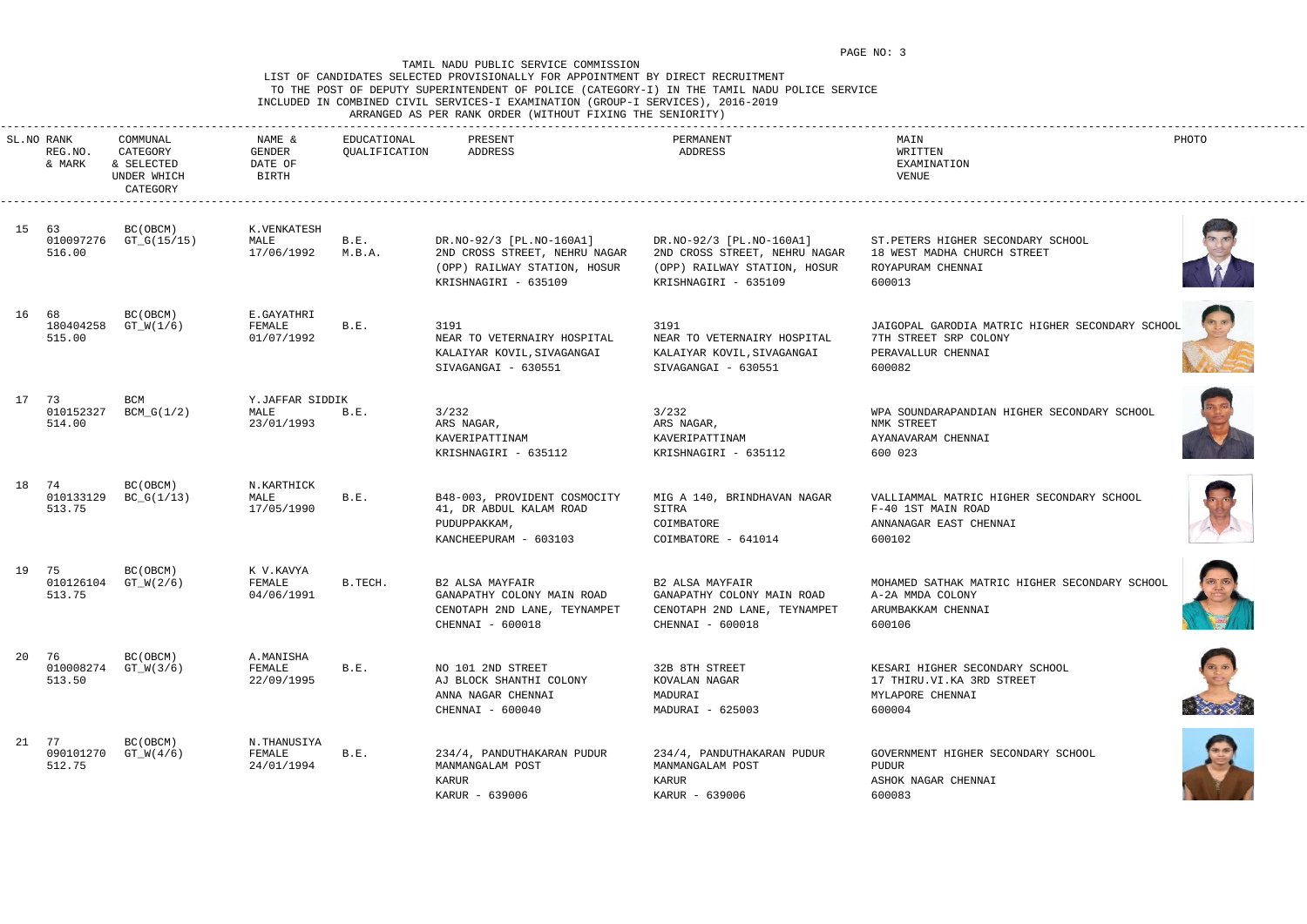## LIST OF CANDIDATES SELECTED PROVISIONALLY FOR APPOINTMENT BY DIRECT RECRUITMENT TO THE POST OF DEPUTY SUPERINTENDENT OF POLICE (CATEGORY-I) IN THE TAMIL NADU POLICE SERVICE INCLUDED IN COMBINED CIVIL SERVICES-I EXAMINATION (GROUP-I SERVICES), 2016-2019 ARRANGED AS PER RANK ORDER (WITHOUT FIXING THE SENIORITY)

| SL.NO RANK          | COMMUNAL                                          | NAME &                      | EDUCATIONAL     | PRESENT                                     | PERMANENT                                    | MAIN                                                                                          | PHOTO |
|---------------------|---------------------------------------------------|-----------------------------|-----------------|---------------------------------------------|----------------------------------------------|-----------------------------------------------------------------------------------------------|-------|
| REG.NO.<br>& MARK   | CATEGORY<br>& SELECTED<br>UNDER WHICH<br>CATEGORY | GENDER<br>DATE OF<br>BIRTH  | QUALIFICATION   | ADDRESS                                     | ADDRESS                                      | WRITTEN<br>EXAMINATION<br>VENUE                                                               |       |
| 22 78               | BC(OBCM)                                          | N.SWETHA                    |                 |                                             |                                              |                                                                                               |       |
| 100011356<br>512.75 | GT_W(5/6)                                         | FEMALE<br>09/12/1994        | B.E.            | 10 PREETHAM STREET                          | 10 PREETHAM STREET<br>DURAISAMY NAGAR        | M A K MATRICULATION HIGHER SECONDARY SCHOOL<br>125-A KABILAR STREETTHIRU NAGAR JAFFERKHAN PET |       |
|                     |                                                   |                             |                 | DURAISAMY NAGAR<br>BYEPASS ROAD             | BYEPASS ROAD                                 | ASHOK NAGAR CHENNAI                                                                           |       |
|                     |                                                   |                             |                 | MADURAI - 625016                            | MADURAI - 625016                             | 600083                                                                                        |       |
|                     |                                                   |                             |                 |                                             |                                              |                                                                                               |       |
| 23 79               | BC(OBCM)                                          | S.CIBI SAI SOUNDARIYAN      |                 |                                             |                                              |                                                                                               |       |
| 060112375<br>512.50 | $BC_G(2/13)$                                      | MALE<br>03/06/1987          | B.D.S.<br>M.Sc. | 109, B.V.B ROAD,<br>THINDAL                 | 109, B.V.B ROAD,<br>THINDAL                  | CHENNAI GIRLS HIGHER SECONDARY SCHOOL.<br>53 MARKET STREET                                    |       |
|                     |                                                   |                             |                 |                                             |                                              | PERAMBUR CHENNAI                                                                              |       |
|                     |                                                   |                             |                 | ERODE - 638012                              | ERODE - 638012                               | 600011                                                                                        |       |
|                     |                                                   |                             |                 |                                             |                                              |                                                                                               |       |
| 24 80               | BC(OBCM)                                          | G. SATHIYARAJ               |                 |                                             |                                              |                                                                                               |       |
| 040111137<br>512.50 | $BC_G(3/13)$                                      | MALE<br>05/04/1990          | B.TECH.         | 1/221, ALLALAPATTI<br>GOBICHETTIPALAYAM(PO) | 1/221, ALLALAPATTI<br>GOBICHETTIPALAYAM (PO) | CHENNAI GIRLS HIGHER SECONDARY SCHOOL<br>31 RAJAJI STREET SCHOOL ROAD                         |       |
|                     |                                                   |                             |                 | PAPPIREDDIPATTI(TK)                         | PAPPIREDDIPATTI(TK)                          | NUNGAMBAKKAM CHENNAI                                                                          |       |
|                     |                                                   |                             |                 | DHARMAPURI - 635305                         | DHARMAPURI - 635305                          | 600034                                                                                        |       |
|                     |                                                   |                             |                 |                                             |                                              |                                                                                               |       |
| 25 83<br>100031006  | BC(OBCM)<br>GT_W(6/6)                             | R.NIVETHA LAKSHMI<br>FEMALE | B.Sc.           | 1/27, NORTH STREET                          | 1/27, NORTH STREET                           | SRM NIGHTINGALE MATRIC HR SEC SCHOOL                                                          |       |
| 512.25              |                                                   | 29/10/1993                  |                 | E.T.REDDIAPATTI                             | E.T.REDDIAPATTI                              | 68 THAMBIAH ROAD                                                                              |       |
|                     |                                                   |                             |                 | EDHIRKOTTAI (POST)                          | EDHIRKOTTAI (POST)                           | WEST MAMBALAM CHENNAI                                                                         |       |
|                     |                                                   |                             |                 | VIRUDHUNAGAR - 626131                       | VIRUDHUNAGAR - 626131                        | 600033                                                                                        |       |
| 26 85               | BC(OBCM)                                          | R.RAJABRINDHA               |                 |                                             |                                              |                                                                                               |       |
| 010078136           | $BC_G(4/13)$                                      | FEMALE                      | B.E.            | 9/3, RAMALINGA NAGAR,                       | 4/15 THIRUVIDAIMITHIYUR                      | EVAANS MATRIC HIGHER SECONDARY SCHOOL                                                         |       |
| 512.00              |                                                   | 12/03/1993                  |                 | RAMNAGAR<br>DEVAKOTTAI                      | THIRUVADANAI                                 | 18 MARIAMMAN KOIL STREET<br>THARAMANI CHENNAI                                                 |       |
|                     |                                                   |                             |                 | SIVAGANGAI - 630303                         | RAMANATHAPURAM - 623407                      | 600113                                                                                        | $-86$ |
|                     |                                                   |                             |                 |                                             |                                              |                                                                                               |       |
| 27 86               | BC (OBCM)                                         | S.ASWINI                    |                 |                                             |                                              |                                                                                               |       |
| 080112246<br>511.75 | $BC_G(5/13)$                                      | FEMALE<br>09/11/1995        | B.E.            | 17/41 , PILLAVILAI<br>KALLUKOOTAM POST      | 17/41 , PILLAVILAI<br>KALLUKOOTAM POST       | GOVERNMENT HIGHER SECONDARY SCHOOL<br>PUDUR                                                   |       |
|                     |                                                   |                             |                 | KANNIYA KUMARI                              | KANNIYA KUMARI                               | ASHOK NAGAR CHENNAI                                                                           |       |
|                     |                                                   |                             |                 | KANNIYAKUMARI - 629808                      | KANNIYAKUMARI - 629808                       | 600083                                                                                        |       |
|                     |                                                   |                             |                 |                                             |                                              |                                                                                               |       |
| 28 88<br>010030286  | BC (OBCM)<br>$BC_G(6/13)$                         | PS.PREETHI<br>FEMALE        | B.TECH.         | NEW NO 10 OLD NO 121                        | NEW NO 10 OLD NO 121                         | GOVERNMENT HIGHER SECONDARY SCHOOL                                                            |       |
| 510.25              |                                                   | 26/10/1989                  |                 | VANNIAR STREET                              | VANNIAR STREET                               | 1ST MAIN ROAD                                                                                 |       |
|                     |                                                   |                             |                 | CHOOLAIMEDU                                 | CHOOLAIMEDU                                  | NANDHANAM CHENNAI                                                                             |       |
|                     |                                                   |                             |                 | CHENNAI - 600094                            | CHENNAI - 600094                             | 600035                                                                                        |       |













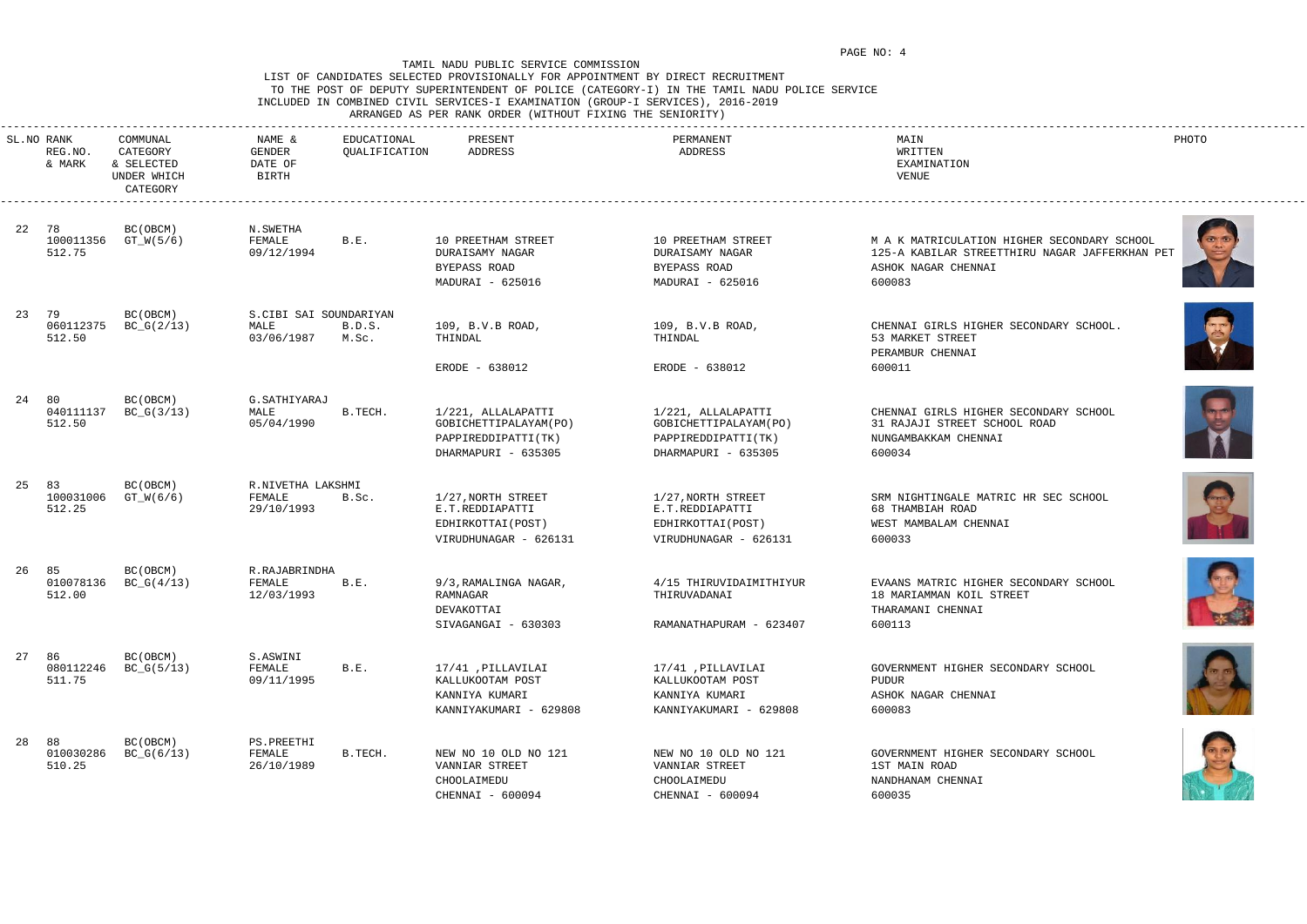## LIST OF CANDIDATES SELECTED PROVISIONALLY FOR APPOINTMENT BY DIRECT RECRUITMENT TO THE POST OF DEPUTY SUPERINTENDENT OF POLICE (CATEGORY-I) IN THE TAMIL NADU POLICE SERVICE INCLUDED IN COMBINED CIVIL SERVICES-I EXAMINATION (GROUP-I SERVICES), 2016-2019 ARRANGED AS PER RANK ORDER (WITHOUT FIXING THE SENIORITY)

|    | SL.NO RANK<br>REG.NO.<br>& MARK | COMMUNAL<br>CATEGORY<br>& SELECTED<br>UNDER WHICH<br>CATEGORY | NAME &<br>GENDER<br>DATE OF<br><b>BIRTH</b> | EDUCATIONAL<br>QUALIFICATION | PRESENT<br>ADDRESS                                                                         | PERMANENT<br>ADDRESS                                                                       | MAIN<br>WRITTEN<br>EXAMINATION<br>VENUE                                                                     | PHOTO |
|----|---------------------------------|---------------------------------------------------------------|---------------------------------------------|------------------------------|--------------------------------------------------------------------------------------------|--------------------------------------------------------------------------------------------|-------------------------------------------------------------------------------------------------------------|-------|
| 29 | 89<br>010132281<br>510.00       | MBC/DC<br>$MBC/DC_G(1/10)$                                    | PM.EMAYAVARAMBAN<br>MALE<br>24/08/1992      | B.E.<br>M.E.                 | 3-86, EMAYA ILLAM<br>GP SALAI, THANDIKUDI<br>KODAIKANAL<br>DINDIGUL - 624216               | 3-86, EMAYA ILLAM<br>GP SALAI, THANDIKUDI<br>KODAIKANAL<br>DINDIGUL - 624216               | VALLIAMMAL MATRIC HIGHER SECONDARY SCHOOL<br>F-40 1ST MAIN ROAD<br>ANNANAGAR EAST CHENNAI<br>600102         |       |
|    | 30 90<br>010103174<br>510.00    | BC(OBCM)<br>$BC_G(7/13)$                                      | D.ELAKIYAA<br>FEMALE<br>01/10/1996          | B.Sc.                        | 1/60, CHINNA AYYAMPALAYAM<br>NALLIPALAYAM<br>NAMAKKAL<br>NAMAKKAL - 637003                 | 1/60, CHINNA AYYAMPALAYAM<br>NALLIPALAYAM<br>NAMAKKAL<br>NAMAKKAL - 637003                 | VALLAL S.I ALAGARSAMY CHETTIAR HIGHER SECONDARY<br>NO.2&3 ADAM SAHIB STREET<br>ROYAPURAM CHENNAI<br>600013  |       |
|    | 31 92<br>010137066<br>509.75    | MBC/DC<br>MBC/DC_G(2/10)                                      | G.RAGAVI<br>FEMALE<br>16/11/1993            | B.E.                         | NO. 19, FIRST STREET<br>BRINDAVAN NAGAR<br>AVADI, CHENNAI-600065<br>CHENNAI - 600065       | NO. 19, FIRST STREET<br>BRINDAVAN NAGAR<br>AVADI, CHENNAI-600065<br>CHENNAI - 600065       | DONBOSCO MATRICULATION HIGHER SECONDARY SCHOOL<br>CHURCH ROAD SRINIVASA NAGAR<br>KOLATHUR CHENNAI<br>600099 |       |
|    | 32 95<br>060119243<br>509.50    | MBC/DC<br>MBC/DC_G(3/10)                                      | L D.VIVEKKANNAN<br>MALE<br>28/09/1991       | B.E.                         | 1174 C, MANAPALLAM, EB COLONY,<br>LAKSHMI NAGAR,<br>VASAVI COLLEGE POST,<br>ERODE - 638316 | 1174 C, MANAPALLAM, EB COLONY,<br>LAKSHMI NAGAR,<br>VASAVI COLLEGE POST,<br>ERODE - 638316 | CHENNAI GIRLS HIGHER SECONDARY SCHOOL<br>2A SCHOOL ROAD M H ROAD<br>PERAMBUR CHENNAI<br>600011              |       |
|    | 33 99<br>050103250<br>508.75    | BC(OBCM)<br>$BC_G(8/13)$                                      | R.PRIYADHARSHINI<br>FEMALE<br>17/11/1992    | B.TECH.                      | 13/36, SIVAJI GANESAN STREET<br>VIJAYA HOSPITAL BACK SIDE<br>DINDIGUL - 624001             | 13/36, SIVAJI GANESAN STREET<br>VIJAYA HOSPITAL BACK SIDE<br>DINDIGUL - 624001             | I.C.F. . HIGHER SECONDARY . SCHOOL<br>ICF COLONY<br>CHENNAI<br>600038                                       |       |
|    | 34 101<br>508.00                | BC (OBCM)<br>010124155 BC_G(9/13)                             | P.NIRESH<br>MALE<br>12/10/1991              | B.E.                         | SRI DURAI TEXTILES<br>BAZAR STREET<br>BELUR P.O<br>SALEM - 636104                          | SRI DURAI TEXTILES<br>BAZAR STREET<br>BELUR P.O<br>SALEM - 636104                          | MOHAMED SATHAK MATRIC HIGHER SECONDARY SCHOOL<br>A-2A MMDA COLONY<br>ARUMBAKKAM CHENNAI<br>600106           |       |
|    | 35 102<br>200102253<br>507.75   | BC (OBCM)<br>$BC_G(10/13)$                                    | S.DHANAN JEYAN<br>MALE<br>08/01/1995        | B.E.                         | B10-112, NETHAJI STREET<br>SILLAMARATHUPATTI<br>BODINAYAKANUR<br>THENI - 625528            | B10-112, NETHAJI STREET<br>SILLAMARATHUPATTI<br>BODINAYAKANUR<br>THENI - 625528            | ST.JOSEPHS HIGHER SECONDARY SCHOOL<br>41 AMBEDKAR STREET TEACHERS COLONY<br>ERUKKANCHERY CHENNAI<br>600118  |       |













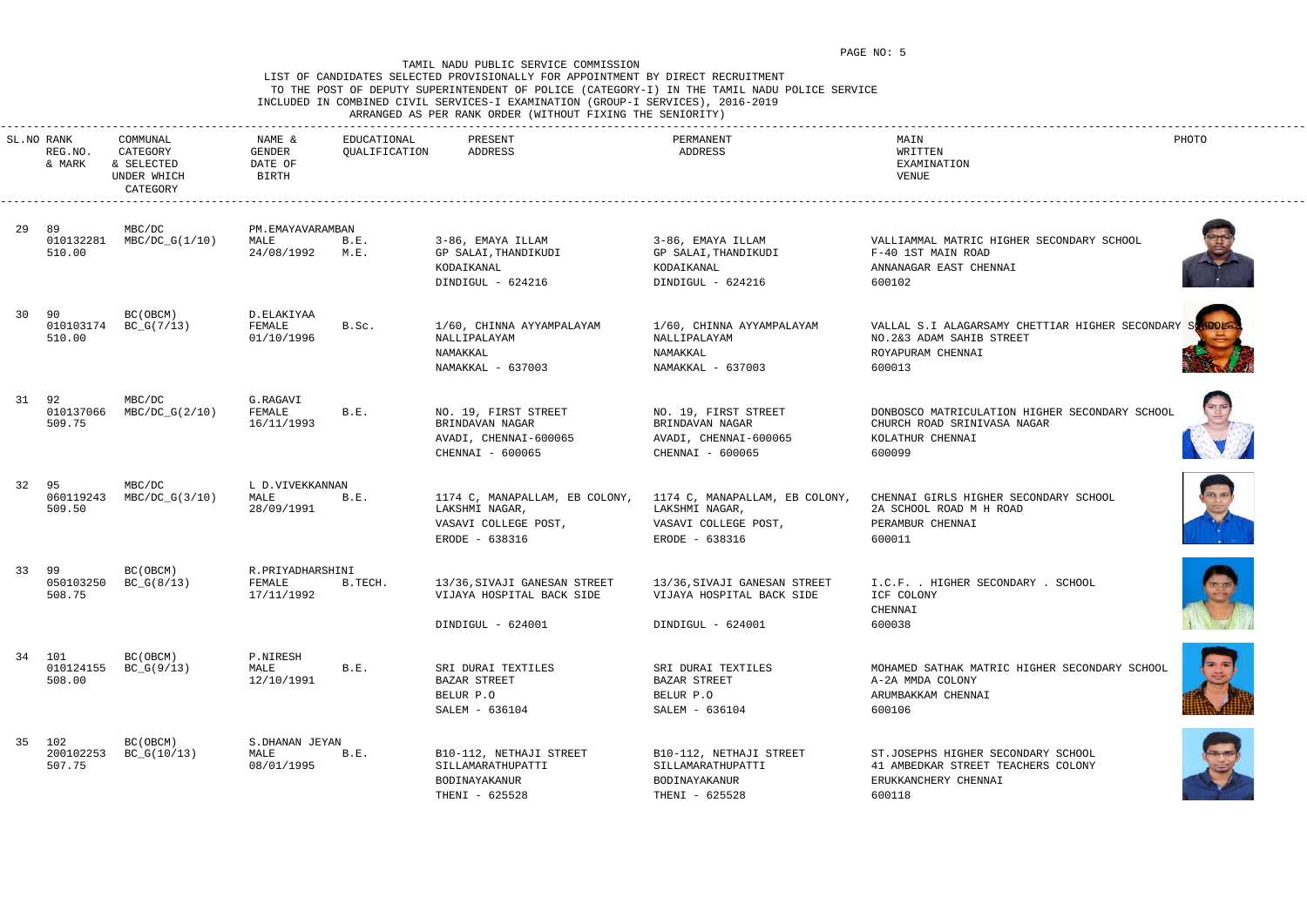# LIST OF CANDIDATES SELECTED PROVISIONALLY FOR APPOINTMENT BY DIRECT RECRUITMENT TO THE POST OF DEPUTY SUPERINTENDENT OF POLICE (CATEGORY-I) IN THE TAMIL NADU POLICE SERVICE INCLUDED IN COMBINED CIVIL SERVICES-I EXAMINATION (GROUP-I SERVICES), 2016-2019

ARRANGED AS PER RANK ORDER (WITHOUT FIXING THE SENIORITY)

| SL.NO RANK<br>REG.NO.<br>& MARK | COMMUNAL<br>CATEGORY<br>& SELECTED<br>UNDER WHICH<br>CATEGORY | NAME &<br>GENDER<br>DATE OF<br><b>BIRTH</b> | EDUCATIONAL<br>QUALIFICATION | PRESENT<br>ADDRESS                                                                                        | PERMANENT<br>ADDRESS                                                                                      | MAIN<br>WRITTEN<br>EXAMINATION<br>VENUE                                                                     | PHOTO           |
|---------------------------------|---------------------------------------------------------------|---------------------------------------------|------------------------------|-----------------------------------------------------------------------------------------------------------|-----------------------------------------------------------------------------------------------------------|-------------------------------------------------------------------------------------------------------------|-----------------|
| 36 104<br>010041026<br>507.25   | BC (OBCM)<br>$BC_G(11/13)$                                    | N.TAMILARASI<br>FEMALE<br>19/05/1995        | B.E.                         | NO 23, NEHRU NAGAR<br>MARAIMALAI NAGAR, GUDALUR R.F<br>KARUNILLAM<br>KANCHEEPURAM - 603204                | NO 23, NEHRU NAGAR<br>MARAIMALAI NAGAR, GUDALUR R.F<br>KARUNILLAM<br>KANCHEEPURAM - 603204                | N.K.T NATIONAL GIRLS HR SEC SCHOOL<br>41 DR. BESANT ROAD<br>TRIPLICANE CHENNAI<br>600005                    |                 |
| 37 105<br>010128081<br>506.75   | SCA<br>$SCA_G(1/1)$                                           | PN.RAJA<br>MALE<br>24/07/1991               | B.TECH.                      | 39/17, KASTHURI BAI STREET<br>CORONATION NAGAR<br>KORUKKUPET<br>CHENNAI - 600021                          | 39/17, KASTHURI BAI STREET<br>CORONATION NAGAR<br>KORUKKUPET<br>CHENNAI - 600021                          | MOHAMED SATHAK MATRIC HIGHER SECONDARY SCHOOL<br>A-2A MMDA COLONY<br>ARUMBAKKAM CHENNAI<br>600106           |                 |
| 38 106<br>010121113<br>506.50   | BC (OBCM)<br>$BC_G(12/13)$                                    | P.RAJESHWARAN<br>MALE<br>11/05/1993         | B.E.                         | 39/D3, RAJENDRA CHOLAN APTS<br>THIRUVALLUVAR 2ND STREET<br>NESAPAKKAM, K.K.NAGAR WEST<br>CHENNAI - 600078 | 39/D3, RAJENDRA CHOLAN APTS<br>THIRUVALLUVAR 2ND STREET<br>NESAPAKKAM, K.K.NAGAR WEST<br>CHENNAI - 600078 | GOVT HIGHER SECONDARY SCHOOL<br>P BLOCK M M D A COLONY<br>ARUMBAKKAM CHENNAI<br>600106                      |                 |
| 39 108<br>010140292<br>506.25   | MBC/DC<br>$MBC/DC_G(4/10)$                                    | G.AMIRTHA VARSHINI<br>FEMALE<br>06/11/1997  | B.Com.                       | NO 16, THIRD CROSS STREET<br>NGO COLONY<br>ADAMBAKKAM<br>CHENNAI - 600088                                 | NO 16, THIRD CROSS STREET<br>NGO COLONY<br>ADAMBAKKAM<br>CHENNAI - 600088                                 | DONBOSCO MATRICULATION HIGHER SECONDARY SCHOOL<br>CHURCH ROAD SRINIVASA NAGAR<br>KOLATHUR CHENNAI<br>600099 |                 |
| 40 109<br>010128209<br>506.00   | BC (OBCM)<br>$BC_G(13/13)$                                    | M. MAYAVAN<br>MALE<br>23/06/1995            | B.E.                         | 1/1C5E, NORTH STREET<br>SANNASINALLUR PO. & VILLAGE<br>SENDHURAI TK., ARIYALUR DIST.<br>ARIYALUR - 621730 | 1/1C5E, NORTH STREET<br>SANNASINALLUR PO. & VILLAGE<br>SENDHURAI TK., ARIYALUR DIST.<br>ARIYALUR - 621730 | MOHAMED SATHAK MATRIC HIGHER SECONDARY SCHOOL<br>A-2A MMDA COLONY<br>ARUMBAKKAM CHENNAI<br>600106           | de la provincia |
| 41 111<br>505.75                | BC (OBCM)<br>190106194 BC_W(1/6)                              | M A.DHIVYA<br>FEMALE<br>05/07/1991          | B.TECH.                      | 4A/931<br>MANTHARADI STREET<br>KARANTHAI<br>THANJAVUR - 613002                                            | 34 PALANIAPPA ILLAM<br>ULAVAN NAGAR<br>SURAMPATTI POST<br>ERODE - 638009                                  | ST.JOSEPHS HIGHER SECONDARY SCHOOL<br>41 AMBEDKAR STREET TEACHERS COLONY<br>ERUKKANCHERY CHENNAI<br>600118  |                 |
| 42 113<br>170118142<br>505.50   | BC (OBCM)<br>$BC_W(2/6)$                                      | S.PAVITHRA<br>FEMALE<br>24/03/1995          | B.Sc.                        | 9/1-119, SUBRAMANIA NAGAR<br>PUDUSAMPALLI<br>METTUR DAM-3<br>SALEM - 636403                               | 9/1-119, SUBRAMANIA NAGAR<br>PUDUSAMPALLI<br>METTUR DAM-3<br>SALEM - 636403                               | BETHEL MATRIC HIGHER SECONDARY SCHOOL<br>14A AND 15 VEERASAMY MAIN STREET<br>AYANAVARAM CHENNAI<br>600023   |                 |













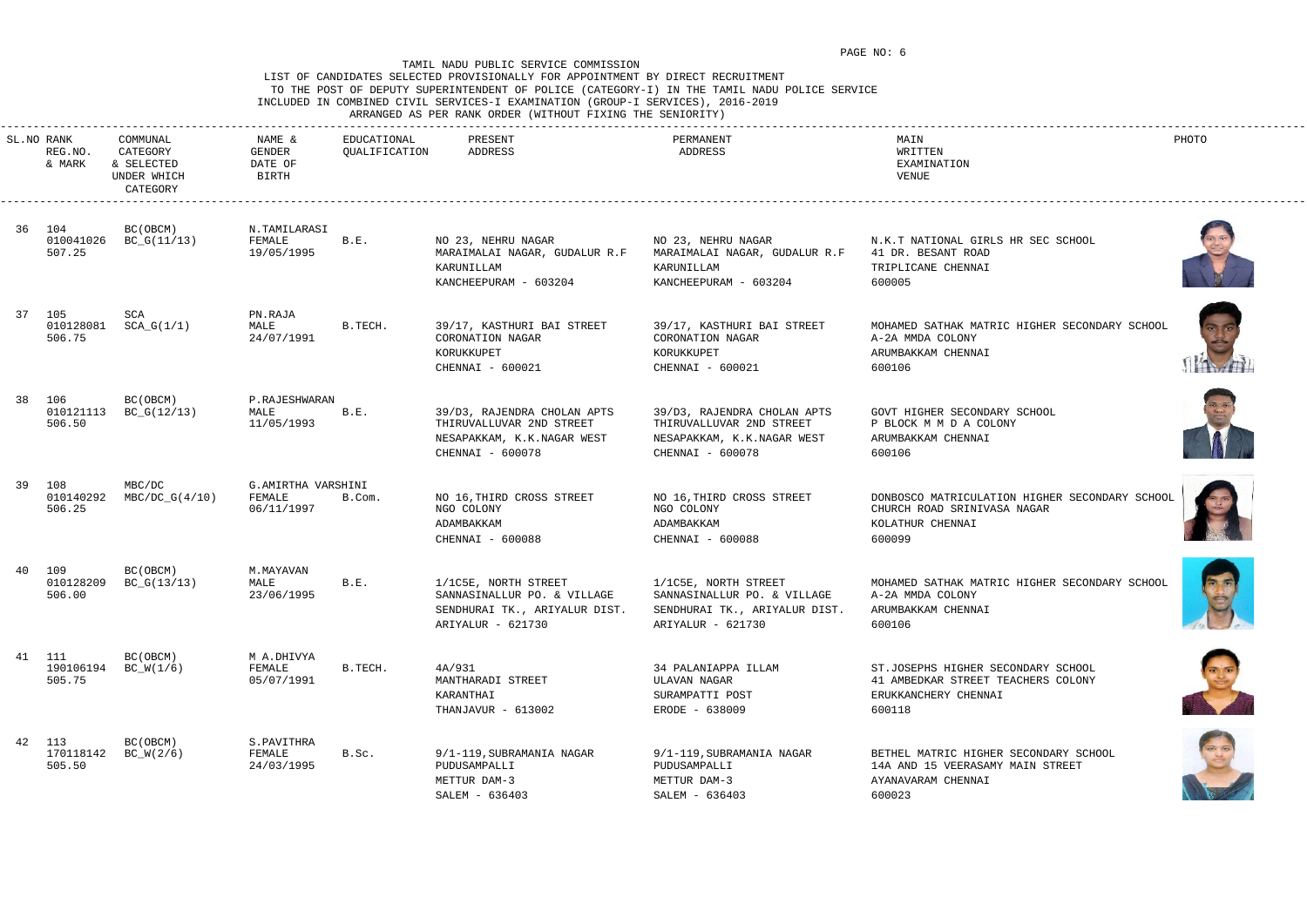## LIST OF CANDIDATES SELECTED PROVISIONALLY FOR APPOINTMENT BY DIRECT RECRUITMENT TO THE POST OF DEPUTY SUPERINTENDENT OF POLICE (CATEGORY-I) IN THE TAMIL NADU POLICE SERVICE INCLUDED IN COMBINED CIVIL SERVICES-I EXAMINATION (GROUP-I SERVICES), 2016-2019 ARRANGED AS PER RANK ORDER (WITHOUT FIXING THE SENIORITY)

| SL.NO RANK<br>REG.NO.<br>& MARK | COMMUNAL<br>CATEGORY<br>& SELECTED<br>UNDER WHICH<br>CATEGORY | NAME &<br>GENDER<br>DATE OF<br>BIRTH  | EDUCATIONAL<br>QUALIFICATION | PRESENT<br>ADDRESS                                                                                                | PERMANENT<br>ADDRESS                                                                                           | MAIN<br>WRITTEN<br>EXAMINATION<br>VENUE                                                                                     | PHOTO |
|---------------------------------|---------------------------------------------------------------|---------------------------------------|------------------------------|-------------------------------------------------------------------------------------------------------------------|----------------------------------------------------------------------------------------------------------------|-----------------------------------------------------------------------------------------------------------------------------|-------|
| 43 116<br>010139206<br>505.25   | BC(OBCM)<br>$BC_W(3/6)$                                       | P.MAHALAKSHMI<br>FEMALE<br>11/05/1994 | B.D.S.                       | 11/5B<br>PERUMULAI ROAD<br>TITTAGUDI<br>CUDDALORE - 606106                                                        | 11/5B<br>PERUMULAI ROAD<br>TITTAGUDI<br>CUDDALORE - 606106                                                     | DONBOSCO MATRICULATION HIGHER SECONDARY SCHOOL<br>CHURCH ROAD SRINIVASA NAGAR<br>KOLATHUR CHENNAI<br>600099                 |       |
| 44 117<br>100030186<br>505.00   | BC(OBCM)<br>$BC_W(4/6)$                                       | S.KALPANA<br>FEMALE<br>11/02/1988     | B.E.<br>M.E.                 | 25 D KAMARAJAPURAM NORTH<br>TIRUMANGALAM<br>MADURAI - 625706                                                      | 25 D KAMARAJAPURAM NORTH<br>TIRUMANGALAM<br>MADURAI - 625706                                                   | SRM NIGHTINGALE MATRIC HR SEC SCHOOL<br>68 THAMBIAH ROAD<br>WEST MAMBALAM CHENNAI<br>600033                                 |       |
| 45 118<br>070109151<br>505.00   | MBC/DC<br>MBC/DC_G(5/10)                                      | V.JAGANATHAN<br>MALE<br>07/01/1992    | B.E.                         | NO 300, RAJA STREET<br>WALAJABAD                                                                                  | NO 300, RAJA STREET<br>WALAJABAD                                                                               | CHENNAI GIRLS HIGHER SECONDARY SCHOOL<br>2A SCHOOL ROAD M H ROAD<br>PERAMBUR CHENNAI                                        |       |
| 46 121<br>010106086<br>504.50   | BC(OBCM)<br>$BC_W(5/6)$                                       | T.GEETHA<br>FEMALE<br>27/03/1995      | B.E.                         | KANCHEEPURAM - 631605<br>NO 10/27, SECOND CROSS STREET<br>EAST CIT NAGAR<br>NANDANAM, CHENNAI<br>CHENNAI - 600035 | KANCHEEPURAM - 631605<br>NO 22, SECOND CROSS STREET<br>EAST CIT NAGAR<br>NANDANAM, CHENNAI<br>CHENNAI - 600035 | 600011<br>ANNA ADARSH MATRIC HR SEC SCHOOL<br>5042A 9TH MAIN ROAD SHANTHI COLONY ANNA NAGAR<br>ANNA NAGAR CHENNAI<br>600040 |       |
| 47 124<br>010114220<br>503.50   | BC(OBCM)<br>$BC_W(6/6)$                                       | S.PAVITHRA<br>FEMALE<br>06/03/1995    | B.E.                         | 1/361 MAIN ROAD<br>PUDHUVETTAKKUDI (PO)<br>KUNNAM (TK)<br>PERAMBALUR - 621716                                     | 1/361 MAIN ROAD<br>PUDHUVETTAKKUDI (PO)<br>KUNNAM (TK)<br>PERAMBALUR - 621716                                  | CSI JESSIE MOSES MATRICULATION HR SEC SCHOOL<br>37-Z183 5TH AVENUE BLUE STAR<br>ANNANAGAR CHENNAI<br>600040                 |       |
| 48 127<br>503.25                | BCM<br>010148276 BCM_G(2/2)                                   | M A.YASMIN<br>FEMALE<br>03/04/1990    | B.A.<br>M.A.                 | NO.6/33 4THCROSS<br>NEW MANDAPAM STREET<br>MADURANTAKAM<br>KANCHEEPURAM - 603306                                  | NO.6/33 4THCROSS<br>NEW MANDAPAM STREET<br>MADURANTAKAM<br>KANCHEEPURAM - 603306                               | EVERWIN MATRIC HIGHER SECONDARY SCHOOL<br>12-3 S J AVENUE RED HILLS ROAD<br>KOLATHUR CHENNAI<br>600099                      |       |
| 49 128<br>503.25                | SC<br>$010152312$ $SC_G(1/9)$                                 | G.KEERTHIVASAN<br>MALE<br>20/03/1993  | B.E.                         | 37/29 EVEREST COLONY<br>PARI SALAI, MOGAPPAIR EAST<br>CHENNAI 37<br>CHENNAI - 600037                              | 37/29 EVEREST COLONY<br>PARI SALAI, MOGAPPAIR EAST<br>CHENNAI 37<br>CHENNAI - 600037                           | WPA SOUNDARAPANDIAN HIGHER SECONDARY SCHOOL<br>NMK STREET<br>AYANAVARAM CHENNAI<br>600 023                                  |       |













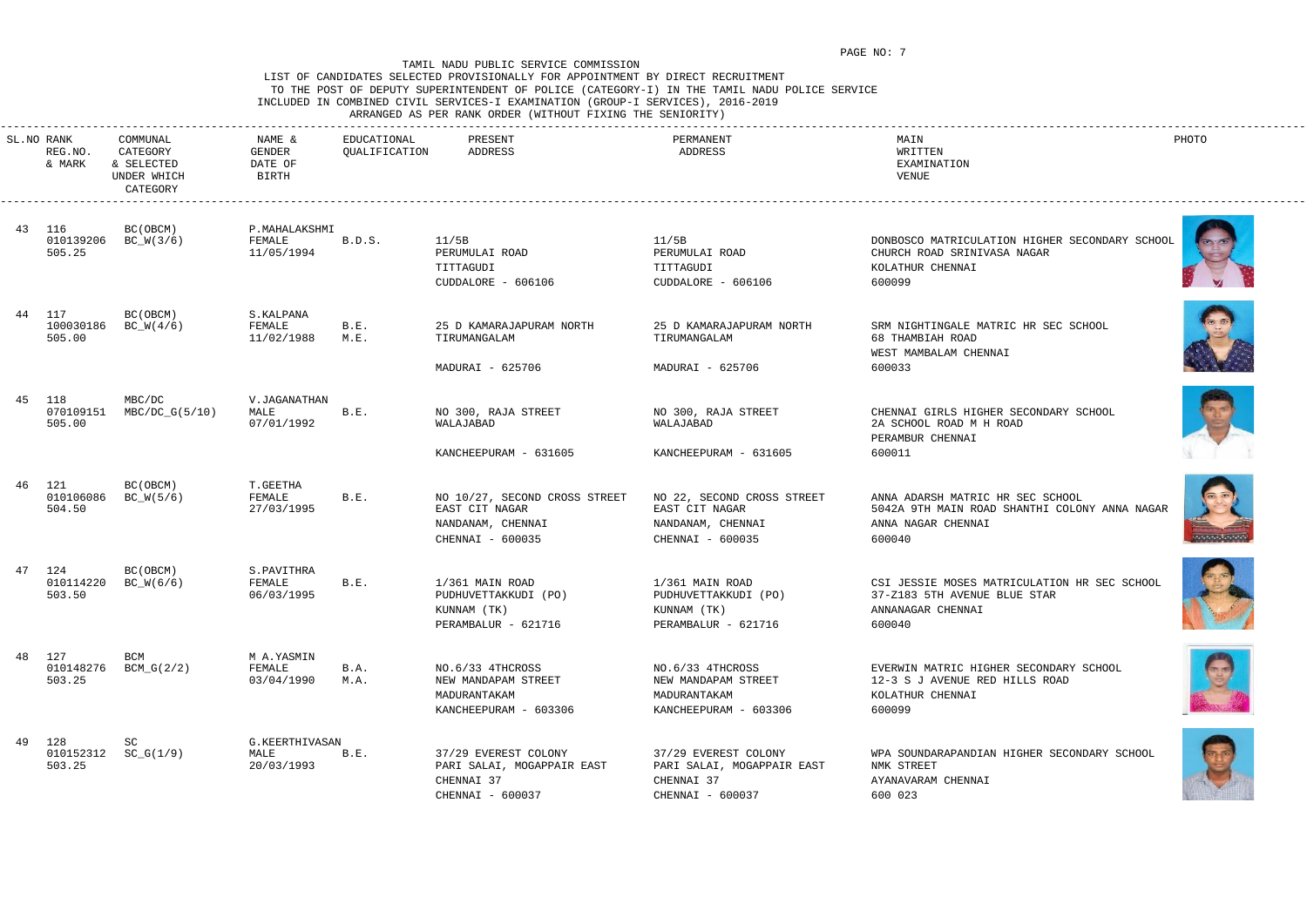## LIST OF CANDIDATES SELECTED PROVISIONALLY FOR APPOINTMENT BY DIRECT RECRUITMENT TO THE POST OF DEPUTY SUPERINTENDENT OF POLICE (CATEGORY-I) IN THE TAMIL NADU POLICE SERVICE INCLUDED IN COMBINED CIVIL SERVICES-I EXAMINATION (GROUP-I SERVICES), 2016-2019 ARRANGED AS PER RANK ORDER (WITHOUT FIXING THE SENIORITY)

| SL.NO RANK<br>REG.NO.<br>& MARK | COMMUNAL<br>CATEGORY<br>& SELECTED<br>UNDER WHICH<br>CATEGORY | NAME &<br>GENDER<br>DATE OF<br>BIRTH       | EDUCATIONAL<br>QUALIFICATION | PRESENT<br>ADDRESS                                                             | PERMANENT<br>ADDRESS                                                                    | MAIN<br>WRITTEN<br>EXAMINATION<br>VENUE                                                                     | PHOTO |
|---------------------------------|---------------------------------------------------------------|--------------------------------------------|------------------------------|--------------------------------------------------------------------------------|-----------------------------------------------------------------------------------------|-------------------------------------------------------------------------------------------------------------|-------|
| 50 136<br>170107143<br>502.25   | MBC/DC<br>MBC/DC_G(6/10)                                      | K.PRITHVIRAJ CHOUHAN<br>MALE<br>03/09/1990 | B.E.                         | 2/299C, GANDHI NAGAR<br>SOLAM PALLAM<br>SURAMANGALAM POST                      | 2/299C, GANDHI NAGAR<br>SOLAM PALLAM<br>SURAMANGALAM POST                               | T.E.L.C MAGDALENE GIRLS HIGHER SECONDARY SCHOOL<br>25 MURUGAPPA STREET<br>PURASAIWAKKAM CHENNAI             |       |
|                                 |                                                               |                                            |                              | SALEM - 636005                                                                 | SALEM - 636005                                                                          | 600007                                                                                                      |       |
| 51 137<br>100027269<br>502.25   | SC<br>$SC_G(2/9)$                                             | R V.GOWTHAM<br>MALE<br>22/10/1992          | B.E.                         | 196 A/1, SUNDAR NAGAR<br>SECOND STREET<br>THIRUNAGAR<br>MADURAI - 625006       | 196 A/1, SUNDAR NAGAR<br>SECOND STREET<br>THIRUNAGAR<br>MADURAI - 625006                | WESLEY HR.SEC.SCHOOL<br>NO.10 WEST COTT ROAD<br>ROYAPETTAI CHENNAI<br>600014                                |       |
| 52 140<br>010138100<br>502.25   | BCM<br>BCM_W(1/1)                                             | P.FASINA BEEVI<br>FEMALE<br>14/07/1996     | B.A.                         | 9/484<br>EB OPPOSITE, THALAIUTHU<br>SANKARNAGAR (POI)<br>THIRUNELVELI - 627357 | 9/484<br>EB OPPOSITE, THALAIUTHU<br>SANKARNAGAR (POI)<br>THIRUNELVELI - 627357          | DONBOSCO MATRICULATION HIGHER SECONDARY SCHOOL<br>CHURCH ROAD SRINIVASA NAGAR<br>KOLATHUR CHENNAI<br>600099 |       |
| 53 142<br>010130032<br>501.50   | MBC/DC<br>MBC/DC_G(7/10)                                      | M.VIJAYALAKSHMI<br>FEMALE<br>24/03/1996    | B.E.                         | 93, GURULINGAPURAM<br>SATTUR<br>VIRUDHUNAGAR DISTRICT<br>VIRUDHUNAGAR - 626203 | 93, GURULINGAPURAM<br>SATTUR<br>VIRUDHUNAGAR DISTRICT<br>VIRUDHUNAGAR - 626203          | MOHAMED SATHAK MATRIC HIGHER SECONDARY SCHOOL<br>A-2A MMDA COLONY<br>ARUMBAKKAM CHENNAI<br>600106           |       |
| 54 150<br>010065269<br>500.75   | SC<br>$SC_G(3/9)$                                             | V. MANOJ KUMAR<br>MALE<br>04/10/1993       | B.E.                         | 58-A, TYPE I QTRS<br>BLOCK-22<br>NEYVELI<br>CUDDALORE - 607807                 | 3/413 MGR STREET EAST<br>VIJAYAMANAGARAM POST<br>VIRUDHACHALAM TK<br>CUDDALORE - 606104 | CHENNAI HIGHER SECONDARY SCHOOL<br>NO.1 PEELI AMMAN KOIL STREET<br>THARAMANI CHENNAI<br>600113              |       |
| 55 151<br>010145116<br>500.75   | MBC/DC<br>MBC/DC_G(8/10)                                      | M.GAYATHRI<br>FEMALE<br>13/07/1995         | B.D.S.                       | CC18, NEW POLICE QTRS.<br>LUTHERAN GARDEN,<br>KILPAUK<br>CHENNAI - 600010      | CC18, NEW POLICE QTRS.<br>LUTHERAN GARDEN,<br>KILPAUK<br>CHENNAI - 600010               | EVERWIN MATRIC HIGHER SECONDARY SCHOOL<br>12-3 S J AVENUE RED HILLS ROAD<br>KOLATHUR CHENNAI<br>600099      |       |
| 56 152<br>010039295<br>500.50   | BC (OBCM)<br>$GT_G_PSTM(1/4)$                                 | K C.SATHISH KUMAR<br>MALE<br>20/10/1983    | B.A.                         | AL-77, 4TH STREET,<br>11TH MAIN ROAD, SHANTI COLONY                            | AL-77, 4TH STREET,<br>11TH MAIN ROAD, SHANTI COLONY                                     | N.K.T NATIONAL GIRLS HR SEC SCHOOL<br>41 DR. BESANT ROAD                                                    |       |
|                                 |                                                               |                                            | PSTM                         | ANNANAGAR, CHENNAI<br>CHENNAI - 600040                                         | ANNANAGAR, CHENNAI<br>CHENNAI - 600040                                                  | TRIPLICANE CHENNAI<br>600005                                                                                |       |













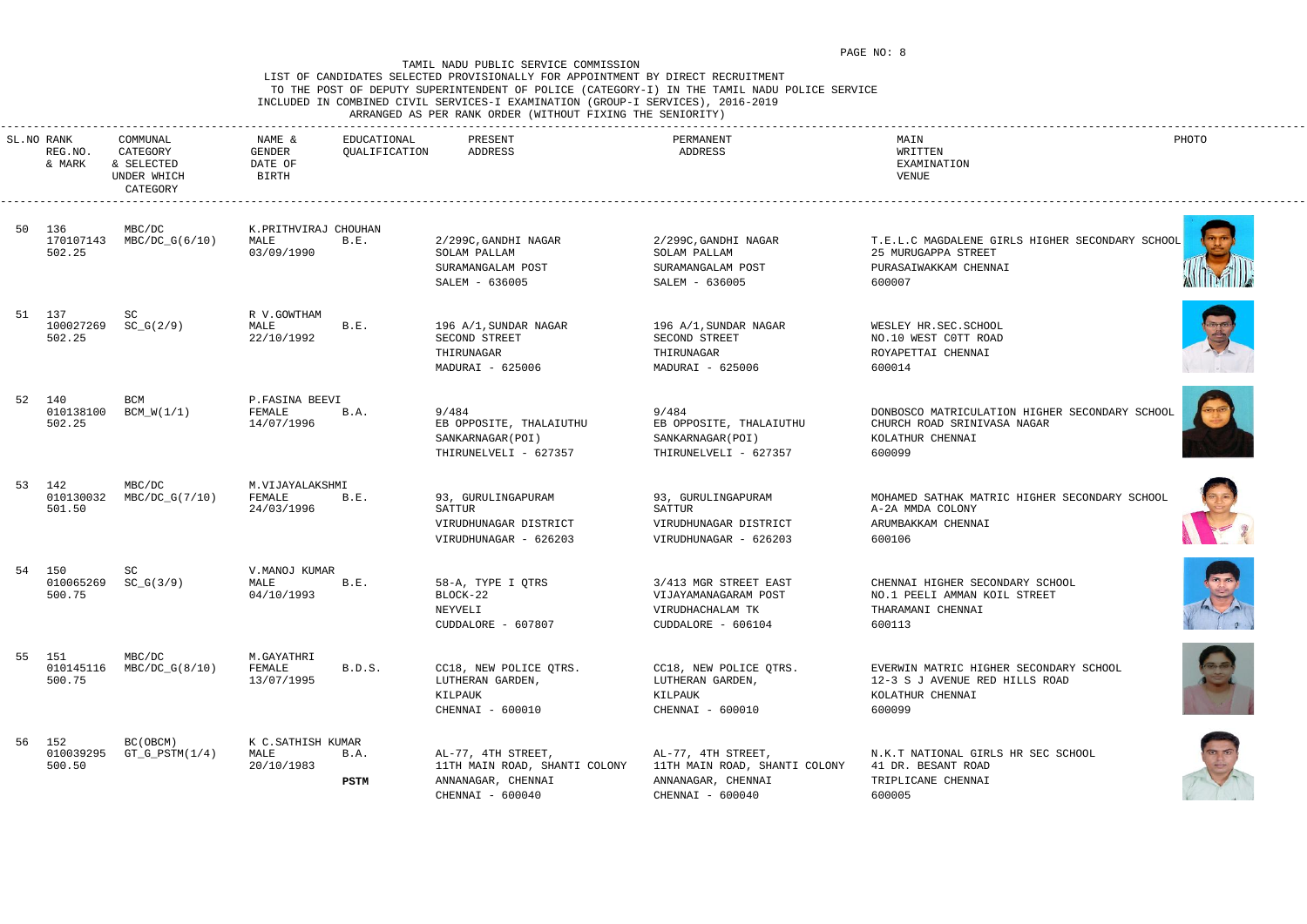## LIST OF CANDIDATES SELECTED PROVISIONALLY FOR APPOINTMENT BY DIRECT RECRUITMENT TO THE POST OF DEPUTY SUPERINTENDENT OF POLICE (CATEGORY-I) IN THE TAMIL NADU POLICE SERVICE INCLUDED IN COMBINED CIVIL SERVICES-I EXAMINATION (GROUP-I SERVICES), 2016-2019 ARRANGED AS PER RANK ORDER (WITHOUT FIXING THE SENIORITY)

|     | SL.NO RANK<br>REG.NO.<br>& MARK | COMMUNAL<br>CATEGORY<br>& SELECTED<br>UNDER WHICH<br>CATEGORY | NAME &<br>GENDER<br>DATE OF<br>BIRTH    | EDUCATIONAL<br>QUALIFICATION | PRESENT<br>ADDRESS                                                                             | PERMANENT<br>ADDRESS                                                                           | MAIN<br>WRITTEN<br>EXAMINATION<br>VENUE                                                                           | PHOTO |
|-----|---------------------------------|---------------------------------------------------------------|-----------------------------------------|------------------------------|------------------------------------------------------------------------------------------------|------------------------------------------------------------------------------------------------|-------------------------------------------------------------------------------------------------------------------|-------|
|     | 57 155<br>280117141<br>500.25   | MBC/DC<br>MBC/DC_G(9/10)                                      | R.PRADEEP<br>MALE<br>15/01/1993         | B.E.                         | NO 51 SAKUNTHALA NAGAR<br>POONTHOTTAM<br>VILLUPURAM<br>VILLUPURAM - 605602                     | NO 51 SAKUNTHALA NAGAR<br>POONTHOTTAM<br>VILLUPURAM<br>VILLUPURAM - 605602                     | BENTINCK HIGHER SECONDARY SCHOOL FOR GIRLS<br>46 47 JERAMIAH ROAD<br>VEPERY CHENNAI<br>600007                     |       |
|     | 58 156<br>010143160<br>500.25   | MBC/DC<br>MBC/DC_G(10/10)                                     | S.SRINIDHI<br>FEMALE<br>02/09/1994      | B.E.                         | 4/59 RAJARAM COLONY<br>GAJELNAIKANPATTI<br>SALEM<br>SALEM - 636201                             | 4/59 RAJARAM COLONY<br>GAJELNAIKANPATTI<br>SALEM<br>SALEM - 636201                             | EVERWIN MATRIC HIGHER SECONDARY SCHOOL<br>12-3 S J AVENUE RED HILLS ROAD<br>KOLATHUR CHENNAI<br>600099            |       |
|     | 59 157<br>010040395<br>500.00   | MBC/DC<br>$GT_G_PSTM(2/4)$                                    | P.MAHESH KUMAR<br>MALE<br>20/02/1984    | B.A.<br>PSTM                 | 5 ARASARADI VINAYAGAR KOVIL ST<br>T N PUTHUKUDI<br>PULIYANGUDI<br>THIRUNELVELI - 627855        | 5 ARASARADI VINAYAGAR KOVIL ST<br>T N PUTHUKUDI<br>PULIYANGUDI<br>THIRUNELVELI - 627855        | N.K.T NATIONAL GIRLS HR SEC SCHOOL<br>41 DR. BESANT ROAD<br>TRIPLICANE CHENNAI<br>600005                          |       |
| 60. | 158<br>010104096<br>500.00      | MBC/DC<br>$MBC/DC_W(1/5)$                                     | P.YASODHA<br>FEMALE<br>22/07/1991       | B.Com.<br>M.B.A.             | NO. 3/288 THANDALAM ROAD<br>KOVOOR<br>CHENNAI 600128<br>CHENNAI - 600128                       | NO. 3/288 THANDALAM ROAD<br>KOVOOR<br>CHENNAI 600128<br>CHENNAI - 600128                       | ANNA ADARSH MATRIC HR SEC SCHOOL<br>5042A 9TH MAIN ROAD SHANTHI COLONY ANNA NAGAR<br>ANNA NAGAR CHENNAI<br>600040 |       |
|     | 61 166<br>100029292<br>498.75   | MBC/DC<br>$MBC/DC_W(2/5)$                                     | S.NITHYA<br>FEMALE<br>15/07/1983        | B.E.                         | 31, GOWTHAMAR STREET<br>SIVAGANGAI<br>SIVAGANGAI - 630561                                      | 31, GOWTHAMAR STREET<br>SIVAGANGAI<br>SIVAGANGAI - 630561                                      | SRM NIGHTINGALE MATRIC HR SEC SCHOOL<br>68 THAMBIAH ROAD<br>WEST MAMBALAM CHENNAI<br>600033                       |       |
|     | 62 167<br>498.75                | SC<br>310106039 SC_G(4/9)                                     | M. KALAIARASAN<br>MALE<br>24/05/1984    | B.Sc.                        | NO 47, EARIKULAM NORTH ST<br>SRINIVASANALLUR POST<br>THOTTIAM TALUK<br>TIRUCHIRAPALLI - 621209 | NO 47, EARIKULAM NORTH ST<br>SRINIVASANALLUR POST<br>THOTTIAM TALUK<br>TIRUCHIRAPALLI - 621209 | P.S MAIN HIGHER SEC SCHOOL<br>NO.215 RAMAKRISHNA MUTT ROAD MYLOPORE<br>CHENNAI<br>600004                          |       |
|     | 63 172<br>498.25                | SCA<br>$010148143$ $SC_G(5/9)$                                | R.SENGOTTUVELAVAN<br>MALE<br>11/06/1990 | B.E.                         | NO 3/54 AKKARAIPATTY PO<br>MALLASAMUDRAM VIA<br>RASIPURAM TK<br>NAMAKKAL - 637503              | NO 3/54 AKKARAIPATTY PO<br>MALLASAMUDRAM VIA<br>RASIPURAM TK<br>NAMAKKAL - 637503              | EVERWIN MATRIC HIGHER SECONDARY SCHOOL<br>12-3 S J AVENUE RED HILLS ROAD<br>KOLATHUR CHENNAI<br>600099            |       |













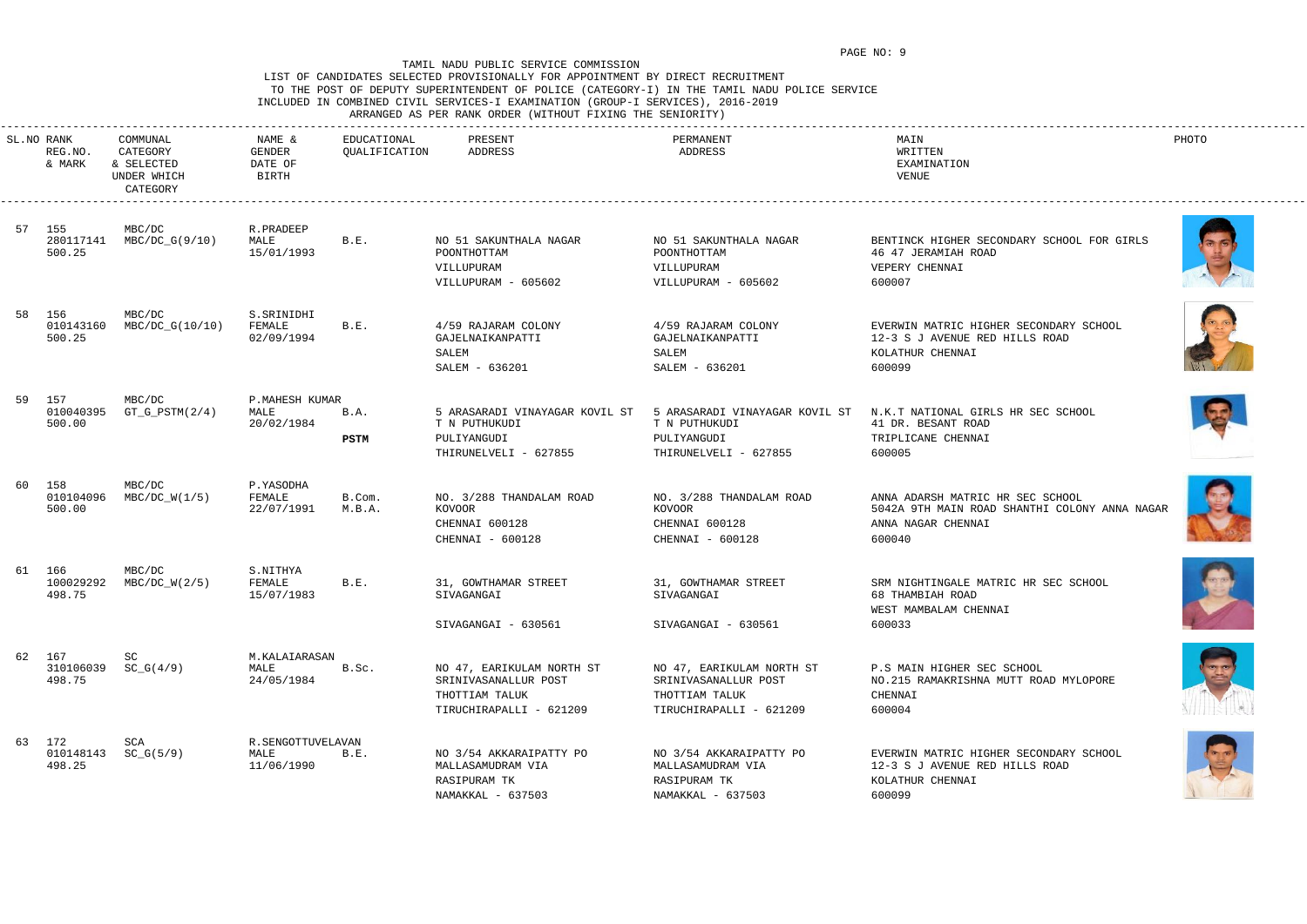# LIST OF CANDIDATES SELECTED PROVISIONALLY FOR APPOINTMENT BY DIRECT RECRUITMENT TO THE POST OF DEPUTY SUPERINTENDENT OF POLICE (CATEGORY-I) IN THE TAMIL NADU POLICE SERVICE INCLUDED IN COMBINED CIVIL SERVICES-I EXAMINATION (GROUP-I SERVICES), 2016-2019

ARRANGED AS PER RANK ORDER (WITHOUT FIXING THE SENIORITY)

|    | SL.NO RANK<br>REG.NO.<br>& MARK | COMMUNAL<br>CATEGORY<br>& SELECTED<br>UNDER WHICH<br>CATEGORY | NAME &<br>GENDER<br>DATE OF<br>BIRTH   | EDUCATIONAL<br>QUALIFICATION | PRESENT<br>ADDRESS                                                                                 | PERMANENT<br>ADDRESS                                                                               | MAIN<br>WRITTEN<br>EXAMINATION<br>VENUE                                                                           | PHOTO          |
|----|---------------------------------|---------------------------------------------------------------|----------------------------------------|------------------------------|----------------------------------------------------------------------------------------------------|----------------------------------------------------------------------------------------------------|-------------------------------------------------------------------------------------------------------------------|----------------|
|    | 64 174<br>020031107<br>497.75   | SC<br>$SC_G(6/9)$                                             | V. VASANTHAKUMAR<br>MALE<br>22/05/1990 | B.TECH.                      | 27, VENKATACHALAPATHY NAGAR<br>VILANKURICHI POST<br>NEAR CHERAN MA NAGAR<br>COIMBATORE - 641035    | 27, VENKATACHALAPATHY NAGAR<br>VILANKURICHI POST<br>NEAR CHERAN MA NAGAR<br>COIMBATORE - 641035    | CHENNAI HIGHER SECONDARY SCHOOL<br>NO.1 PALAVOYAL SALAI<br>AYANAVARAM CHENNAI<br>600023                           |                |
|    | 65 177<br>060102286<br>497.50   | MBC/DC<br>$MBC/DC_W(3/5)$                                     | K M.ASWINI<br>FEMALE<br>02/12/1994     | B.E.                         | 10, NORTH ST, VEERAPPAMPALAYAM<br>VEERAPPAMPALAYAM POST<br>ARACHALUR, VIA<br>ERODE - 638101        | 10, NORTH ST, VEERAPPAMPALAYAM<br>VEERAPPAMPALAYAM POST<br>ARACHALUR, VIA<br>ERODE - 638101        | PRESIDENCY MODEL GIRLS HIGHER SECONDARY SCHOOL<br>GENGUREDDY STREET<br>EGMORE CHENNAI<br>600008                   |                |
|    | 66 179<br>010106358<br>497.25   | SC<br>$SC_G(7/9)$                                             | M.NANDHINI<br>FEMALE<br>10/10/1991     | B.TECH.<br>M.E.              | 4/43, THIRUVALLUVAR STREET<br>MANIMANGALAM<br>KANCHEEPURAM - 601301                                | 4/43, THIRUVALLUVAR STREET<br>MANIMANGALAM<br>KANCHEEPURAM - 601301                                | ANNA ADARSH MATRIC HR SEC SCHOOL<br>5042A 9TH MAIN ROAD SHANTHI COLONY ANNA NAGAR<br>ANNA NAGAR CHENNAI<br>600040 |                |
| 67 | 186<br>010015031<br>495.75      | MBC/DC<br>$GT_G_PSTM(3/4)$                                    | M.ARIVAZHAGAN<br>MALE<br>02/02/1989    | B.A.<br>PSTM                 | F4 SUKHEE APARTMENTS<br>NO 23 YOKESHWARAN ST<br>MADIPAKKAM KOOTU ROAD<br>CHENNAI - 600091          | 3/367 MANAVALAN GARDAN<br>TNC ALANGULAM<br>SIVAKASI VIA<br>VIRUDHUNAGAR - 626127                   | SAVITHRI AMMAL ORIENTAL HR SEC SCHOOL<br>84 ROYAPETTAH HIGH ROAD<br>MYLAPORE CHENNAI<br>600004                    |                |
|    | 68 187<br>010116312<br>495.75   | MBC/DC<br>$MBC/DC_W(4/5)$                                     | S.SARANYA<br>FEMALE<br>14/06/1992      | B.E.                         | # 45, V.O.C NAGAR,<br>NEAR A.G CHURCH,<br>KALLAKURICHI<br>VILLUPURAM - 606202                      | # 45, V.O.C NAGAR,<br>NEAR A.G CHURCH,<br>KALLAKURICHI<br>VILLUPURAM - 606202                      | GOVT HIGHER SECONDARY SCHOOL<br>P BLOCK M M D A COLONY<br>ARUMBAKKAM CHENNAI<br>600106                            | <b>REACTOR</b> |
|    | 69 188<br>100030199<br>495.75   | BC (OBCM)<br>$GT_G_PSTM(4/4)$                                 | T.NAMASIVAYAM<br>MALE<br>18/01/1993    | B.A.<br>PSTM                 | 87/3 GANDHI STREET, JEEVA ROAD<br>THIYAGIBALU 2ND EXTENSION<br>SELLUR, MADURAI<br>MADURAI - 625002 | 87/3 GANDHI STREET, JEEVA ROAD<br>THIYAGIBALU 2ND EXTENSION<br>SELLUR, MADURAI<br>MADURAI - 625002 | SRM NIGHTINGALE MATRIC HR SEC SCHOOL<br>68 THAMBIAH ROAD<br>WEST MAMBALAM CHENNAI<br>600033                       |                |
|    | 70 192<br>010135177<br>495.50   | BC (OBCM)<br>$BC_G_PSTM(1/5)$                                 | M.PRABHU<br>MALE<br>05/06/1993         | B.E.<br><b>PSTM</b>          | 11-169, AALUVILAI<br>MOOLACHEL<br>MEKKAMANDAPAM POST<br>KANNIYAKUMARI - 629166                     | 11-169, AALUVILAI<br>MOOLACHEL<br>MEKKAMANDAPAM POST<br>KANNIYAKUMARI - 629166                     | VALLIAMMAL MATRIC HIGHER SECONDARY SCHOOL<br>F-40 1ST MAIN ROAD<br>ANNANAGAR EAST CHENNAI<br>600102               |                |













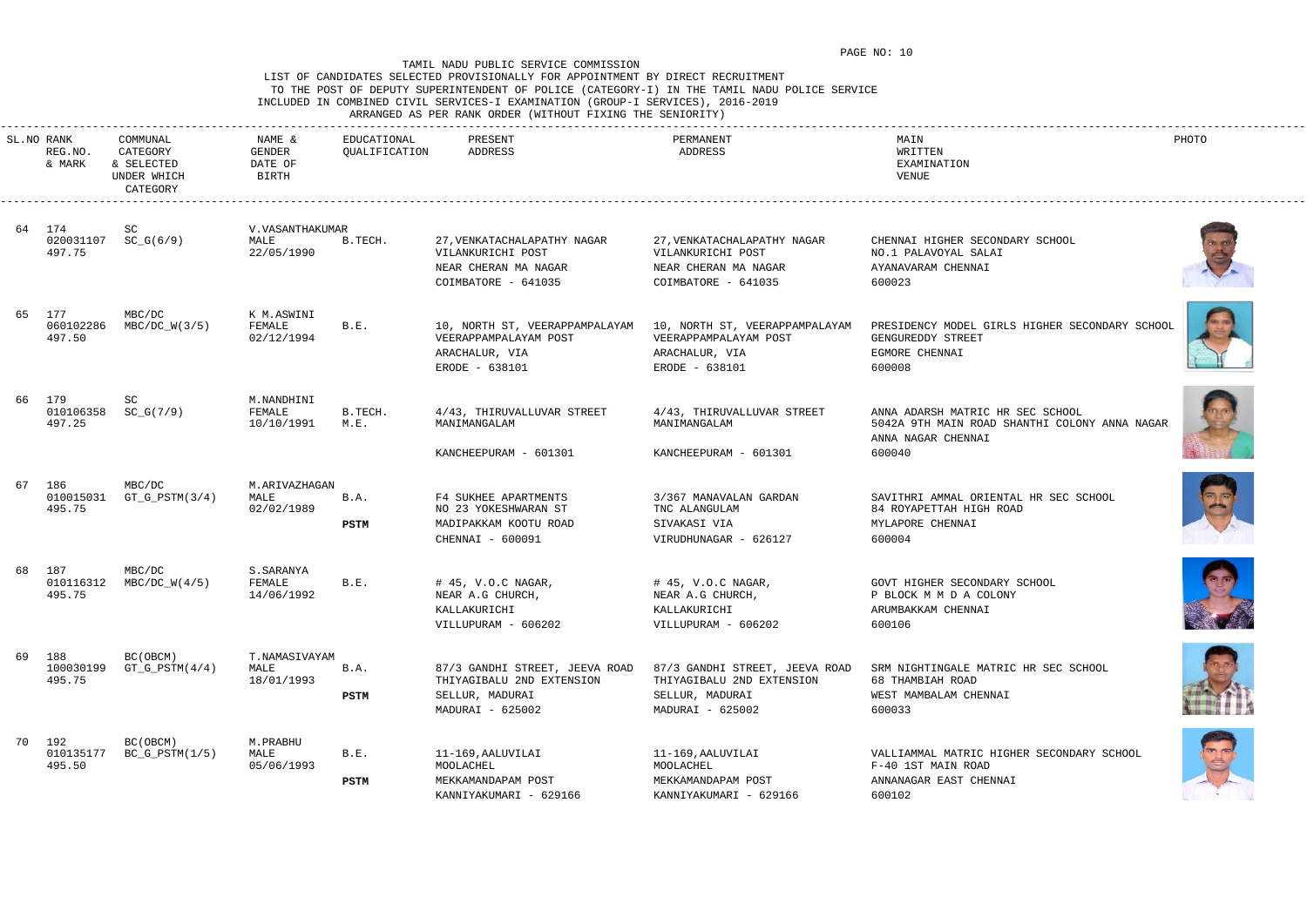# LIST OF CANDIDATES SELECTED PROVISIONALLY FOR APPOINTMENT BY DIRECT RECRUITMENT TO THE POST OF DEPUTY SUPERINTENDENT OF POLICE (CATEGORY-I) IN THE TAMIL NADU POLICE SERVICE INCLUDED IN COMBINED CIVIL SERVICES-I EXAMINATION (GROUP-I SERVICES), 2016-2019

ARRANGED AS PER RANK ORDER (WITHOUT FIXING THE SENIORITY)

















|    | SL.NO RANK<br>REG.NO.<br>& MARK | COMMUNAL<br>CATEGORY<br>& SELECTED<br>UNDER WHICH<br>CATEGORY | NAME &<br>GENDER<br>DATE OF<br>BIRTH   | EDUCATIONAL<br>QUALIFICATION | PRESENT<br>ADDRESS                                                                                          | PERMANENT<br>ADDRESS                                                                                        | MAIN<br>WRITTEN<br>EXAMINATION<br>VENUE                                                                              | PHOTO |
|----|---------------------------------|---------------------------------------------------------------|----------------------------------------|------------------------------|-------------------------------------------------------------------------------------------------------------|-------------------------------------------------------------------------------------------------------------|----------------------------------------------------------------------------------------------------------------------|-------|
|    | 71 204<br>010033300<br>493.50   | MBC/DC<br>$MBC/DC_W(5/5)$                                     | D.ELAKKIYA<br>FEMALE<br>31/10/1993     | B.E.                         | NO $223$ , LIG, PHASE - $2$ ,<br>TNHB, THIRUPATHUR<br>DHARMAPURI ROAD<br>VELLORE - 635601                   | NO $223$ , LIG, PHASE - $2$ ,<br>TNHB, THIRUPATHUR<br>DHARMAPURI ROAD<br><b>VELLORE - 635601</b>            | N.K.T NATIONAL GIRLS HR SEC SCHOOL<br>41 DR. BESANT ROAD<br>TRIPLICANE CHENNAI<br>600005                             |       |
|    | 72 215<br>100039217<br>492.25   | BC(OBCM)<br>$BC_G_PSTM(2/5)$                                  | G. PARTHIBAN<br>MALE<br>05/03/1991     | B.A.<br>PSTM                 | 216 B, A.V. T PANDAL 1ST STREET<br>KAMARAJAR SALAI<br>MADURAI<br>MADURAI - 625009                           | 216 B, A.V. T PANDAL 1ST STREET<br>KAMARAJAR SALAI<br>MADURAI<br>MADURAI - 625009                           | MUSLIM HR SEC SCHOOL<br>278 TRIPLICANE HIGH ROAD<br>TRIPLICANE CHENNAI<br>600005                                     |       |
| 73 | 220<br>010140270<br>490.75      | SC<br>$SC_G(8/9)$                                             | S.SOWMIYA<br>FEMALE<br>26/04/1995      | B.E.                         | 5/24B<br>SSSB COLONY<br><b>BUDALUR</b><br>THANJAVUR - 613602                                                | 5/24B<br>SSSB COLONY<br><b>BUDALUR</b><br>THANJAVUR - 613602                                                | DONBOSCO MATRICULATION HIGHER SECONDARY SCHOOL<br>CHURCH ROAD SRINIVASA NAGAR<br>KOLATHUR CHENNAI<br>600099          |       |
|    | 74 225<br>170144158<br>490.00   | BC(OBCM)<br>$BC_G_PSTM(3/5)$                                  | M.SELVAKUMAR<br>MALE<br>12/05/1986     | B.A.<br>M.A.<br>PSTM         | $3/11/2$ , M.K. STORE,<br>KUMARAGIRIPETTAI,<br>SANYASIGUNDU PO, SALEM - 15<br>SALEM - 636015                | 3/11/2, M.K. STORE,<br>KUMARAGIRIPETTAI,<br>SANYASIGUNDU PO, SALEM - 15<br>SALEM - 636015                   | JAIGOPAL GARODIA MATRIC HIGHER SECONDARY SCHOOL<br>7TH STREET SRP COLONY<br>PERAVALLUR CHENNAI<br>600082             |       |
|    | 75 226<br>010062032<br>490.00   | SC<br>$SC_G(9/9)$                                             | K.KRIYASAKTHI<br>FEMALE<br>03/01/1987  | B.E.                         | 93 ASHOK NAGAR 2<br>GANDHI NAGAR<br>VADAKUTHU<br>CUDDALORE - 607308                                         | 93 ASHOK NAGAR 2<br>GANDHI NAGAR<br>VADAKUTHU<br>CUDDALORE - 607308                                         | THE CHINTADRIPET HIGHER. SECONDARY SCHOOL<br>NO.2-3 DEPUTY MAYOR KABALAMURTHY ROAD<br>CHINTADRIPET CHENNAI<br>600002 |       |
|    | 76 233<br>488.75                | SCA<br>290101018 SCA_W(1/1)                                   | N.DEEPASUJITHA<br>FEMALE<br>26/08/1991 | B.E.                         | 6/565, INDHIRA GANDHI STREET<br>LAKSHMI NAGAR, MADURAI ROAD<br>OPP TNPSC BUS DEPOT<br>VIRUDHUNAGAR - 626001 | 6/565, INDHIRA GANDHI STREET<br>LAKSHMI NAGAR, MADURAI ROAD<br>OPP TNPSC BUS DEPOT<br>VIRUDHUNAGAR - 626001 | SRI.R.K.M.VIVEKANANDA CENTENARY GIRLS HSS<br>2 SARAVANA STREET<br>MINT CHENNAI<br>600079                             | RE    |
|    | 77 241<br>010140231<br>487.75   | MBC/DC<br>MBC/DC_G_PSTM(1/2) MALE                             | S.THAMIZH ENIYAN<br>07/08/1993         | B.A.<br><b>PSTM</b>          | S/O L.SELVARAJU<br>41 KAVARAI STREET<br>KALLAKURICHI<br>VILLUPURAM - 606202                                 | S/O L.SELVARAJU<br>41 KAVARAI STREET<br>KALLAKURICHI<br>VILLUPURAM - 606202                                 | DONBOSCO MATRICULATION HIGHER SECONDARY SCHOOL<br>CHURCH ROAD SRINIVASA NAGAR<br>KOLATHUR CHENNAI<br>600099          |       |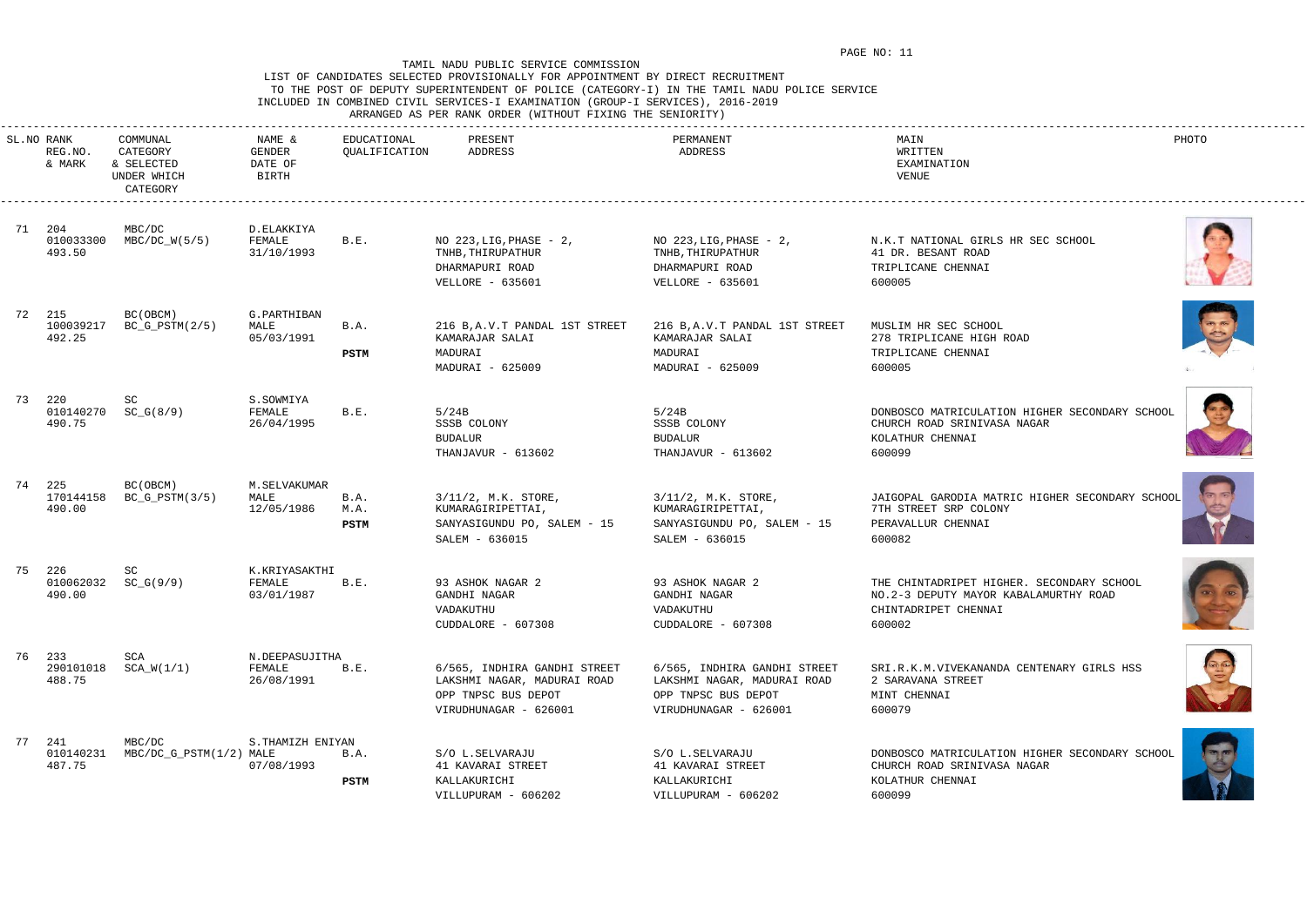# LIST OF CANDIDATES SELECTED PROVISIONALLY FOR APPOINTMENT BY DIRECT RECRUITMENT TO THE POST OF DEPUTY SUPERINTENDENT OF POLICE (CATEGORY-I) IN THE TAMIL NADU POLICE SERVICE INCLUDED IN COMBINED CIVIL SERVICES-I EXAMINATION (GROUP-I SERVICES), 2016-2019

ARRANGED AS PER RANK ORDER (WITHOUT FIXING THE SENIORITY)

|    | SL.NO RANK<br>REG.NO.<br>& MARK | COMMUNAL<br>CATEGORY<br>& SELECTED<br>UNDER WHICH<br>CATEGORY | NAME &<br>GENDER<br>DATE OF<br>BIRTH    | EDUCATIONAL<br>QUALIFICATION | PRESENT<br>ADDRESS                                                                                                    | PERMANENT<br>ADDRESS                                                                                                  | MAIN<br>WRITTEN<br>EXAMINATION<br>VENUE                                                           | PHOTO |
|----|---------------------------------|---------------------------------------------------------------|-----------------------------------------|------------------------------|-----------------------------------------------------------------------------------------------------------------------|-----------------------------------------------------------------------------------------------------------------------|---------------------------------------------------------------------------------------------------|-------|
|    | 78 246<br>487.25                | SC<br>$010129204$ SC_W(1/3)                                   | A.SHAMALADEVI<br>FEMALE<br>07/07/1992   | B.E.                         | 19, BALAJI NAGAR<br>WEST PONDY ROAD<br>VALAVANUR<br>VILLUPURAM - 605108                                               | 19, BALAJI NAGAR<br>WEST PONDY ROAD<br>VALAVANUR<br>VILLUPURAM - 605108                                               | MOHAMED SATHAK MATRIC HIGHER SECONDARY SCHOOL<br>A-2A MMDA COLONY<br>ARUMBAKKAM CHENNAI<br>600106 |       |
|    | 79 248<br>140105113<br>486.50   | MBC/DC<br>MBC/DC_G_PSTM(2/2) MALE                             | K.SIVASAKTHI<br>27/10/1984              | B.A.<br>PSTM                 | NORTH STREET,<br>PERIYANESALUR VILLAGE,<br>VIRUDHACHALAM TALUK<br>CUDDALORE - 606304                                  | NORTH STREET,<br>PERIYANESALUR VILLAGE,<br>VIRUDHACHALAM TALUK<br>CUDDALORE - 606304                                  | DR. B.M.S. MATRIC HR SEC SCHOOL<br>40 1ST MAIN ROAD<br>SHENOY NAGAR CHENNAI<br>600030             |       |
| 80 | 254<br>070123015<br>485.50      | BC(OBCM)<br>$BC_G_PSTM(4/5)$                                  | E.BALAKRISHNAN<br>MALE<br>15/06/1988    | B.A.<br>PSTM                 | SCHOOL STREET,<br>ECHUR VILLAGE AND POST,<br>CHEYYAR TALUK,<br>THIRUVANNAMALAI - 604404                               | SCHOOL STREET,<br>ECHUR VILLAGE AND POST,<br>CHEYYAR TALUK,<br>THIRUVANNAMALAI - 604404                               | CHENNAI HIGHER SECONDARY SCHOOL<br>7-20 SCHOOL STREET<br>KOYAMBEDU CHENNAI<br>600107              |       |
|    | 81 258<br>010155119<br>485.25   | BC(OBCM)<br>$BC_G_PSTM(5/5)$                                  | G.PARTHIBAN<br>MALE<br>03/04/1987       | B.A.<br>M.A.<br>PSTM         | PLOT NO: 3, H.L.GOKULA ILLAM<br>FIRST STREET, BALAJI NAGAR<br>KORATTUR<br>CHENNAI - 600076                            | PLOT NO: 3, H.L.GOKULA ILLAM<br>FIRST STREET, BALAJI NAGAR<br>KORATTUR<br>CHENNAI - 600076                            | CHENNAI GIRLS HIGHER SECONDARY SCHOOL<br>PULLA AVENUE SHENOY NAGAR<br>CHENNAI<br>600030           |       |
| 82 | 259<br>010015292<br>485.25      | SC<br>$SC_W(2/3)$                                             | R.SINDHU<br>FEMALE<br>10/01/1991        | B.E.                         | 644A NETHAJI NAGAR<br>PALANI<br>DINDIGUL - 624601                                                                     | 644A NETHAJI NAGAR<br>PALANI<br>DINDIGUL - 624601                                                                     | SAVITHRI AMMAL ORIENTAL HR SEC SCHOOL<br>84 ROYAPETTAH HIGH ROAD<br>MYLAPORE CHENNAI<br>600004    |       |
|    | 83 263<br>485.25                | SC<br>$010129042$ SC_W(3/3)                                   | P.LAKSHMI PRIYA<br>FEMALE<br>31/05/1995 | B.E.                         | PLOT NO.7, DOOR NO 21<br>BINNY NAGAR MAIN ROAD<br>MMC POST, CHENNAI<br>CHENNAI - 600051                               | PLOT NO.7, DOOR NO 21<br>BINNY NAGAR MAIN ROAD<br>MMC POST, CHENNAI<br>CHENNAI - 600051                               | MOHAMED SATHAK MATRIC HIGHER SECONDARY SCHOOL<br>A-2A MMDA COLONY<br>ARUMBAKKAM CHENNAI<br>600106 |       |
|    | 84 271<br>010129067<br>484.00   | ST<br>$ST_G(1/1)$                                             | M S.RUBAN KUMAR<br>MALE<br>25/03/1990   | B.TECH.                      | NO8 KAVALAKARA RAMASAMI STREET<br>BADAKUPPAM VILLAGE, PEDDUR POST<br>VANIYAMBADI TALUK, ALANGAYAM<br>VELLORE - 635701 | NO8 KAVALAKARA RAMASAMI STREET<br>BADAKUPPAM VILLAGE, PEDDUR POST<br>VANIYAMBADI TALUK, ALANGAYAM<br>VELLORE - 635701 | MOHAMED SATHAK MATRIC HIGHER SECONDARY SCHOOL<br>A-2A MMDA COLONY<br>ARUMBAKKAM CHENNAI<br>600106 |       |













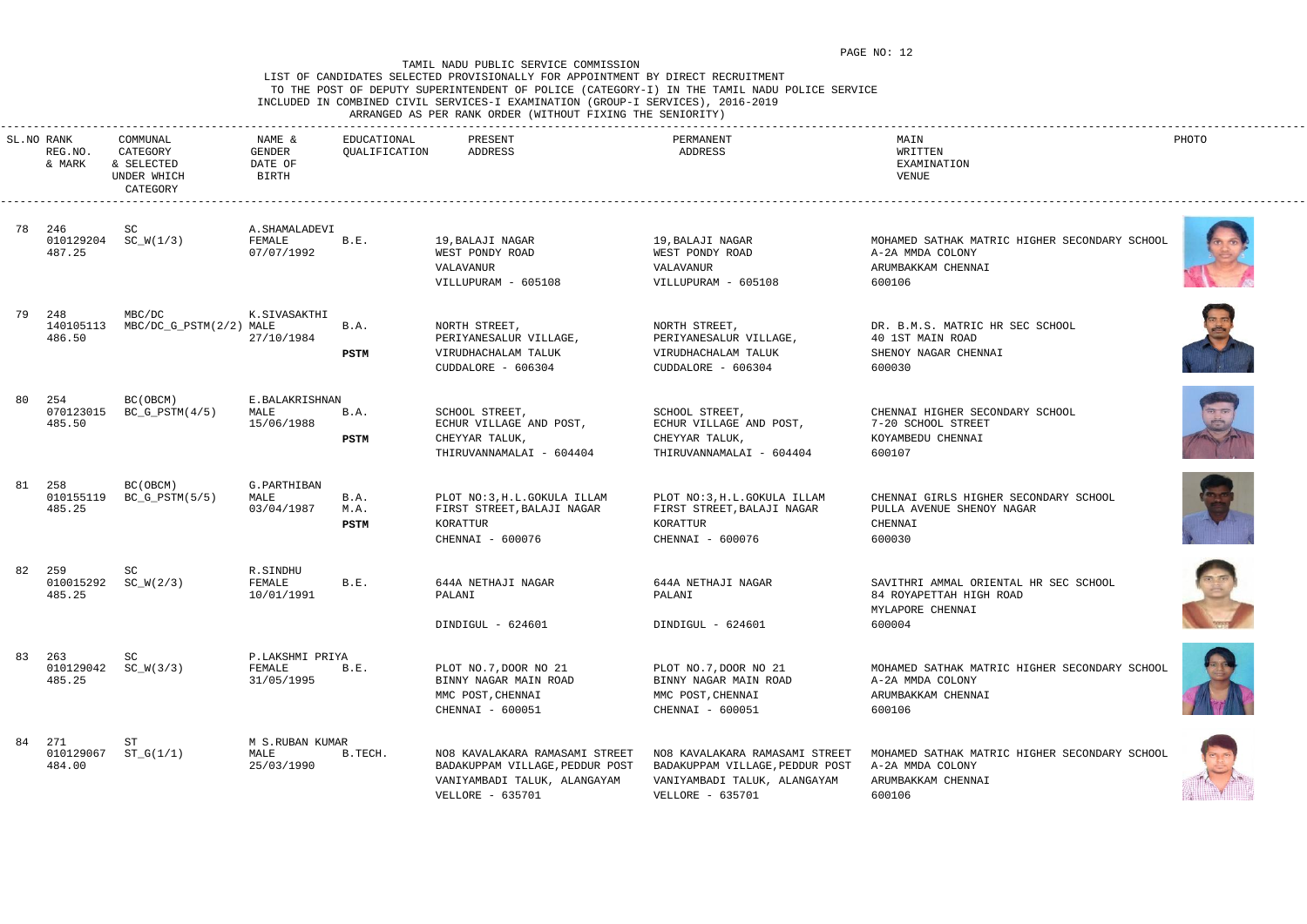# LIST OF CANDIDATES SELECTED PROVISIONALLY FOR APPOINTMENT BY DIRECT RECRUITMENT TO THE POST OF DEPUTY SUPERINTENDENT OF POLICE (CATEGORY-I) IN THE TAMIL NADU POLICE SERVICE INCLUDED IN COMBINED CIVIL SERVICES-I EXAMINATION (GROUP-I SERVICES), 2016-2019

# ARRANGED AS PER RANK ORDER (WITHOUT FIXING THE SENIORITY)

|    | SL.NO RANK<br>REG.NO.<br>& MARK | COMMUNAL<br>CATEGORY<br>& SELECTED<br>UNDER WHICH<br>CATEGORY | NAME &<br>GENDER<br>DATE OF<br>BIRTH  | EDUCATIONAL<br>QUALIFICATION | PRESENT<br>ADDRESS                                                                                      | PERMANENT<br>ADDRESS                                                                                    | MAIN<br>WRITTEN<br>EXAMINATION<br>VENUE                                                                                        | PHOTO |
|----|---------------------------------|---------------------------------------------------------------|---------------------------------------|------------------------------|---------------------------------------------------------------------------------------------------------|---------------------------------------------------------------------------------------------------------|--------------------------------------------------------------------------------------------------------------------------------|-------|
|    | 85 301<br>020020002<br>478.75   | BC(OBCM)<br>$GT_W_PSTM(1/2)$                                  | M.KALAIVANI<br>FEMALE<br>09/03/1987   | B.Com.<br>PSTM               | NO 54 ANNANAGAR HOUSING UNIT<br>VEERAKERALAM<br>COIMBATORE - 641007                                     | NO 54 ANNANAGAR HOUSING UNIT<br>VEERAKERALAM<br>COIMBATORE - 641007                                     | CHENNAI HIGHER SECONDARY SCHOOL<br>NO.1 PALAVOYAL SALAI<br>AYANAVARAM CHENNAI<br>600023                                        |       |
|    | 86 309<br>120113222<br>472.00   | BC(OBCM)<br>$GT_W_PSTM(2/2)$                                  | A.MADHUMATHI<br>FEMALE<br>08/01/1994  | B.A.<br>PSTM                 | 2/122 KARIYA PERUMAL PUDUR<br>BODINAICKENPATTI POST<br>NAMAKKAL<br>NAMAKKAL - 637405                    | 2/122 KARIYA PERUMAL PUDUR<br>BODINAICKENPATTI POST<br>NAMAKKAL<br>NAMAKKAL - 637405                    | BETA MATRIC HIGHER SECONDARY SCHOOL<br>47 & 49 CART TRACK ROAD MADUVINKARAI<br><b>GUINDY CHENNAI</b><br>600032                 |       |
| 87 | 310<br>070113185<br>471.75      | SC<br>$SC_G_PSTM(1/1)$                                        | S.DEEPAK RAJINI<br>MALE<br>27/07/1988 | B.LITT.<br>PSTM              | 281 PERUMAL KOIL STREET<br>ANGAMBAKKAM VILLAGE<br><b>AVALUR POST</b><br>KANCHEEPURAM - 631605           | 281 PERUMAL KOIL STREET<br>ANGAMBAKKAM VILLAGE<br><b>AVALUR POST</b><br>KANCHEEPURAM - 631605           | CHENNAI HIGHER SECONDARY SCHOOL<br>7-20 SCHOOL STREET<br>KOYAMBEDU CHENNAI<br>600107                                           |       |
| 88 | 312<br>260107006<br>471.00      | BC (OBCM)<br>$BC_W_PSTM(1/1)$                                 | M.DURGADEVI<br>FEMALE<br>06/06/1993   | B.A.<br>PSTM                 | 3/156 NORTHSTREET<br>PERUMALKULAM<br>ASIRVATHAPURAM (POST)<br>THOOTHUKUDI - 628613                      | 3/156 NORTHSTREET<br>PERUMALKULAM<br>ASIRVATHAPURAM (POST)<br>THOOTHUKUDI - 628613                      | GOVERNMENT GIRLS HIGHER SECONDARY SCHOOL<br>SIDCO NAGAR<br>VILLIVAKKAM CHENNAI<br>600049                                       |       |
|    | 89 316<br>100011184<br>469.75   | MBC/DC<br>MBC/DC_W_PSTM(1/1) FEMALE                           | <b>B.KAMATCHI</b><br>21/02/1989       | B.A.<br><b>PSTM</b>          | 171, KALIYAMMAN KOVIL STREET<br>RAMAKRISHNAPURAM<br>MALLI POST, SRIVILLIPUTHUR<br>VIRUDHUNAGAR - 626141 | 171, KALIYAMMAN KOVIL STREET<br>RAMAKRISHNAPURAM<br>MALLI POST, SRIVILLIPUTHUR<br>VIRUDHUNAGAR - 626141 | M A K MATRICULATION HIGHER SECONDARY SCHOOL<br>125-A KABILAR STREETTHIRU NAGAR JAFFERKHAN PET<br>ASHOK NAGAR CHENNAI<br>600083 |       |
|    | 90 344<br>447.50                | SC<br>060122094 SC_W_PSTM(1/1)                                | P.VENNILA<br>FEMALE<br>30/08/1985     | B.S.M.S<br>PSTM              | 1394,<br>KAMBAN NAGAR<br>RAJA GOPALA PURAM<br>PUDUKKOTTAI - 622001                                      | 1394,<br>KAMBAN NAGAR<br>RAJA GOPALA PURAM<br>PUDUKKOTTAI - 622001                                      | CHENNAI GIRLS HIGHER SECONDARY SCHOOL<br>2A SCHOOL ROAD M H ROAD<br>PERAMBUR CHENNAI<br>600011                                 |       |

The Selection is purely provisional subject to the outcome of the W.P. Nos.26878 of 2019 and 35219 of 2019 and other WPs if any, pending on the files of the Hon'ble High Court, Madras/Madurai Bench of Madras High Court relating to this recruitment and also subject to outcome of SLP is to be filed by the Commission/Government against the orders of the Hon'ble High Court in WP.No.998/2017 batch cases.











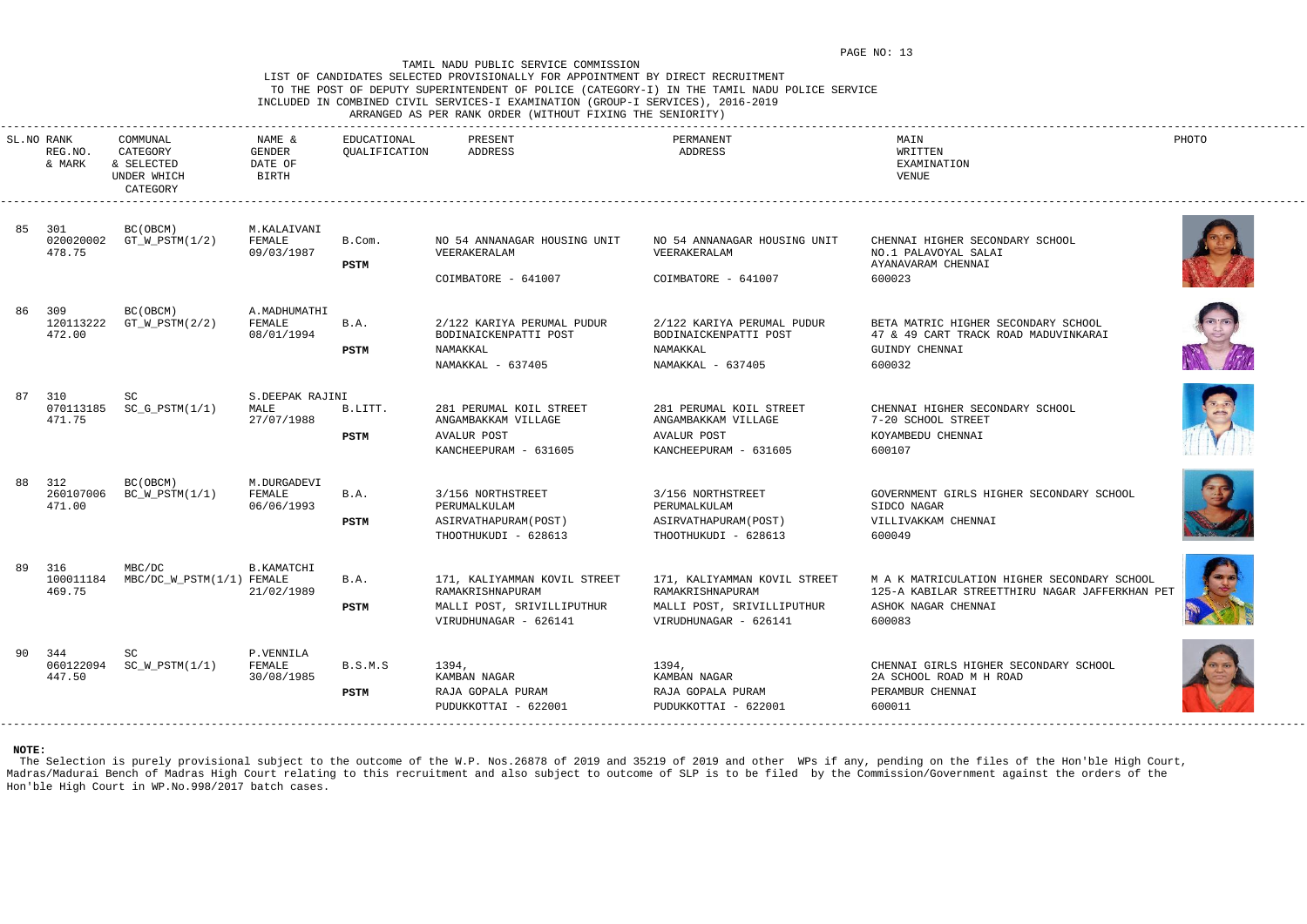### LIST OF CANDIDATES SELECTED PROVISIONALLY FOR APPOINTMENT BY DIRECT RECRUITMENT TO THE POST OF ASSISTANT COMMISSIONER (C.T.) IN THE TAMIL NADU COMMERCIAL TAXES SERVICE INCLUDED IN COMBINED CIVIL SERVICES-I EXAMINATION (GROUP-I SERVICES), 2016-2019 ARRANGED AS PER RANK ORDER (WITHOUT FIXING THE SENIORITY)

|  |  |  |  | NNANGED AS FEN NANN ONDEN (WIINOUI FIAING INE SENIONIII) |  |
|--|--|--|--|----------------------------------------------------------|--|
|  |  |  |  |                                                          |  |















|    | SL.NO RANK<br>REG.NO.<br>& MARK | COMMUNAL<br>CATEGORY<br>& SELECTED<br>UNDER WHICH<br>CATEGORY | NAME &<br>GENDER<br>DATE OF<br>BIRTH      | EDUCATIONAL<br>QUALIFICATION | PRESENT<br>ADDRESS                                                                        | PERMANENT<br>ADDRESS                                                                                                                   | MAIN<br>WRITTEN<br>EXAMINATION<br>VENUE                                                                     | PHOTO |
|----|---------------------------------|---------------------------------------------------------------|-------------------------------------------|------------------------------|-------------------------------------------------------------------------------------------|----------------------------------------------------------------------------------------------------------------------------------------|-------------------------------------------------------------------------------------------------------------|-------|
|    | 34<br>060122218<br>521.25       | BC (OBCM)<br>$GT_G(1/4)$                                      | R.SOWNDHARYA<br>FEMALE<br>11/05/1991      | B.E.                         | C 92 JEEVA NAGAR<br>RANGAMPALAYAM POST                                                    | C 92 JEEVA NAGAR<br>RANGAMPALAYAM POST                                                                                                 | CHENNAI GIRLS HIGHER SECONDARY SCHOOL<br>2A SCHOOL ROAD M H ROAD<br>PERAMBUR CHENNAI                        |       |
|    |                                 |                                                               |                                           |                              | ERODE - 638009                                                                            | ERODE - 638009                                                                                                                         | 600011                                                                                                      |       |
|    | 43<br>100032284<br>519.75       | BC(OBCM)<br>$GT_G(2/4)$                                       | R.DIVYA<br>FEMALE<br>01/06/1997           | B.TECH.                      | 14/114C, NADAR EAST STREET<br>THIRUPPUVANAM<br>THIRUPPUVANAM TK<br>SIVAGANGAI - 630611    | 14/114C, NADAR EAST STREET<br>THIRUPPUVANAM<br>THIRUPPUVANAM TK<br>SIVAGANGAI - 630611                                                 | SRM NIGHTINGALE MATRIC HR SEC SCHOOL<br>68 THAMBIAH ROAD<br>WEST MAMBALAM CHENNAI<br>600033                 | O     |
| -3 | 44<br>010141125<br>519.25       | BC (OBCM)<br>$GT_G(3/4)$                                      | K.H.SUDHARSHAN<br>MALE<br>02/10/1993      | B.E.                         | TELUNGUPALAYAM PIRIVU<br>PERUR MAIN ROAD<br>COIMBATORE - 641026                           | B101, SRI DHAKSHA HREEVA APARTMEN ELOCK-2, G-5, VISHWA APARTMENTS,<br>ASHOK NAGAR, CHETTY STREET,<br>COIMBATORE<br>COIMBATORE - 641001 | DONBOSCO MATRICULATION HIGHER SECONDARY SCHOOL<br>CHURCH ROAD SRINIVASA NAGAR<br>KOLATHUR CHENNAI<br>600099 |       |
|    | 45<br>010123104<br>519.25       | BC (OBCM)<br>$GT_G(4/4)$                                      | M.SHOBANA<br>FEMALE<br>01/11/1994         | B.TECH.                      | 74, THIAGU NIVAS,<br>2ND ST BHARATHIDASAN NAGAR,<br>RAMANATHAPURAM<br>COIMBATORE - 641045 | 74, THIAGU NIVAS,<br>2ND ST BHARATHIDASAN NAGAR,<br>RAMANATHAPURAM<br>COIMBATORE - 641045                                              | GOVT HIGHER SECONDARY SCHOOL<br>P BLOCK M M D A COLONY<br>ARUMBAKKAM CHENNAI<br>600106                      |       |
| -5 | 53<br>010127306<br>518.00       | BC(OBCM)<br>$GT_N(1/2)$                                       | A.USHA<br>FEMALE<br>14/11/1995            | B.E.                         | 84 A, MRF ROAD, WARD 2,<br>THIRUNAGAR,<br>PALANI<br>DINDIGUL - 624601                     | 84 A, MRF ROAD, WARD 2,<br>THIRUNAGAR,<br>PALANI<br>DINDIGUL - 624601                                                                  | MOHAMED SATHAK MATRIC HIGHER SECONDARY SCHOOL<br>A-2A MMDA COLONY<br>ARUMBAKKAM CHENNAI<br>600106           |       |
| 6  | 58<br>010067191<br>516.75       | MBC/DC<br>$MBC/DC_G(1/2)$                                     | M K.ARUNAGIRI<br>MALE<br>26/09/1993       | B.E.                         | NO 17, KARAIKATTU STREET,<br>GRM SCHOOL ROAD,<br>THIRUVARUR<br>THIRUVARUR - 610001        | NO 17, KARAIKATTU STREET,<br>GRM SCHOOL ROAD,<br>THIRUVARUR<br>THIRUVARUR - 610001                                                     | CHENNAI HIGHER SECONDARY SCHOOL<br>NO.1 PEELI AMMAN KOIL STREET<br>THARAMANI CHENNAI<br>600113              |       |
| 7  | 64<br>080116222<br>515.75       | BC (OBCM)<br>$GT_W(2/2)$                                      | . AASHNA BENJAMIN<br>FEMALE<br>27/05/1991 | B.E.                         | 12/233A BABIL GARDENS<br>ASARIPALLAM JUNCTION<br>NAGERCOIL<br>KANNIYAKUMARI - 629201      | 12/233A BABIL GARDENS<br>ASARIPALLAM JUNCTION<br>NAGERCOIL<br>KANNIYAKUMARI - 629201                                                   | GOVERNMENT HIGHER SECONDARY SCHOOL<br>PUDUR<br>ASHOK NAGAR CHENNAI<br>600083                                |       |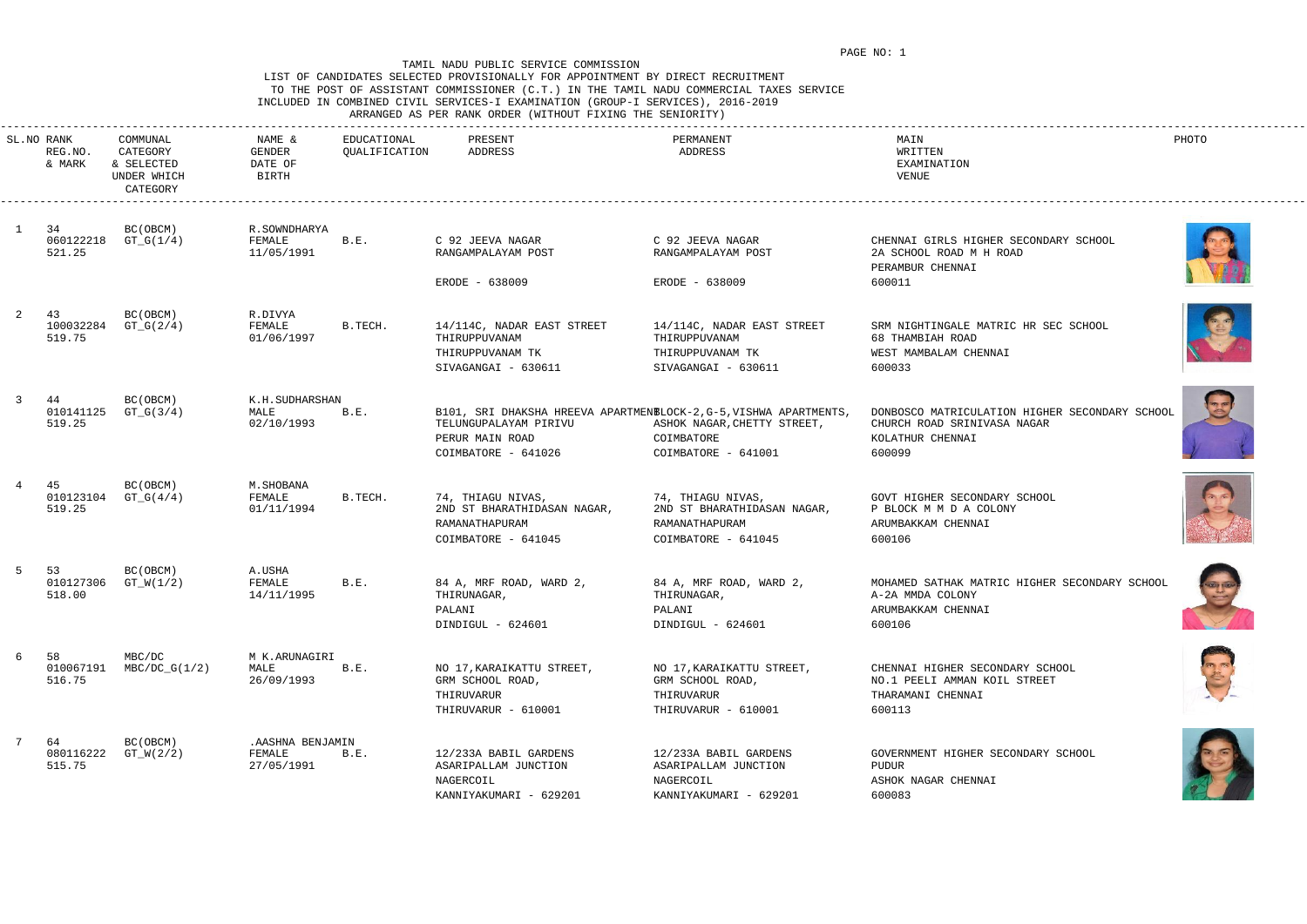### LIST OF CANDIDATES SELECTED PROVISIONALLY FOR APPOINTMENT BY DIRECT RECRUITMENT TO THE POST OF ASSISTANT COMMISSIONER (C.T.) IN THE TAMIL NADU COMMERCIAL TAXES SERVICE INCLUDED IN COMBINED CIVIL SERVICES-I EXAMINATION (GROUP-I SERVICES), 2016-2019 ARRANGED AS PER RANK ORDER (WITHOUT FIXING THE SENIORITY)















|       | SL.NO RANK<br>REG.NO.<br>& MARK | COMMUNAL<br>CATEGORY<br>& SELECTED<br>UNDER WHICH<br>CATEGORY | NAME &<br>GENDER<br>DATE OF<br>BIRTH   | EDUCATIONAL<br>QUALIFICATION | PRESENT<br>ADDRESS                                                                                | PERMANENT<br>ADDRESS                                                                              | MAIN<br>WRITTEN<br>EXAMINATION<br>VENUE                                                                | PHOTO |
|-------|---------------------------------|---------------------------------------------------------------|----------------------------------------|------------------------------|---------------------------------------------------------------------------------------------------|---------------------------------------------------------------------------------------------------|--------------------------------------------------------------------------------------------------------|-------|
| 8     | - 66<br>515.25                  | BC (OBCM)<br>010127142 BC_G(1/2)                              | K.SOWMYA<br>FEMALE<br>29/12/1992       | B.E.                         | 158/7 7TH-RIGHTCROSS<br>INDHIRAGANDHI STREET<br>PALAYA PALAYAM ERODE<br>ERODE - 638009            | 150, MUNIYAPPAN KOVIL STREET<br>NALLI THOTTAM<br>MANICKAM PALAYAM<br>ERODE - 638004               | MOHAMED SATHAK MATRIC HIGHER SECONDARY SCHOOL<br>A-2A MMDA COLONY<br>ARUMBAKKAM CHENNAI<br>600106      |       |
| 9     | 69<br>010119224<br>515.00       | BC(OBCM)<br>$BC_G(2/2)$                                       | V.PRADEEPA<br>FEMALE<br>14/11/1996     | B.E.                         | 201, CHENNIMALAI ROAD<br>KAVUNDACHIPALAYAM<br>ERODE<br>ERODE - 638112                             | 201, CHENNIMALAI ROAD<br>KAVUNDACHIPALAYAM<br>ERODE<br>ERODE - 638112                             | GOVT HIGHER SECONDARY SCHOOL<br>P BLOCK M M D A COLONY<br>ARUMBAKKAM CHENNAI<br>600106                 |       |
| 10 81 | 280123238<br>512.50             | MBC/DC<br>$MBC/DC_G(2/2)$                                     | R.SURYA<br>FEMALE<br>27/10/1992        | B.E.                         | 23 KAMBAN STREET<br>NEW SELVASEEMAN NAGAR<br>VIRATTIKUPPAM ROAD<br>VILLUPURAM - 605602            | 23 KAMBAN STREET<br>NEW SELVASEEMAN NAGAR<br>VIRATTIKUPPAM ROAD<br>VILLUPURAM - 605602            | BENTINCK HIGHER SECONDARY SCHOOL FOR GIRLS<br>46 47 JERAMIAH ROAD<br>VEPERY CHENNAI<br>600007          |       |
| 11 91 | 010080086<br>509.75             | MBC/DC<br>$MBC/DC_W(1/1)$                                     | E.PRAVEENA<br>FEMALE<br>30/08/1992     | B.E.                         | NO. 4A/6, SELVAM NAGAR,<br>PONNIAMMAN MEDU, MADHAVARAM,<br>CHENNAI - 110.<br>THIRUVALLUR - 600110 | NO. 4A/6, SELVAM NAGAR,<br>PONNIAMMAN MEDU, MADHAVARAM,<br>CHENNAI - 110.<br>THIRUVALLUR - 600110 | EVAANS MATRIC HIGHER SECONDARY SCHOOL<br>18 MARIAMMAN KOIL STREET<br>THARAMANI CHENNAI<br>600113       |       |
| 12 98 | 070113050<br>509.00             | SC<br>$SC_G(1/2)$                                             | M.PREETHI<br>FEMALE<br>30/08/1990      | B.E.                         | NO 13/46A SULAI ADHIMULAM<br>STREET, BIG NATHAM<br>CHENGALPATTU<br>KANCHEEPURAM - 603002          | NO 13/46A SULAI ADHIMULAM<br>STREET, BIG NATHAM<br>CHENGALPATTU<br>KANCHEEPURAM - 603002          | CHENNAI HIGHER SECONDARY SCHOOL<br>7-20 SCHOOL STREET<br>KOYAMBEDU CHENNAI<br>600107                   |       |
|       | 13 130<br>502.75                | SC<br>$010148161$ $SC_G(2/2)$                                 | T. SARAVANAKUMAR<br>MALE<br>20/08/1989 | B.E.                         | NO 5 MKV COMPLEX<br>NADIMUTHU NAGAR<br>PATTUKKOTTAI<br>THANJAVUR - 614602                         | NO 5 MKV COMPLEX<br>NADIMUTHU NAGAR<br>PATTUKKOTTAI<br>THANJAVUR - 614602                         | EVERWIN MATRIC HIGHER SECONDARY SCHOOL<br>12-3 S J AVENUE RED HILLS ROAD<br>KOLATHUR CHENNAI<br>600099 |       |
|       | 14 132<br>010116229<br>502.50   | MBC/DC<br>$GT_G_PSTM(1/1)$                                    | M. ARUNSHANKAR<br>MALE<br>27/08/1986   | B.S.M.S<br><b>PSTM</b>       | MIG 602, PHASE 10,<br>RAYAKOTTA ROAD HUDCO,<br>HOSUR<br>KRISHNAGIRI - 635109                      | MIG 602, PHASE 10,<br>RAYAKOTTA ROAD HUDCO,<br>HOSUR<br>KRISHNAGIRI - 635109                      | GOVT HIGHER SECONDARY SCHOOL<br>P BLOCK M M D A COLONY<br>ARUMBAKKAM CHENNAI<br>600106                 | Q     |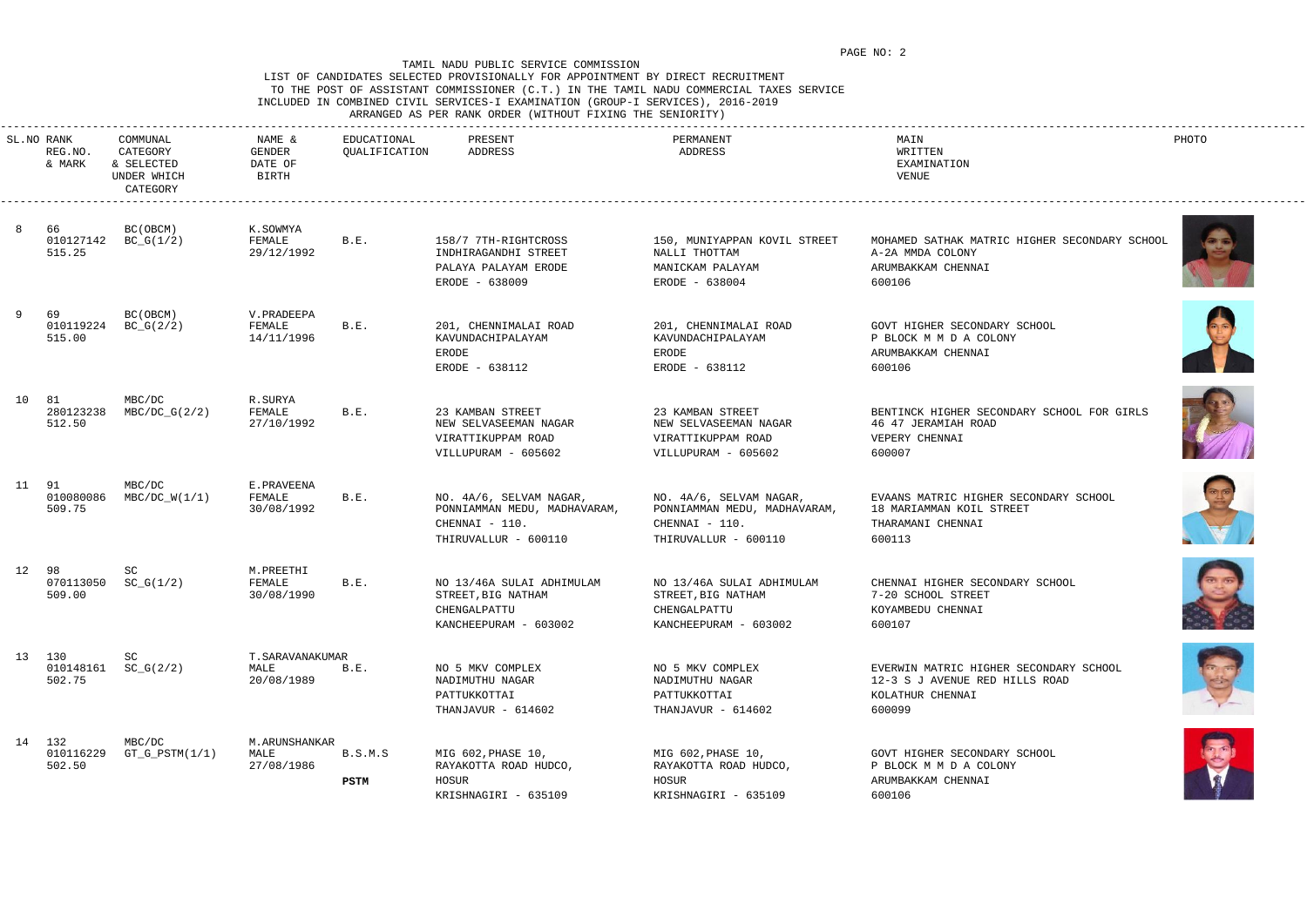## LIST OF CANDIDATES SELECTED PROVISIONALLY FOR APPOINTMENT BY DIRECT RECRUITMENT TO THE POST OF ASSISTANT COMMISSIONER (C.T.) IN THE TAMIL NADU COMMERCIAL TAXES SERVICE INCLUDED IN COMBINED CIVIL SERVICES-I EXAMINATION (GROUP-I SERVICES), 2016-2019 ARRANGED AS PER RANK ORDER (WITHOUT FIXING THE SENIORITY)

| SL.NO RANK | REG.NO.<br>& MARK          | COMMUNAL<br>CATEGORY<br>& SELECTED<br>UNDER WHICH<br>CATEGORY | NAME &<br>GENDER<br>DATE OF<br>BIRTH  | EDUCATIONAL<br>QUALIFICATION | PRESENT<br>ADDRESS                                                             | PERMANENT<br>ADDRESS                                                           | MAIN<br>WRITTEN<br>EXAMINATION<br>VENUE                                                                     | PHOTO |
|------------|----------------------------|---------------------------------------------------------------|---------------------------------------|------------------------------|--------------------------------------------------------------------------------|--------------------------------------------------------------------------------|-------------------------------------------------------------------------------------------------------------|-------|
| 15 171     | 320105132<br>498.50        | BC(OBCM)<br>$BC_G_PSTM(1/1)$                                  | R.SWADHI<br>FEMALE<br>02/01/1998      | B.Sc.<br>PSTM                | 1/3A, SADAYAPPAN KOVIL STREET<br>VALIPALAYAM<br>TIRUPPUR<br>TIRUPPUR - 641601  | 1/3A, SADAYAPPAN KOVIL STREET<br>VALIPALAYAM<br>TIRUPPUR<br>TIRUPPUR - 641601  | AVVAI HOME TVR GIRLS HR SEC SCHOOL<br>31 BESENT AVENUE ROAD ADYAR<br>CHENNAI<br>600020                      |       |
| 16 185     | 010137180<br>495.75        | BC(OBCM)<br>$BC_W_PSTM(1/1)$                                  | B.SATHYA<br>FEMALE<br>04/11/1985      | B.S.M.S<br>M.D.<br>PSTM      | NO:8/14, KASTURI ILLAM<br>ANNA AVENUE<br>ARUMBAKKAM<br>CHENNAI - 600106        | NO:8/14, KASTURI ILLAM<br>ANNA AVENUE<br>ARUMBAKKAM<br>CHENNAI - 600106        | DONBOSCO MATRICULATION HIGHER SECONDARY SCHOOL<br>CHURCH ROAD SRINIVASA NAGAR<br>KOLATHUR CHENNAI<br>600099 |       |
|            | 228<br>100037193<br>489.75 | BCM<br>$BCM_G_PSTM(1/1)$                                      | S.SWAPNA<br>FEMALE<br>03/07/1990      | B.A.<br><b>PSTM</b>          | 75/23 H. M. S. STREET<br>T. P. K. ROAD<br>ANDALPURAM<br>MADURAI - 625003       | 75/23 H. M. S. STREET<br>T. P. K. ROAD<br>ANDALPURAM<br>MADURAI - 625003       | MUSLIM HR SEC SCHOOL<br>278 TRIPLICANE HIGH ROAD<br>TRIPLICANE CHENNAI<br>600005                            |       |
| 18 360     | 170125122<br>375.75        | SCA<br>$SCA_W_PSTM(1/1)$                                      | M.PALANIAMMAL<br>FEMALE<br>07/06/1986 | B.A.<br><b>PSTM</b>          | W/O SURESH SURAPPATTI VILL<br>SANDAPATTI PO<br>HARUR TK<br>DHARMAPURI - 635305 | W/O SURESH SURAPPATTI VILL<br>SANDAPATTI PO<br>HARUR TK<br>DHARMAPURI - 635305 | BETHEL MATRIC HIGHER SECONDARY SCHOOL<br>14A AND 15 VEERASAMY MAIN STREET<br>AYANAVARAM CHENNAI<br>600023   |       |
|            |                            |                                                               |                                       |                              |                                                                                |                                                                                |                                                                                                             |       |

The Selection is purely provisional subject to the outcome of the W.P. Nos.26878 of 2019 and 35219 of 2019 and other WPs if any, pending on the files of the Hon'ble High Court, Madras/Madurai Bench of Madras High Court relating to this recruitment and also subject to outcome of SLP is to be filed by the Commission/Government against the orders of the Hon'ble High Court in WP.No.998/2017 batch cases.







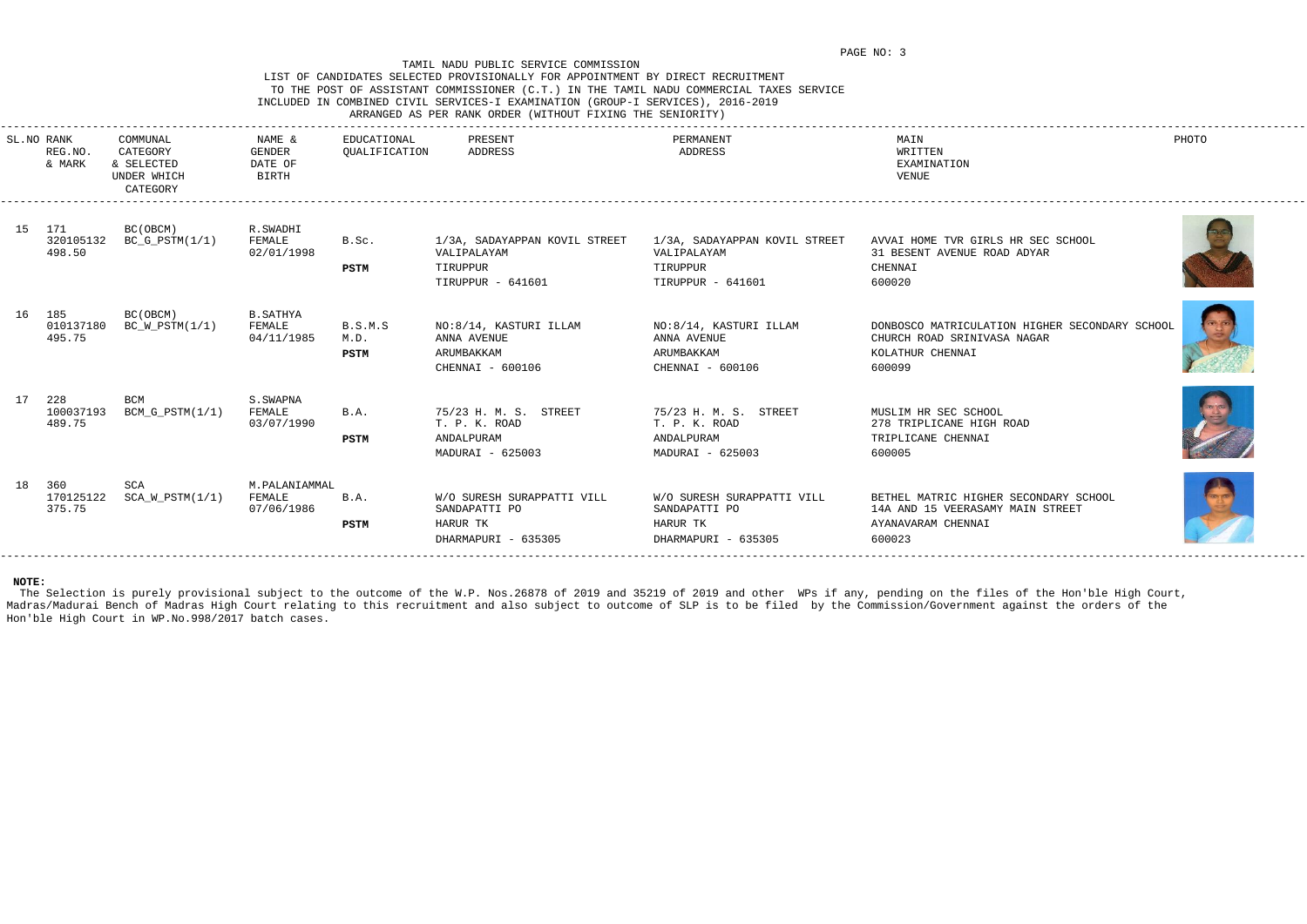# LIST OF CANDIDATES SELECTED PROVISIONALLY FOR APPOINTMENT BY DIRECT RECRUITMENT TO THE POST OF DEPUTY REGISTRAR OF CO-OPERATIVE SOCIETIES IN THE TAMIL NADU CO-OPERATIVE SERVICE INCLUDED IN COMBINED CIVIL SERVICES-I EXAMINATION (GROUP-I SERVICES), 2016-2019

ARRANGED AS PER RANK ORDER (WITHOUT FIXING THE SENIORITY)















|    | SL.NO RANK<br>REG.NO.<br>& MARK | COMMUNAL<br>CATEGORY<br>& SELECTED<br>UNDER WHICH<br>CATEGORY | NAME &<br>GENDER<br>DATE OF<br>BIRTH        | EDUCATIONAL<br>QUALIFICATION | PRESENT<br>ADDRESS                                                                   | PERMANENT<br>ADDRESS                                                                 | MAIN<br>WRITTEN<br>EXAMINATION<br>VENUE                                                                              | PHOTO |
|----|---------------------------------|---------------------------------------------------------------|---------------------------------------------|------------------------------|--------------------------------------------------------------------------------------|--------------------------------------------------------------------------------------|----------------------------------------------------------------------------------------------------------------------|-------|
|    | 36<br>010115242<br>521.25       | BC(OBCM)<br>$GT_G(1/2)$                                       | M.KALAIARASI<br>FEMALE<br>25/05/1992        | B.E.                         | 4,17TH STREET<br>INDIRA NAGAR<br>ILAIYANKUDI ROAD (EAST)<br>SIVAGANGAI - 630561      | 4,17TH STREET<br>INDIRA NAGAR<br>ILAIYANKUDI ROAD(EAST)<br>SIVAGANGAI - 630561       | CSI JESSIE MOSES MATRICULATION HR SEC SCHOOL<br>37-Z183 5TH AVENUE BLUE STAR<br>ANNANAGAR CHENNAI<br>600040          |       |
|    | 47<br>010130088<br>519.00       | BC(OBCM)<br>$GT_G(2/2)$                                       | G.SAINANDHINI<br>FEMALE<br>18/02/1990       | B.TECH.<br>M.TECH.           | 149 10 39J<br>PIDARI NORTH STREET<br>SIRKALI<br>NAGAPATTINAM - 609110                | 149 10 39J<br>PIDARI NORTH STREET<br>SIRKALI<br>NAGAPATTINAM - 609110                | MOHAMED SATHAK MATRIC HIGHER SECONDARY SCHOOL<br>A-2A MMDA COLONY<br>ARUMBAKKAM CHENNAI<br>600106                    |       |
|    | 48<br>010015052<br>519.00       | BC(OBCM)<br>$GT_W(1/1)$                                       | R. PRIYADHARSHINI<br>FEMALE<br>10/02/1991   | B.E.                         | $2/61 - A$<br>EAST STREET<br>THIRUMANUR<br>ARIYALUR - 621715                         | $2/61 - A$<br>EAST STREET<br>THIRUMANUR<br>ARIYALUR - 621715                         | SAVITHRI AMMAL ORIENTAL HR SEC SCHOOL<br>84 ROYAPETTAH HIGH ROAD<br>MYLAPORE CHENNAI<br>600004                       |       |
|    | 57<br>010134022<br>517.00       | BC(OBCM)<br>$BC_G(1/2)$                                       | R.DIVYA<br>FEMALE<br>15/01/1996             | B.Sc.                        | 129, CHELLAMUTHU NAGAR<br>BY PASS ROAD<br>MANAMADURAI<br>SIVAGANGAI - 630606         | 129, CHELLAMUTHU NAGAR<br>BY PASS ROAD<br>MANAMADURAI<br>SIVAGANGAI - 630606         | VALLIAMMAL MATRIC HIGHER SECONDARY SCHOOL<br>F-40 1ST MAIN ROAD<br>ANNANAGAR EAST CHENNAI<br>600102                  |       |
|    | 59<br>010042026<br>516.50       | BC(OBCM)<br>$BC_G(2/2)$                                       | .JEREEFA G IMMANUEL<br>FEMALE<br>09/05/1992 | B.E.                         | 14-101 / ASIR BHAVAN<br>NEDUNEELAM<br>PACODE & PO<br>KANNIYAKUMARI - 629168          | 14-101 / ASIR BHAVAN<br>NEDUNEELAM<br>PACODE & PO<br>KANNIYAKUMARI - 629168          | N.K.T NATIONAL GIRLS HR SEC SCHOOL<br>41 DR. BESANT ROAD<br>TRIPLICANE CHENNAI<br>600005                             |       |
| 6  | 67<br>010058260<br>515.00       | BC (OBCM)<br>$BC_W(1/1)$                                      | M.SUDARVIZHI<br>FEMALE<br>30/01/1987        | B.E.                         | A3 STERLING LOTUS<br>11TH STREET TNHB COLONY<br>KORATTUR CHENNAI<br>CHENNAI - 600080 | A3 STERLING LOTUS<br>11TH STREET TNHB COLONY<br>KORATTUR CHENNAI<br>CHENNAI - 600080 | THE CHINTADRIPET HIGHER. SECONDARY SCHOOL<br>NO.2-3 DEPUTY MAYOR KABALAMURTHY ROAD<br>CHINTADRIPET CHENNAI<br>600002 |       |
| -7 | 71<br>110102250<br>514.25       | MBC/DC<br>$MBC/DC_G(1/2)$                                     | D. ATCHAYA BIRIA<br>FEMALE<br>12/07/1991    | B.TECH<br>M.E.               | 5/1201-1 ECR MAIN ROAD<br>P. R. PURAM<br>NAGAPATTINAM<br>NAGAPATTINAM - 611111       | 5/1201-1 ECR MAIN ROAD<br>P. R. PURAM<br>NAGAPATTINAM<br>NAGAPATTINAM - 611111       | K.R.C.A.R.C. GIRLS HIGHER SECONDARY SCHOOL<br>26-38 SAIVA MUTHIAH STREET<br>MUTHIALPET CHENNAI<br>600001             |       |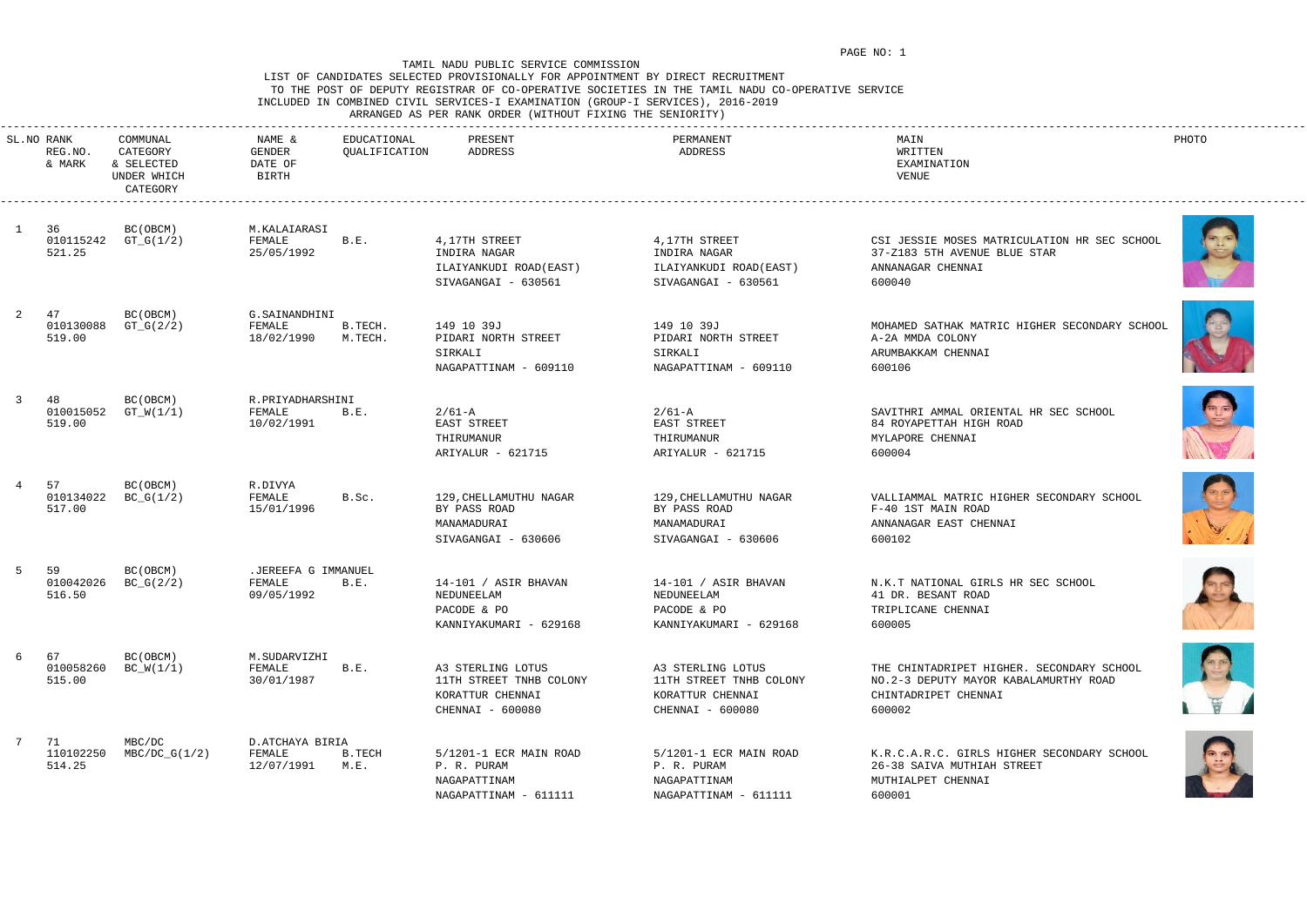### LIST OF CANDIDATES SELECTED PROVISIONALLY FOR APPOINTMENT BY DIRECT RECRUITMENT TO THE POST OF DEPUTY REGISTRAR OF CO-OPERATIVE SOCIETIES IN THE TAMIL NADU CO-OPERATIVE SERVICE INCLUDED IN COMBINED CIVIL SERVICES-I EXAMINATION (GROUP-I SERVICES), 2016-2019

### ARRANGED AS PER RANK ORDER (WITHOUT FIXING THE SENIORITY)

| SL.NO RANK<br>REG.NO.<br>& MARK | COMMUNAL<br>CATEGORY<br>& SELECTED<br>UNDER WHICH<br>CATEGORY | NAME &<br>GENDER<br>DATE OF<br>BIRTH     | EDUCATIONAL<br>QUALIFICATION  | PRESENT<br>ADDRESS                                                                                       | PERMANENT<br>ADDRESS                                                                                     | MAIN<br>WRITTEN<br>EXAMINATION<br>VENUE                                                                              | PHOTO |
|---------------------------------|---------------------------------------------------------------|------------------------------------------|-------------------------------|----------------------------------------------------------------------------------------------------------|----------------------------------------------------------------------------------------------------------|----------------------------------------------------------------------------------------------------------------------|-------|
| 87<br>010146301<br>510.50       | MBC/DC<br>$MBC/DC_G(2/2)$                                     | M.KARTHICK GOWTHAM<br>MALE<br>21/05/1996 | B.E.                          | 39/44, ANDATHAMMAN KOVIL<br>2ND STREET, RAJAPALAYAM<br>VIRUDHUNAGAR - 626117                             | 39/44, ANDATHAMMAN KOVIL<br>2ND STREET, RAJAPALAYAM<br>VIRUDHUNAGAR - 626117                             | EVERWIN MATRIC HIGHER SECONDARY SCHOOL<br>12-3 S J AVENUE RED HILLS ROAD<br>KOLATHUR CHENNAI<br>600099               |       |
| 100<br>270104032<br>508.25      | MBC/DC<br>$MBC/DC_W(1/1)$                                     | D.SWAATHI<br>FEMALE<br>26/05/1997        | B.E.                          | PLOT NO.47<br>VGP NAGAR<br>OLD KATPADI<br><b>VELLORE - 632007</b>                                        | PLOT NO.47<br>VGP NAGAR<br>OLD KATPADI<br>VELLORE - 632007                                               | GOVT HIGHER SEC SCHOOL<br>NO.5 THROWPATHY AMMAN KOIL STREET<br>1ST CROSS STREET VELACHERY CHENNAI<br>600042          |       |
| 10 134<br>502.50                | SC<br>$140103150$ $SC_G(1/1)$                                 | A.KEERTHANA<br>FEMALE<br>29/08/1993      | B.E.                          | THIRUMALAI NAGAR<br>ELAMBALUR ROAD<br>PERAMBALUR<br>PERAMBALUR - 621212                                  | THIRUMALAI NAGAR<br>ELAMBALUR ROAD<br>PERAMBALUR<br>PERAMBALUR - 621212                                  | DR. B.M.S. MATRIC HR SEC SCHOOL<br>40 1ST MAIN ROAD<br>SHENOY NAGAR CHENNAI<br>600030                                |       |
| 11 148<br>010062122<br>501.00   | SC<br>$SC_W(1/1)$                                             | P.AISHWARYA<br>FEMALE<br>01/08/1990      | B.E.                          | PLOT NO 22, HINDU COLONY<br>2ND MAIN RD, POONGA STREET<br>ULLAGARAM, CHENNAI-91<br>KANCHEEPURAM - 600091 | PLOT NO 22, HINDU COLONY<br>2ND MAIN RD, POONGA STREET<br>ULLAGARAM, CHENNAI-91<br>KANCHEEPURAM - 600091 | THE CHINTADRIPET HIGHER. SECONDARY SCHOOL<br>NO.2-3 DEPUTY MAYOR KABALAMURTHY ROAD<br>CHINTADRIPET CHENNAI<br>600002 |       |
| 12 234<br>010001070<br>488.75   | BC(OBCM)<br>$GT_G_PSTM(1/1)$                                  | S.SWETHA<br>FEMALE<br>06/10/1995         | B.A.<br><b>PSTM</b>           | 2/620A<br>SAVADIPALAYAM PUDUR<br>NANJAI UTHUKULI POST<br>ERODE - 638104                                  | 2/620A<br>SAVADIPALAYAM PUDUR<br>NANJAI UTHUKULI POST<br>ERODE - 638104                                  | CSI NORTHWICK GIRLS HR SEC SCHOOL<br>20 SHAIK MAISTHRI STRRET<br>ROYAPURAM CHENNAI<br>600 013                        |       |
| 13 358<br>383.75                | SCA                                                           | N.KAVENNA<br>FEMALE<br>01/06/1992        | B.Sc.<br>M.Sc.<br><b>PSTM</b> | 1/527, UDAIYARPALAYAM<br>KARKOODALPATTI (PO)<br>RASIPURAM (TK)<br>NAMAKKAL - 636202                      | 1/527, UDAIYARPALAYAM<br>KARKOODALPATTI (PO)<br>RASIPURAM (TK)<br>NAMAKKAL - 636202                      | CSI JESSIE MOSES MATRICULATION HR SEC SCHOOL<br>37-Z183 5TH AVENUE BLUE STAR<br>ANNANAGAR CHENNAI<br>600040          |       |

The Selection is purely provisional subject to the outcome of the W.P. Nos.26878 of 2019 and 35219 of 2019 and other WPs if any, pending on the files of the Hon'ble High Court, Madras/Madurai Bench of Madras High Court relating to this recruitment and also subject to outcome of SLP is to be filed by the Commission/Government against the orders of the Hon'ble High Court in WP.No.998/2017 batch cases.











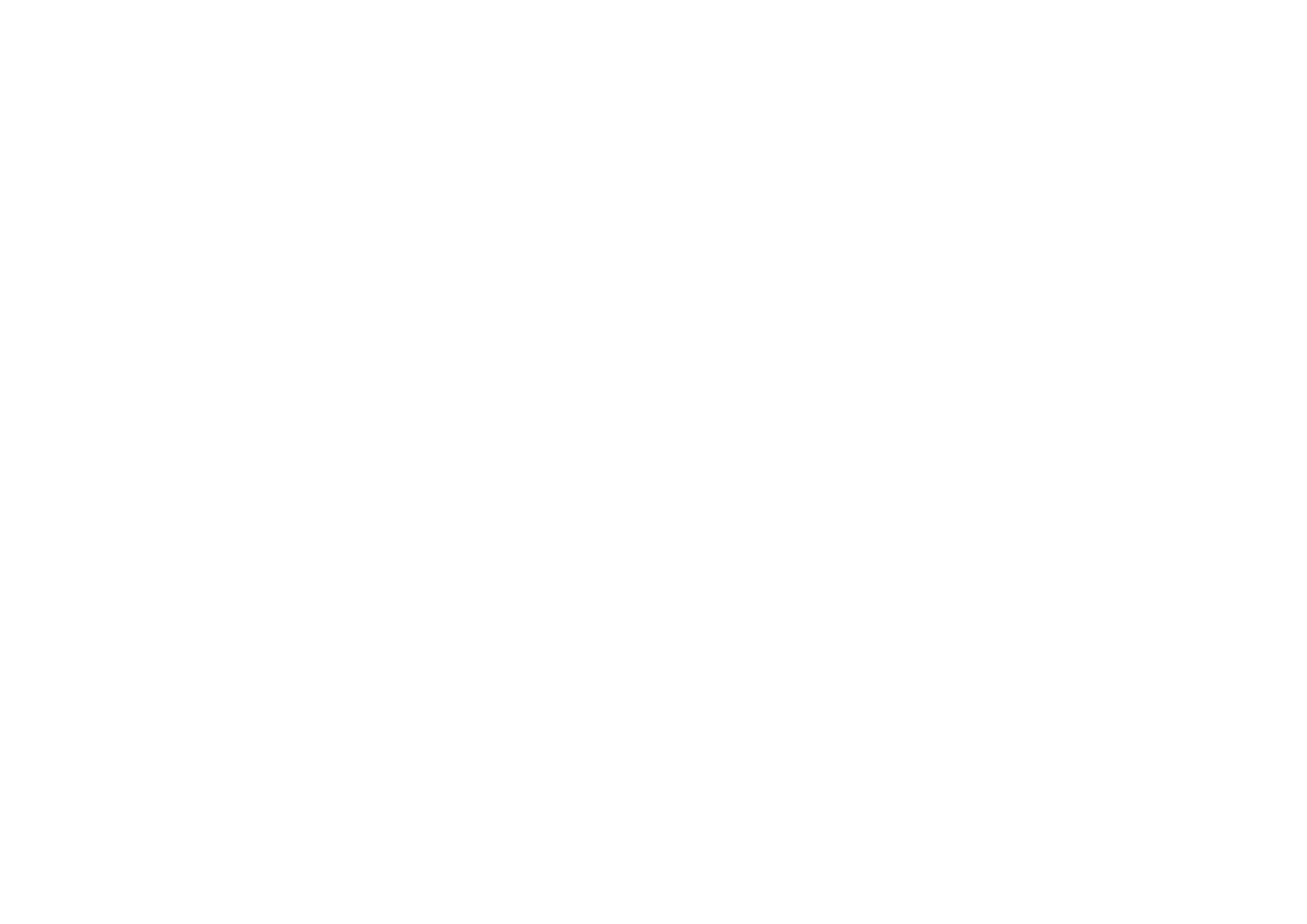# LIST OF CANDIDATES SELECTED PROVISIONALLY FOR APPOINTMENT BY DIRECT RECRUITMENT TO THE POST OF ASSISTANT DIRECTOR OF RURAL DEVELOPMENT IN THE TAMIL NADU PANCHAYAT DEVELOPMENT SERVICE INCLUDED IN COMBINED CIVIL SERVICES-I EXAMINATION (GROUP-I SERVICES), 2016-2019

ARRANGED AS PER RANK ORDER (WITHOUT FIXING THE SENIORITY)

|              | SL.NO RANK<br>REG.NO.<br>& MARK | COMMUNAL<br>CATEGORY<br>& SELECTED<br>UNDER WHICH<br>CATEGORY | NAME &<br>GENDER<br>DATE OF<br>BIRTH   | EDUCATIONAL<br>QUALIFICATION | PRESENT<br>ADDRESS                                                                         | PERMANENT<br>ADDRESS                                                                       | MAIN<br>WRITTEN<br>EXAMINATION<br>VENUE                                                                | PHOTO |
|--------------|---------------------------------|---------------------------------------------------------------|----------------------------------------|------------------------------|--------------------------------------------------------------------------------------------|--------------------------------------------------------------------------------------------|--------------------------------------------------------------------------------------------------------|-------|
| $\mathbf{1}$ | - 21<br>050113277<br>527.25     | BC (OBCM)<br>$GT_G(1/3)$                                      | M.ARVIND<br>MALE<br>07/05/1995         | B.E.                         | 67/39, KURINJI STREET<br>RAMNAGAR<br>ROUNDROAD<br>DINDIGUL - 624005                        | 67/39, KURINJI STREET<br>RAMNAGAR<br>ROUNDROAD<br>DINDIGUL - 624005                        | PRESIDENCY MODEL GIRLS HIGHER SECONDARY SCHOOL<br>GENGUREDDY STREET<br>EGMORE CHENNAI<br>600008        |       |
|              | 22<br>010052184<br>527.00       | BC (OBCM)<br>$GT_G(2/3)$                                      | S.UMAANANDHINI<br>FEMALE<br>16/11/1993 | B.TECH.                      | 9A, NADAR STREET,<br>VEDASANDUR<br>VEDASANDUR<br>DINDIGUL - 624710                         | 9A, NADAR STREET,<br>VEDASANDUR<br>VEDASANDUR<br>DINDIGUL - 624710                         | JAI GOPAL GARODIA GOVT GIRLS HR.SEC.SCHOOL<br>CHOOLAIMEDU HIGH ROAD<br>CHOOLAIMEDU CHENNAI<br>600 094  |       |
| 3            | 23<br>010147192<br>527.00       | BC (OBCM)<br>$GT_G(3/3)$                                      | D.INBA<br>FEMALE<br>25/12/1994         | B.E.                         | NATARAJA GOPALA PURAM<br>THENNANGUDIPALAYAM (PO)<br>ATTUR<br>SALEM - 636108                | NATARAJA GOPALA PURAM<br>THENNANGUDIPALAYAM (PO)<br>ATTUR<br>SALEM - 636108                | EVERWIN MATRIC HIGHER SECONDARY SCHOOL<br>12-3 S J AVENUE RED HILLS ROAD<br>KOLATHUR CHENNAI<br>600099 | S     |
|              | 25<br>525.50                    | SC<br>010144246 GT_W(1/1)                                     | S.ANITHA<br>FEMALE<br>26/05/1988       | B.TECH.                      | 32/5N/7, SECOND STREET<br>LEVINJIPURAM<br>THOOTHUKUDI<br>THOOTHUKUDI - 628003              | 32/5N/7, SECOND STREET<br>LEVINJIPURAM<br>THOOTHUKUDI<br>THOOTHUKUDI - 628003              | EVERWIN MATRIC HIGHER SECONDARY SCHOOL<br>12-3 S J AVENUE RED HILLS ROAD<br>KOLATHUR CHENNAI<br>600099 |       |
|              | 27<br>070119086<br>524.50       | BC (OBCM)<br>$BC_G(1/2)$                                      | S.VISHNU PRIYA<br>FEMALE<br>07/11/1996 | B.TECH.                      | 216/A, 2ND CROSS STREET<br>BHUVANAGIRI AMMAN NAGAR<br>KANCHIPURAM<br>KANCHEEPURAM - 631501 | 216/A, 2ND CROSS STREET<br>BHUVANAGIRI AMMAN NAGAR<br>KANCHIPURAM<br>KANCHEEPURAM - 631501 | CHENNAI HIGHER SECONDARY SCHOOL<br>7-20 SCHOOL STREET<br>KOYAMBEDU CHENNAI<br>600107                   |       |
| 6            | 28<br>010088124<br>524.00       | MBC/DC<br>$MBC/DC_G(1/2)$                                     | S.ROOBESH KUMAR<br>MALE<br>23/07/1996  | B.E.                         | NO. 626/26 MGR NAGAR<br>5TH MAIN ROAD<br>VELACHERY CHENNAI<br>CHENNAI - 600042             | NO. 626/26 MGR NAGAR<br>5TH MAIN ROAD<br>VELACHERY CHENNAI<br>CHENNAI - 600042             | LADY MCTM GIRLS HIGHER SECONDAY SCHOOL<br>ALAGAPPA ROAD<br>PURASWALKAM CHENNAI<br>600 084              |       |
|              | 32<br>010076078<br>522.00       | BC (OBCM)<br>$BC_G(2/2)$                                      | S.LAVANYA ARUN<br>FEMALE<br>20/08/1992 | B.E.                         | 149/2 KALANGAPERI PUDHUR<br>CHOKKALINGAPURAM PO<br>RAJAPALAYAM<br>VIRUDHUNAGAR - 626102    | 149/2 KALANGAPERI PUDHUR<br>CHOKKALINGAPURAM PO<br>RAJAPALAYAM<br>VIRUDHUNAGAR - 626102    | CHENNAI HIGHER SECONDARY SCHOOL<br>3 BHARATHIDASAN SALAI<br>THIRUVANMIYUR CHENNAI<br>600041            |       |













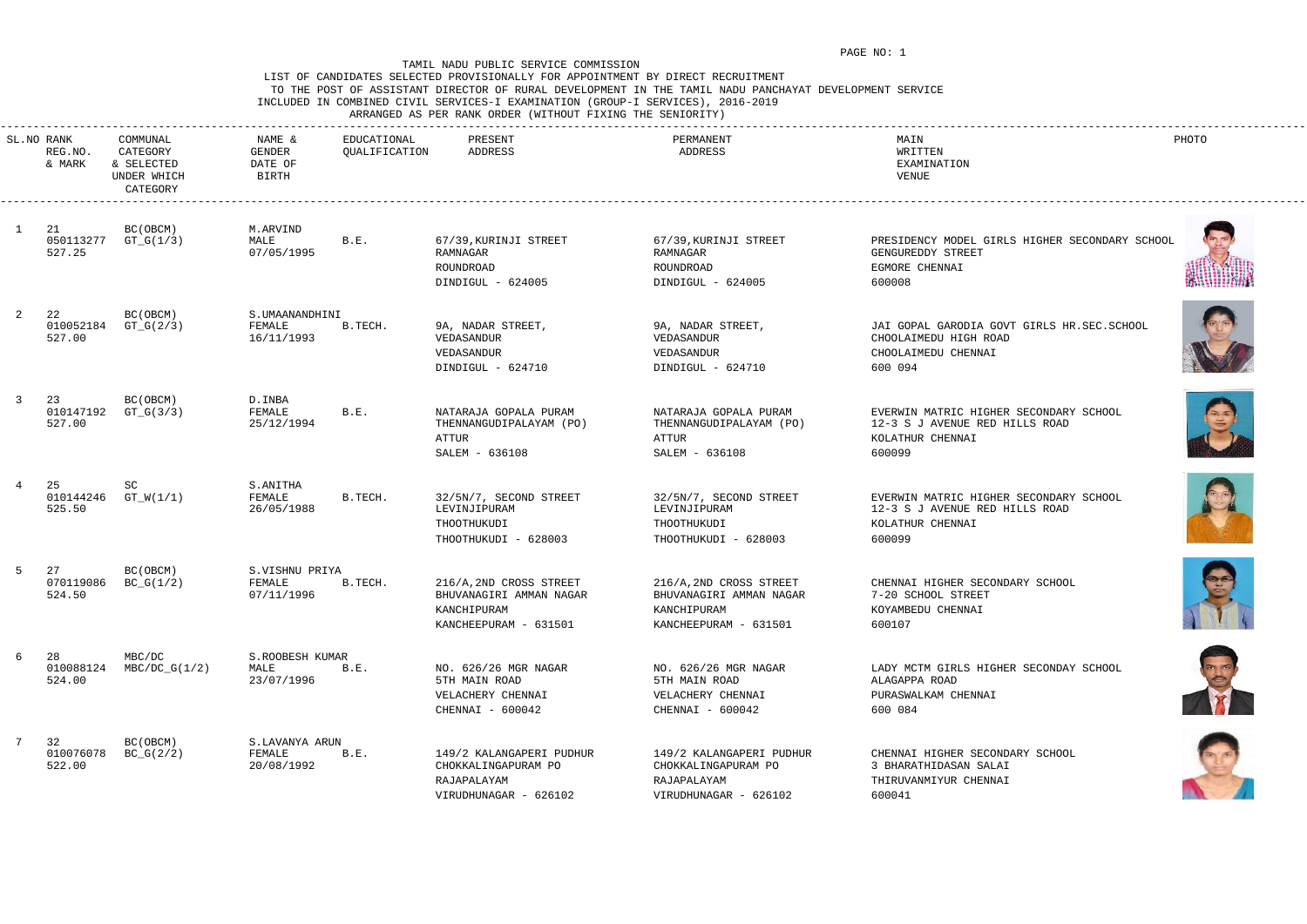## LIST OF CANDIDATES SELECTED PROVISIONALLY FOR APPOINTMENT BY DIRECT RECRUITMENT TO THE POST OF ASSISTANT DIRECTOR OF RURAL DEVELOPMENT IN THE TAMIL NADU PANCHAYAT DEVELOPMENT SERVICE INCLUDED IN COMBINED CIVIL SERVICES-I EXAMINATION (GROUP-I SERVICES), 2016-2019

ARRANGED AS PER RANK ORDER (WITHOUT FIXING THE SENIORITY)

|    | SL.NO RANK<br>REG.NO.<br>& MARK | COMMUNAL<br>CATEGORY<br>& SELECTED<br>UNDER WHICH<br>CATEGORY | NAME &<br>GENDER<br>DATE OF<br>BIRTH     | EDUCATIONAL<br>QUALIFICATION | PRESENT<br>ADDRESS                                                                                | PERMANENT<br>ADDRESS                                                                              | MAIN<br>WRITTEN<br>EXAMINATION<br>VENUE                                                                  | PHOTO |
|----|---------------------------------|---------------------------------------------------------------|------------------------------------------|------------------------------|---------------------------------------------------------------------------------------------------|---------------------------------------------------------------------------------------------------|----------------------------------------------------------------------------------------------------------|-------|
| -8 | 33<br>020004110<br>521.50       | BC (OBCM)<br>$BC_W(1/1)$                                      | N.AMADHUMITHA<br>FEMALE<br>02/03/1996    | B.E.                         | 38/76, SIVASAKTHIVINAYAGAR ILAM<br>ANNAIYAPPAN STREET<br>NALLAMPALAYAM<br>COIMBATORE - 641006     | 38/76, SIVASAKTHIVINAYAGAR ILAM<br>ANNAIYAPPAN STREET<br>NALLAMPALAYAM<br>COIMBATORE - 641006     | CHENNAI GIRLS HIGHER SECONDARY SCHOOL<br>PULLA AVENUE SHENOY NAGAR<br>CHENNAI<br>600030                  |       |
|    | 40<br>170130031<br>520.25       | MBC/DC<br>$MBC/DC_G(2/2)$                                     | R.SURYA<br>MALE<br>30/11/1987            | B.E.                         | PLOT NO: B 40<br>SABARMATHI STREET<br>NEDUNCHALAI NAGAR<br>SALEM - 636005                         | PLOT NO: B 40<br>SABARMATHI STREET<br>NEDUNCHALAI NAGAR<br>SALEM - 636005                         | JAIGOPAL GARODIA MATRIC HIGHER SECONDARY SCHOOL<br>7TH STREET SRP COLONY<br>PERAVALLUR CHENNAI<br>600082 |       |
|    | 10 46<br>240116186<br>519.25    | MBC/DC<br>$MBC/DC_W(1/1)$                                     | F.VISHALI<br>FEMALE<br>02/05/1996        | B.E.                         | 1/42A, KING STREET<br>MANAPAD<br>TIRUCHEDUR TALUK<br>THOOTHUKUDI - 628209                         | 1/42A, KING STREET<br>MANAPAD<br>TIRUCHEDUR TALUK<br>THOOTHUKUDI - 628209                         | SRI.R.K.M.SARADA VIDHYALA MODEL HR SEC SCHOOL<br>45 BURKIT ROAD<br>T.NAGAR CHENNAI<br>600017             |       |
|    | 11 82<br>010127108<br>512.25    | BCM<br>$BCM_G(1/1)$                                           | A. SHABANA ANJUM<br>FEMALE<br>12/05/1988 | B.TECH.                      | BLOCK NO 320, FLAT NO 19<br>KADHIRAVAN COLONY<br>ANNA NAGAR WEST, CHENNAI<br>CHENNAI - 600040     | BLOCK NO 320, FLAT NO 19<br>KADHIRAVAN COLONY<br>ANNA NAGAR WEST, CHENNAI<br>CHENNAI - 600040     | MOHAMED SATHAK MATRIC HIGHER SECONDARY SCHOOL<br>A-2A MMDA COLONY<br>ARUMBAKKAM CHENNAI<br>600106        | S     |
| 12 | 84<br>010082026<br>512.00       | SC<br>$SC_G(1/1)$                                             | A.VISALATCHI<br>FEMALE<br>12/09/1987     | B.TECH.<br>M.TECH.           | PLOT NO 21, 2ND MAIN ROAD<br>AGS COLONY, VELACHERY<br>CHENNAI<br>CHENNAI - 600042                 | 181, GANDHI NAGAR<br>MANAPARAI<br>TRICHY<br>TIRUCHIRAPALLI - 621306                               | LADY WILLINGDON HIGHER SECONDARY SCHOOL<br>NO.1 DR. BESANT ROA TRIPLICANE<br>CHENNAI<br>600005           |       |
|    | 13 131<br>320107323<br>502.75   | BC (OBCM)<br>$BC_G_PSTM(1/1)$                                 | R.KAMALAKANNAN<br>MALE<br>02/04/1990     | B.A.<br>PSTM                 | 6/7 THIRUMOORTHI NAGAR<br>SAMUNDIPURAM WEST<br>KUMAR NAGAR, GANDHI NAGAR(PO)<br>TIRUPPUR - 641603 | 6/7 THIRUMOORTHI NAGAR<br>SAMUNDIPURAM WEST<br>KUMAR NAGAR, GANDHI NAGAR(PO)<br>TIRUPPUR - 641603 | AVVAI HOME TVR GIRLS HR SEC SCHOOL<br>31 BESENT AVENUE ROAD ADYAR<br>CHENNAI<br>600020                   |       |
|    | 14 222<br>010020002<br>490.50   | BC (OBCM)<br>$GT_W_ORTHO(1/1)$                                | S S. SHOBIKA<br>FEMALE<br>19/12/1994     | B.E.                         | 130/1 SHIVAYA NAGAR<br>ALAGAPURAM                                                                 | 130/1 SHIVAYA NAGAR<br>ALAGAPURAM                                                                 | SAVITHRI AMMAL ORIENTAL HR SEC SCHOOL<br>84 ROYAPETTAH HIGH ROAD<br>MYLAPORE CHENNAI                     |       |
|    |                                 |                                                               |                                          | LD(OLD)                      | SALEM - 636004                                                                                    | SALEM - 636004                                                                                    | 600004                                                                                                   |       |













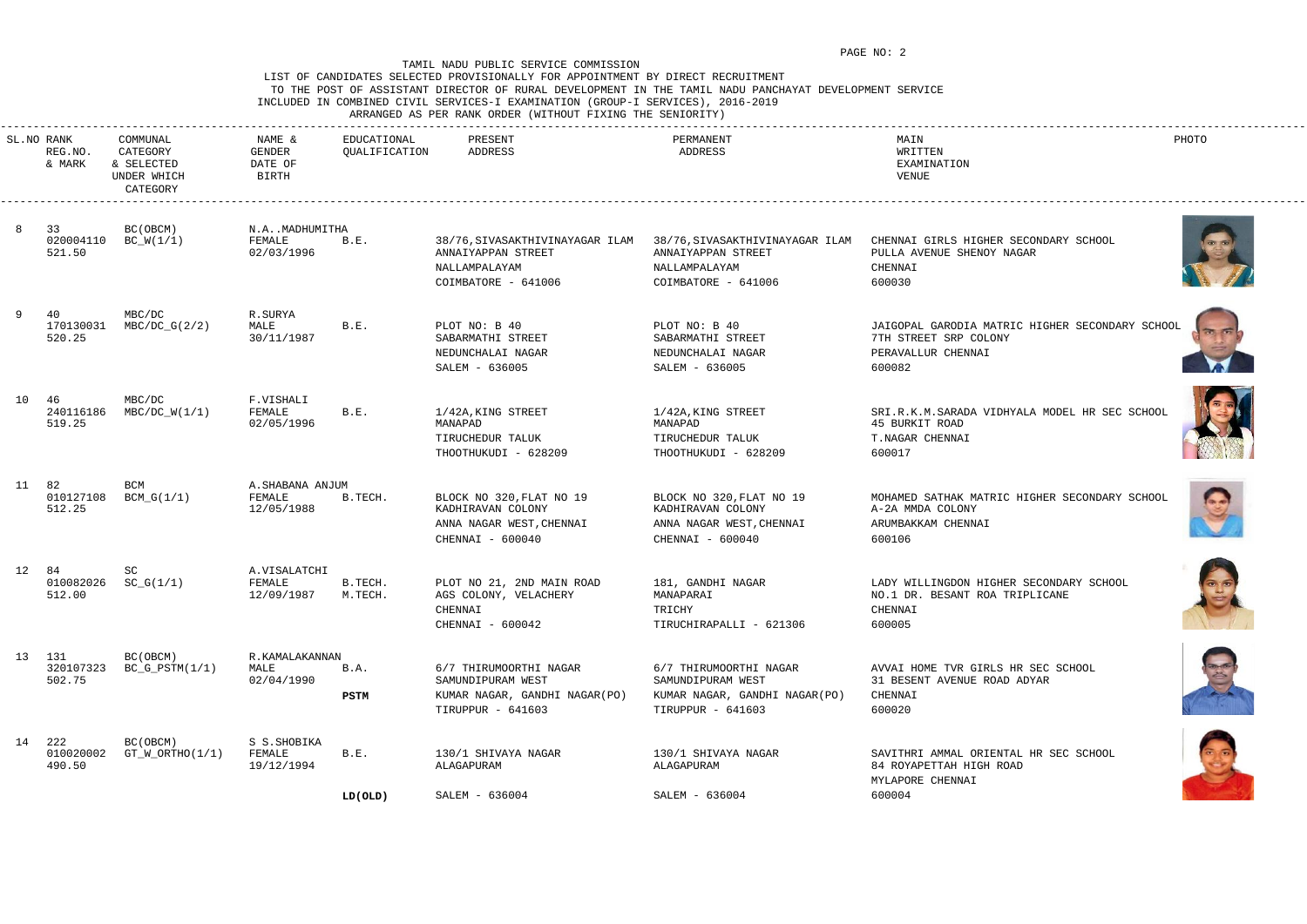# LIST OF CANDIDATES SELECTED PROVISIONALLY FOR APPOINTMENT BY DIRECT RECRUITMENT TO THE POST OF ASSISTANT DIRECTOR OF RURAL DEVELOPMENT IN THE TAMIL NADU PANCHAYAT DEVELOPMENT SERVICE INCLUDED IN COMBINED CIVIL SERVICES-I EXAMINATION (GROUP-I SERVICES), 2016-2019

# ARRANGED AS PER RANK ORDER (WITHOUT FIXING THE SENIORITY)

| MAIN<br>PHOTO<br>PRESENT<br>PERMANENT<br>SL.NO RANK<br>COMMUNAL<br>EDUCATIONAL<br>NAME &<br>CATEGORY<br>ADDRESS<br>WRITTEN<br>QUALIFICATION<br>ADDRESS<br>REG.NO<br><b>GENDER</b><br>SELECTED<br>DATE OF<br>EXAMINATION<br>& MARK<br>UNDER WHICH<br><b>BIRTH</b><br>VENUE<br>CATEGORY<br>15 338<br><b>SC</b><br>A.SHANTHI<br>$SC_W_PSTM(1/1)$<br>72 A MIDDLE STREET<br>72 A MIDDLE STREET<br>ST JOHNS MATRIC HIGHER SECONDARY SCHOOL<br>210104278<br>FEMALE<br>B.Sc.<br>10/08/1986<br>457.25<br>M.Sc.<br>KAMMALAN KULAM,<br>KAMMALAN KULAM,<br>NO.15 NEW COLONY<br>SETHRAYAN PUTHUR POST<br>SETHRAYAN PUTHUR POST<br>ALWARTHIRUNAGAR CHENNAI<br><b>PSTM</b><br>THIRUNELVELI - 627358<br>THIRUNELVELI - 627358<br>600087 |  |  |  |  |  |
|-------------------------------------------------------------------------------------------------------------------------------------------------------------------------------------------------------------------------------------------------------------------------------------------------------------------------------------------------------------------------------------------------------------------------------------------------------------------------------------------------------------------------------------------------------------------------------------------------------------------------------------------------------------------------------------------------------------------------|--|--|--|--|--|
|                                                                                                                                                                                                                                                                                                                                                                                                                                                                                                                                                                                                                                                                                                                         |  |  |  |  |  |
|                                                                                                                                                                                                                                                                                                                                                                                                                                                                                                                                                                                                                                                                                                                         |  |  |  |  |  |

The Selection is purely provisional subject to the outcome of the W.P. Nos.26878 of 2019 and 35219 of 2019 and other WPs if any, pending on the files of the Hon'ble High Court, Madras/Madurai Bench of Madras High Court relating to this recruitment and also subject to outcome of SLP is to be filed by the Commission/Government against the orders of the Hon'ble High Court in WP.No.998/2017 batch cases.

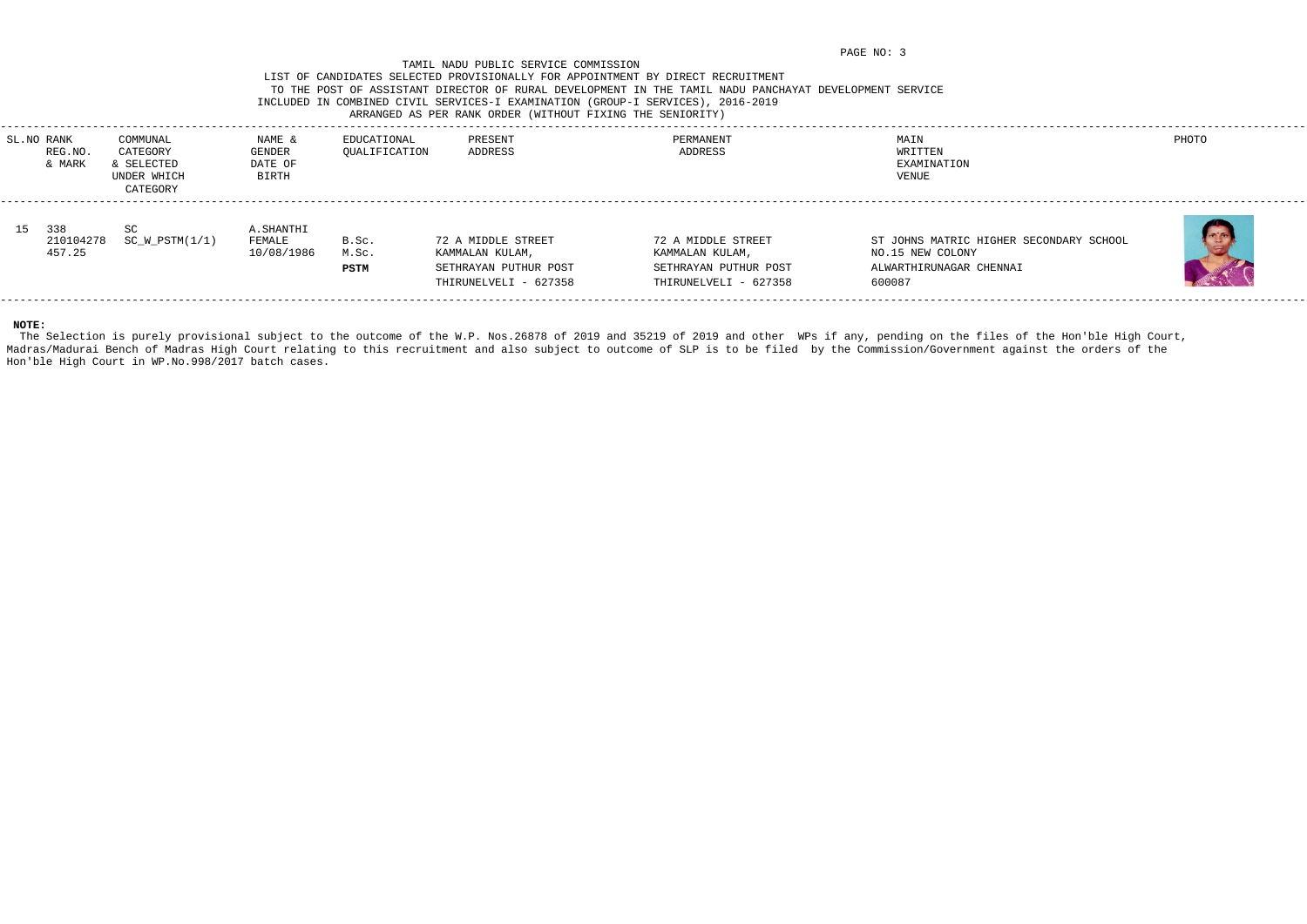### LIST OF CANDIDATES SELECTED PROVISIONALLY FOR APPOINTMENT BY DIRECT RECRUITMENT TO THE POST OF DISTRICT EMPLOYMENT OFFICER IN THE TAMIL NADU GENERAL SERVICE INCLUDED IN COMBINED CIVIL SERVICES-I EXAMINATION (GROUP-I SERVICES), 2016-2019 ARRANGED AS PER RANK ORDER (WITHOUT FIXING THE SENIORITY)

|    |                                 |                                                               |                                           |                                      | ARAGUL AN FER KARR ORDER (MIINOGI FIAING IND DERIORIII                                                      |                                                                                                   |                                                                                                             |       |
|----|---------------------------------|---------------------------------------------------------------|-------------------------------------------|--------------------------------------|-------------------------------------------------------------------------------------------------------------|---------------------------------------------------------------------------------------------------|-------------------------------------------------------------------------------------------------------------|-------|
|    | SL.NO RANK<br>REG.NO.<br>& MARK | COMMUNAL<br>CATEGORY<br>& SELECTED<br>UNDER WHICH<br>CATEGORY | NAME &<br>GENDER<br>DATE OF<br>BIRTH      | EDUCATIONAL<br>QUALIFICATION         | PRESENT<br>ADDRESS                                                                                          | PERMANENT<br>ADDRESS                                                                              | MAIN<br>WRITTEN<br>EXAMINATION<br>VENUE                                                                     | PHOTO |
| -1 | 70<br>514.75                    | BC (OBCM)<br>010128014 GT_G(1/2)                              | P.RENGANAYAKI<br>FEMALE<br>28/06/1987     | B.TECH.                              | OLD NO 21 NEW NO 52 FIRSTFLOOR<br>ANNAMALAI NAGAR 2ND STREET<br>WEST MAMBALAM<br>CHENNAI - 600033           | OLD NO 21 NEW NO 52 FIRSTFLOOR<br>ANNAMALAI NAGAR 2ND STREET<br>WEST MAMBALAM<br>CHENNAI - 600033 | MOHAMED SATHAK MATRIC HIGHER SECONDARY SCHOOI<br>A-2A MMDA COLONY<br>ARUMBAKKAM CHENNAI<br>600106           |       |
|    | 72<br>010125194<br>514.00       | BC (OBCM)<br>$GT_G(2/2)$                                      | FEMALE<br>12/06/1988                      | G.JOHANA RACHEL KIRUBAVATHY<br>B.Sc. | 74, S3, SECOND FLOOR<br>THIRUVALLUVAR NAGAR MAIN ROAD<br>ALANDUR<br>CHENNAI - 600016                        | $2 - 90 - 1$<br>PULLATHUVILAI<br>PERUMANGUZHI, KARINGAL<br>KANNIYAKUMARI - 629157                 | MOHAMED SATHAK MATRIC HIGHER SECONDARY SCHOOL<br>A-2A MMDA COLONY<br>ARUMBAKKAM CHENNAI<br>600106           |       |
| 3  | 94<br>010114292<br>509.50       | BC(OBCM)<br>$BC_G(1/1)$                                       | S R.RAMYA<br>FEMALE<br>06/08/1991         | B.E.                                 | 27/219 LAL COTTAGE<br>MAIN ROAD, PARUTHIVILAI<br>MARTHANDAM<br>KANNIYAKUMARI - 629165                       | 27/219 LAL COTTAGE<br>MAIN ROAD, PARUTHIVILAI<br>MARTHANDAM<br>KANNIYAKUMARI - 629165             | CSI JESSIE MOSES MATRICULATION HR SEC SCHOOL<br>37-Z183 5TH AVENUE BLUE STAR<br>ANNANAGAR CHENNAI<br>600040 |       |
| 4  | 103<br>010139116<br>507.50      | MBC/DC<br>$MBC/DC_G(1/1)$                                     | R.SATHYA PARVATHY<br>FEMALE<br>20/03/1996 |                                      | B.L., (5 YEARS) 102F/16Z/1, DHANASEKARAN NAGAR NO.7, W10, W BLOCK<br>POLPETTAI WEST<br>THOOTHUKUDI - 628002 | ANNA NAGAR WEST, 5TH MAIN ROAD<br>CHENNAI - 600040                                                | DONBOSCO MATRICULATION HIGHER SECONDARY SCHOOL<br>CHURCH ROAD SRINIVASA NAGAR<br>KOLATHUR CHENNAI<br>600099 |       |
| 5  | 107<br>010145240<br>506.25      | MBC/DC<br>$MBC/DC_W(1/1)$                                     | A.PRIYADHARSHINI<br>FEMALE<br>27/10/1989  | B.E.<br>M.E.                         | 2/2293 SIVANANTHA COLONY<br>PANDIYAN NAGAR EXTENSION<br>KARAIKUDI<br>SIVAGANGAI - 630001                    | 2/2293 SIVANANTHA COLONY<br>PANDIYAN NAGAR EXTENSION<br>KARAIKUDI<br>SIVAGANGAI - 630001          | EVERWIN MATRIC HIGHER SECONDARY SCHOOL<br>12-3 S J AVENUE RED HILLS ROAD<br>KOLATHUR CHENNAI<br>600099      |       |
|    | 6 194<br>494.75                 | SC<br>$010120006$ SC_W(1/1)                                   | M.DEEPA<br>FEMALE<br>07/11/1991           | B.Sc.<br>M.Sc.                       | 4/414 RAJIV NAGAR,<br>KRISHNAGIRI<br>KRISHNAGIRI - 635001                                                   | 4/414 RAJIV NAGAR,<br>KRISHNAGIRI<br>KRISHNAGIRI - 635001                                         | GOVT HIGHER SECONDARY SCHOOL<br>P BLOCK M M D A COLONY<br>ARUMBAKKAM CHENNAI<br>600106                      |       |
|    | 334<br>070119025<br>459.50      | SC<br>$SC_G_PSTM(1/1)$                                        | R.SURESH<br>MALE<br>05/02/1990            | B.A.<br><b>PSTM</b>                  | NO 2/331 OLD COLONY<br>ATTUPPPAKKAM VILL AND POST<br>ARAKKONAM TALUK<br>VELLORE - 631051                    | NO 2/331 OLD COLONY<br>ATTUPPPAKKAM VILL AND POST<br>ARAKKONAM TALUK<br>VELLORE - 631051          | CHENNAI HIGHER SECONDARY SCHOOL<br>7-20 SCHOOL STREET<br>KOYAMBEDU CHENNAI<br>600107                        |       |













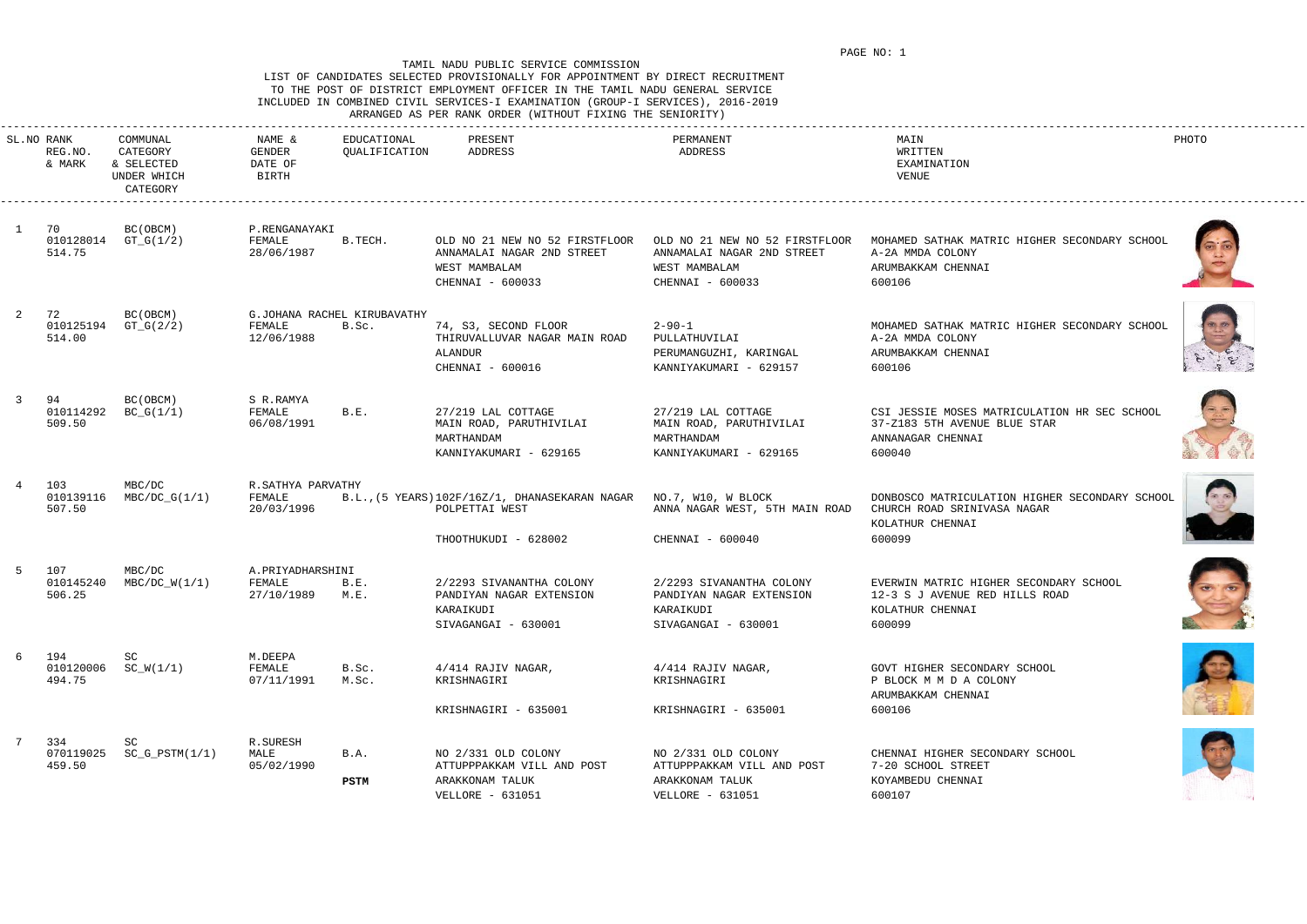## TAMIL NADU PUBLIC SERVICE COMMISSION LIST OF CANDIDATES SELECTED PROVISIONALLY FOR APPOINTMENT BY DIRECT RECRUITMENT TO THE POST OF DISTRICT EMPLOYMENT OFFICER IN THE TAMIL NADU GENERAL SERVICE INCLUDED IN COMBINED CIVIL SERVICES-I EXAMINATION (GROUP-I SERVICES), 2016-2019 ARRANGED AS PER RANK ORDER (WITHOUT FIXING THE SENIORITY)

| SL.NO RANK<br>REG.NO<br>& MARK | COMMUNAL<br>CATEGORY<br>SELECTED<br>UNDER WHICH<br>CATEGORY | NAME &<br><b>GENDER</b><br>DATE OF<br>BIRTH | EDUCATIONAL<br>QUALIFICATION | PRESENT<br>ADDRESS                                   | PERMANENT<br>ADDRESS                                 | MAIN<br>WRITTEN<br>EXAMINATION<br>VENUE                                                  | PHOTO        |
|--------------------------------|-------------------------------------------------------------|---------------------------------------------|------------------------------|------------------------------------------------------|------------------------------------------------------|------------------------------------------------------------------------------------------|--------------|
| 351<br>300107071<br>430.00     | MBC/DC<br>$GT_G_BLIND(1/1)$                                 | M.PALANIVEL<br>MALE<br>23/07/1993           | B.E.<br>LV                   | 3-30B1 SOUTHSTREET<br>KEELAIYUR<br>ARIYALUR - 621707 | 3-30B1 SOUTHSTREET<br>KEELAIYUR<br>ARIYALUR - 621707 | P.S MAIN HIGHER SEC SCHOOL<br>NO.215 RAMAKRISHNA MUTT ROAD MYLOPORE<br>CHENNAI<br>600004 | $\mathbb{E}$ |
|                                |                                                             |                                             |                              |                                                      |                                                      |                                                                                          |              |

The Selection is purely provisional subject to the outcome of the W.P. Nos.26878 of 2019 and 35219 of 2019 and other WPs if any, pending on the files of the Hon'ble High Court, Madras/Madurai Bench of Madras High Court relating to this recruitment and also subject to outcome of SLP is to be filed by the Commission/Government against the orders of the Hon'ble High Court in WP.No.998/2017 batch cases.